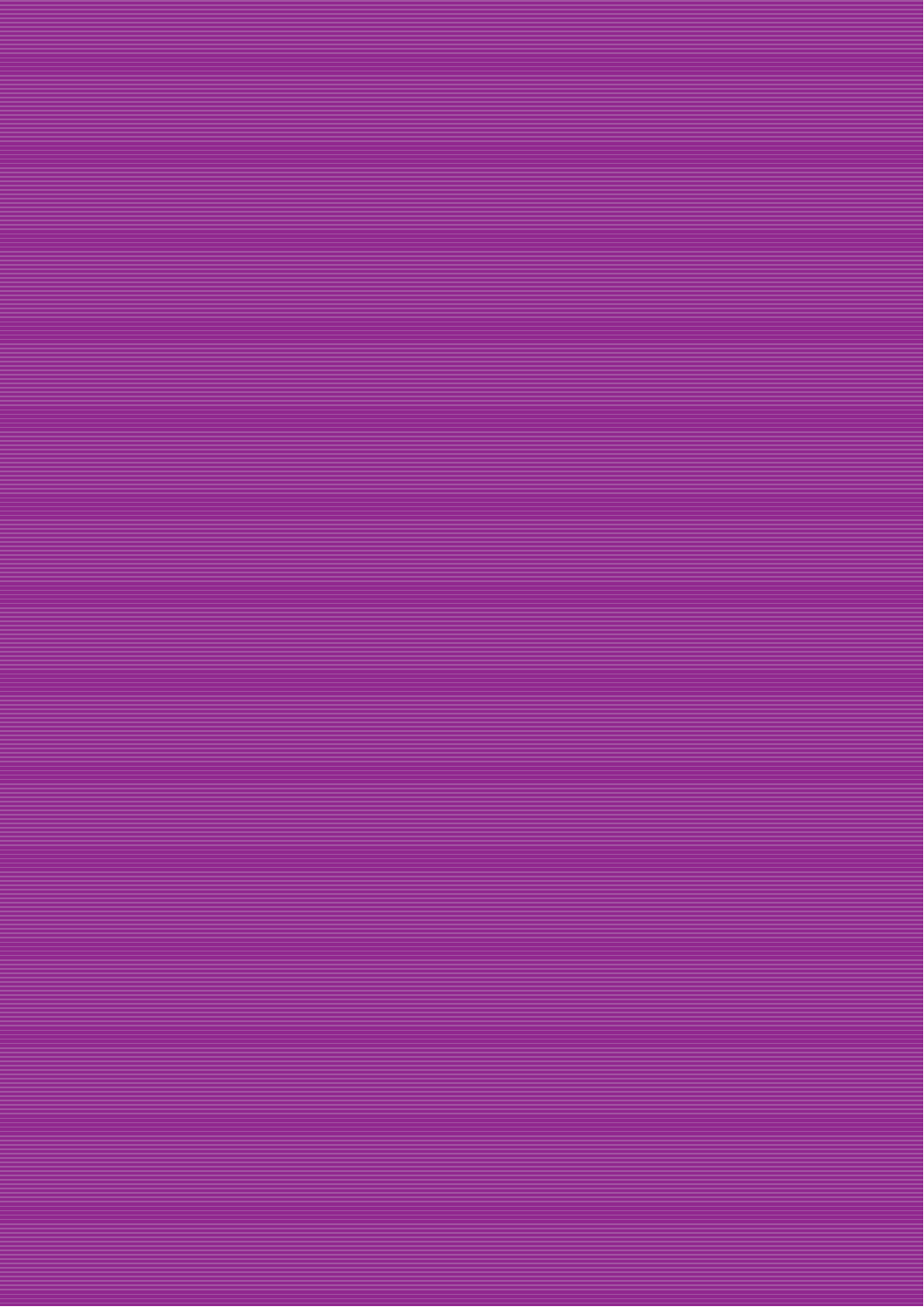- Hutt Valley DHB met or exceeded all significant service performance, planning and funding requirements outlined in the Board's Statement of Intent
- Operating deficit held to \$2.103 million, despite not realising expected income from the sale of Pilmuir House; a considerable improvement on the budgeted deficit of \$2.479 million
- First 5 Year District Strategic Plan developed following considerable community involvement and public consultation
- Board priorities are Primary Care and Healthy Communities focusing on population health promotion and lifestyle advice
- Organisational focus changed from being solely a provider of health services to being responsible for determining needs, planning and funding health services throughout the Hutt Valley
- Organisation more responsive to community: publicly elected board, surveys, community consultation
- At Hutt Hospital, inpatient and day-case activity exceeded contracted levels, waiting lists continued to drop, and staff turnover was within prescribed limits; better utilisation of capacity to satisfy treatment needs resulting in improved community health
- Relationships with Maori and Pacific Peoples' communities strengthened: three 'by Pacific for Pacific' health services established; first ever Pacific Peoples' Advisor appointed; new Maori Workforce Policy; new consultation processes
- First Primary Health Organisation established, between Hutt Valley DHB and the PHO partners Kokiri Marae, Hutt Union and Community Health Centre, and Whai Oranga O te Iwi.
- New health initiatives including diabetes identification and treatment, skin lesion removal and flu vaccination
- Site optimisation programme and further upgrades completed, on time and within budget; new or refurbished facilities for ENT, burns and plastics, community health, general surgical and gynaecological outpatients and audiology and ophthalmology outpatients
- New website launched: staff intranet providing comprehensive operational data, clinical policies, educational and career information; public Internet site contains comprehensive material about Hutt Valley DHB and the community it serves. www.huttvalleydhb.org.nz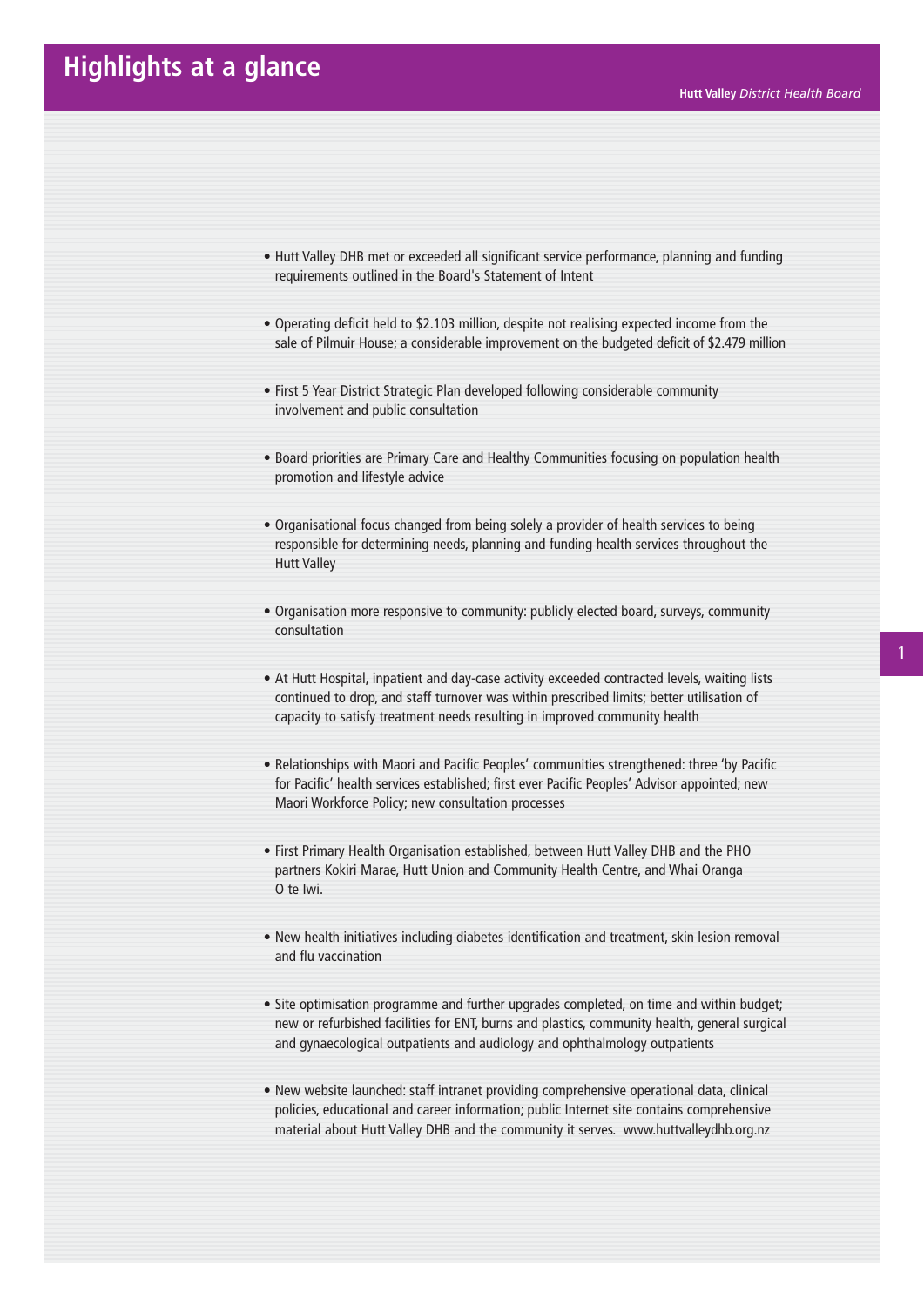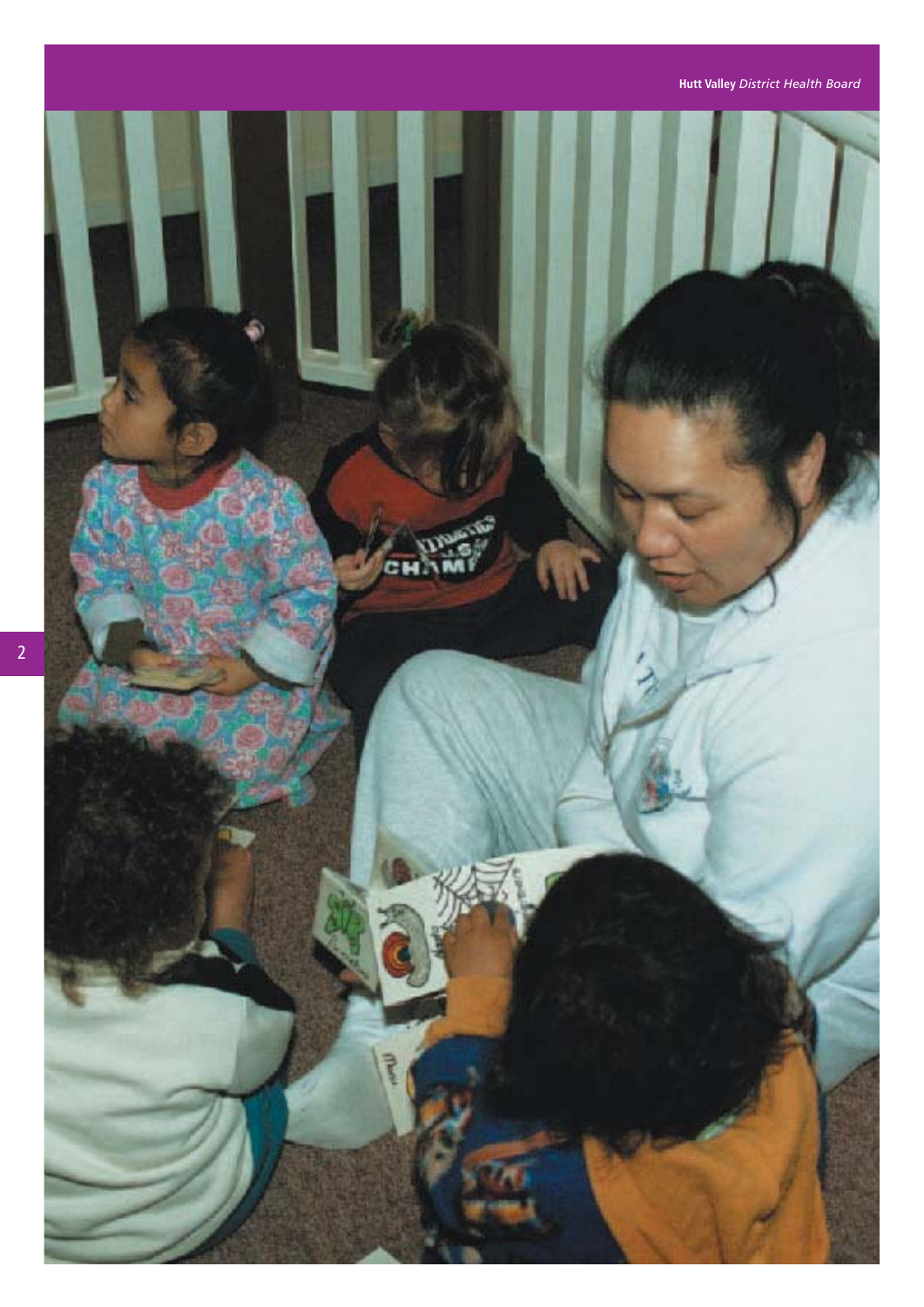# **Contents**

| Highlights at a glance                          | 1  |
|-------------------------------------------------|----|
| Directory                                       | 4  |
| <b>Statement of Purpose</b>                     | 5  |
| Hutt Valley DHB Profile                         | 5  |
| Board Members' Report                           | 6  |
| Chairman's Report                               | 8  |
| Committee Chairs' Reports                       | 12 |
| Chief Executive's Report                        | 14 |
| <b>Healthcare Planning</b>                      | 16 |
| <b>Healthcare Funding</b>                       | 18 |
| <b>Healthcare Provision</b>                     | 21 |
| <b>Organisational Activities</b>                | 26 |
| <b>Financial Report</b>                         | 28 |
| <b>Statement of Accounting Policies</b>         | 30 |
| <b>Statement of Financial Performance</b>       | 32 |
| Statement of Movements in Equity                | 33 |
| <b>Statement of Financial Position</b>          | 34 |
| <b>Statement of Cash Flows</b>                  | 35 |
| Notes to the Financial Statements               | 37 |
| Statement of Objectives and Service Performance | 44 |
| <b>Provider Services</b>                        | 50 |
| <b>Statement of Responsibility</b>              | 59 |
| Report of the Audit Office                      | 60 |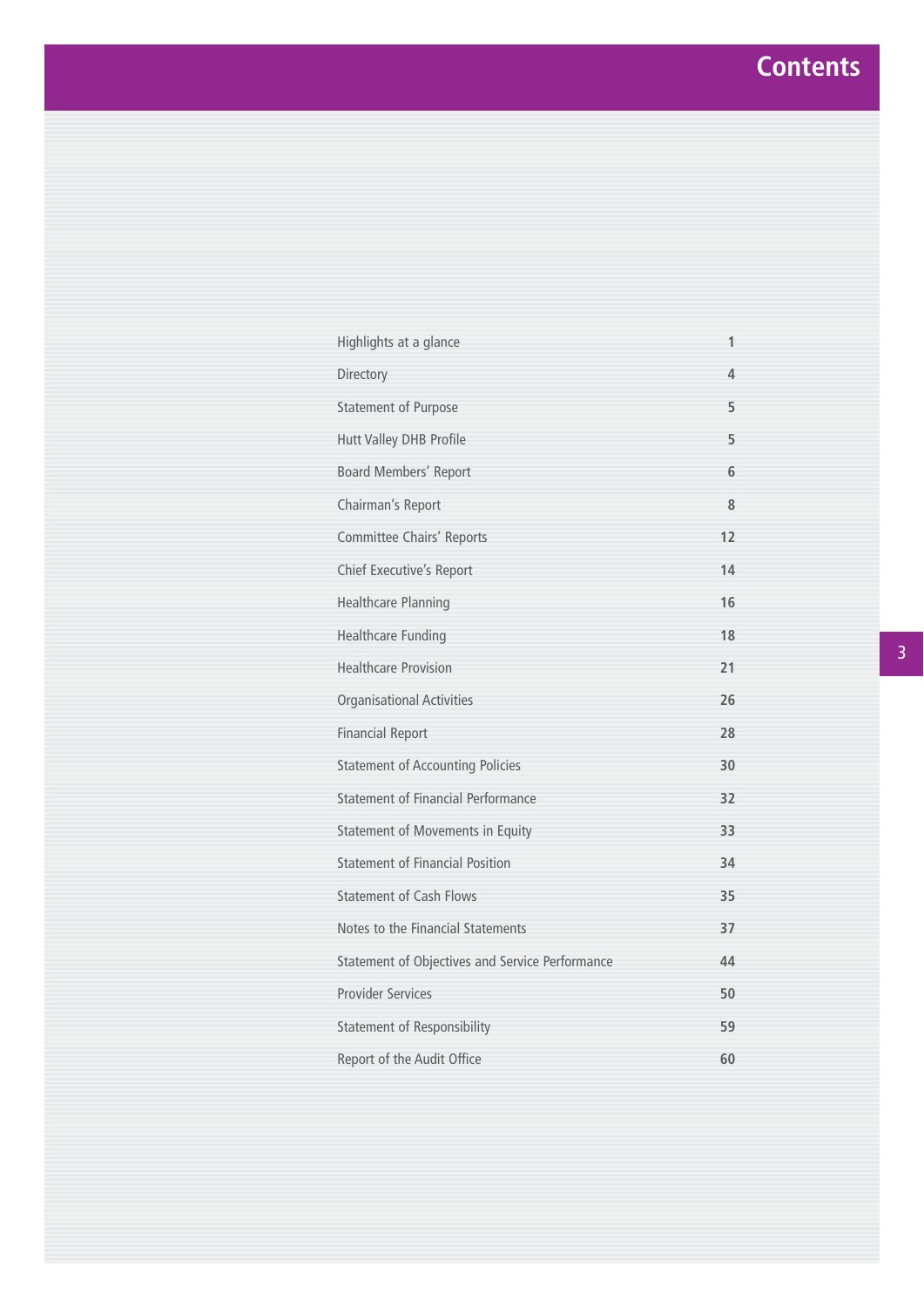# **Directory**

#### **Head Office**

Pilmuir House, Pilmuir Street, Lower Hutt **Bankers**

Bank of New Zealand

**Postal Address** Private Bag 31-907, Lower Hutt

**Solicitors** Impact Legal

**Website Address** www.huttvalleydhb.org.nz

**Auditor** Audit New Zealand, Wellington On behalf of the Auditor-General

#### **Hutt Valley DHB People**

**Board Members** The Board consists of eleven members, seven elected and four appointed by the Minister of Health including the chairman and a deputy chairperson.

**Warren Young** *Chairman* BComm, FCA, CMA, FCIS, FNZIM, FinstD

**Peter Glensor** *Deputy Chair* BA

**Katy Austin** BA, MBA, NROT

**Pat Brosnan Sharron Cole** MA, DipEd, Dip CBEd

**Vera Ellen** RRC, JP, RN, RM, Dip Health Admin **Dr Catherine Love**

BA, DipSocSci (Dist), PhD **Hon Peter McCardle**

BA **Grant Moffat** MBE, JP, BSc (Otago), Dip Ed

**Fuimaono Karl Pulotu-Endemann** MNZM, JP, RPN, RGON, AdvDipNsg **Brenda Tahi**

BSocSci, MBA

**Committee Members** The membership of the committees is as follows: **Community and Public Health Advisory Committee**

**Peter Glensor**  *(Chairperson)*

**Dr Catherine Love Katy Austin Fuimaono Karl Pulotu-Endemann Vera Ellen \* Marian Redwood \* Neville Baker \* Shelley Stansfield**  \* Mike Cooper \* Co-opted Members

- **\* Maree Tukukino**
- **\* Dr Stephen Palmer**

#### **Disability Support Advisory Committee**

**Katy Austin**  *(Chairperson)*

**Dr Catherine Love**  \*Beryl Harris \*Co-opted Members **\*Geoff Stenton \*Joan Taylor**

**Hospital Advisory Committee Sharron Cole**  *(Chairperson)* **Brenda Tahi Peter McCardle Pat Brosnan Grant Moffat**

**Finance, Property and Audit Committee Warren Young**  *(Chairman)* **Peter Glensor Peter McCardle Bruce Gollop**

## **Executive Management Team**

**Stephen McKernan** Chief Executive (to 31 May 2002)

**Bruce Gollop**  Acting Chief Executive (1-30 June 2002)

**Sam Bartrum** General Manager Public, Primary, Community and Mental Health

**Trevor Coad** Chief Financial Officer

**Rob Eaddy** General Manager Communications

**Warrick Frater** General Manager Hospital and Secondary Services

**Suafole Gush** Pacific Peoples' Health Advisor

**Martin Hefford** General Manager Planning and Funding

**Rhondda Knox** Director of Nursing

**Dr Robert Logan**  Director of Medicine **Kuini Puketapu**

Maori Health Advisor

**Justin Te Rangiita** Human Resources Manager **David Williment**

Board Secretary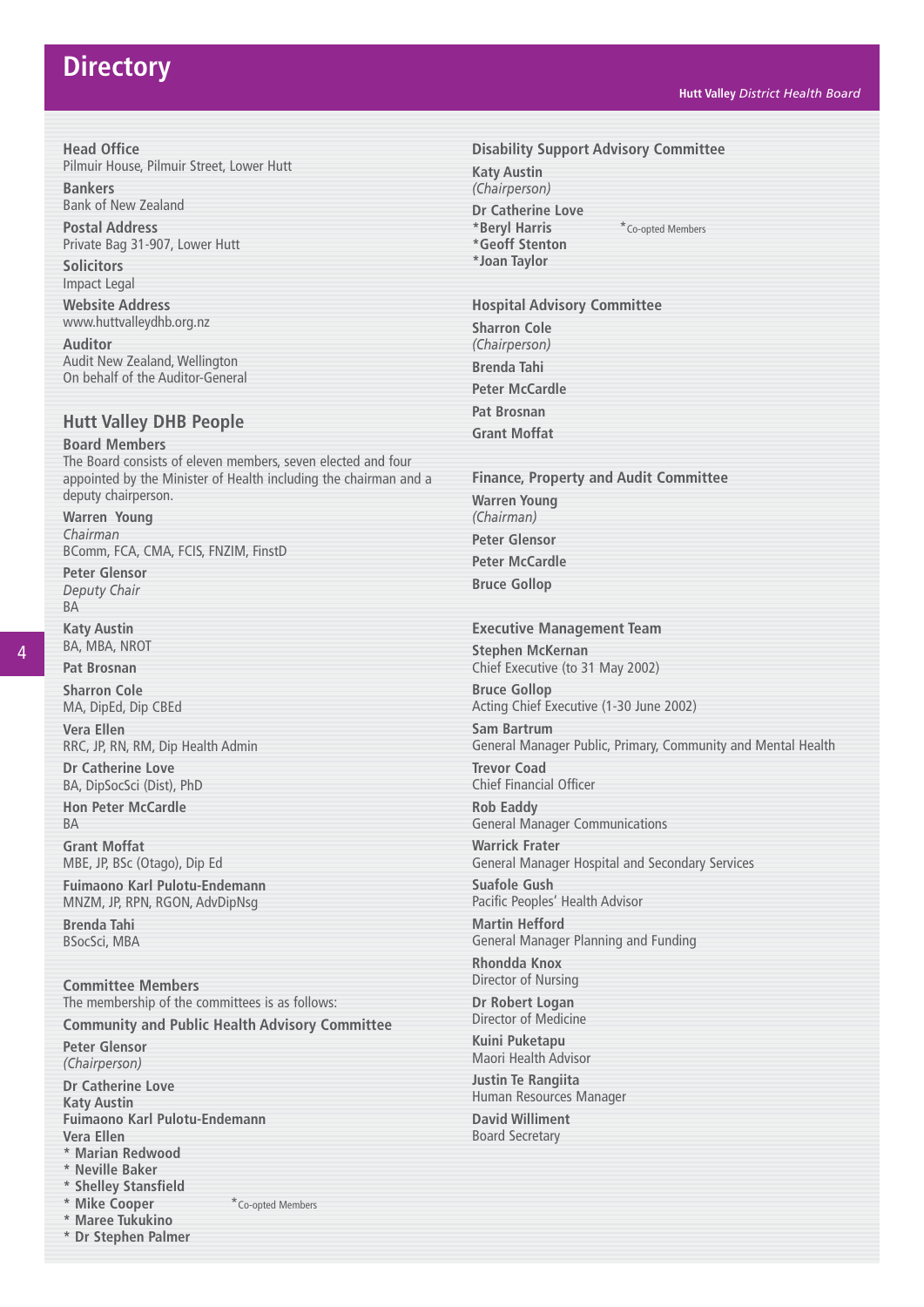# **Statement of Purpose**

#### **Vision**

To be New Zealand's foremost District Health Board in optimising the health and wellbeing of our community.

## **Mission**

To excel in the way we consult, communicate, plan and provide health services to our community.

## **Values**

*Working together:* with our providers, community groups and other agencies;

*Leadership:* within our community and through setting a positive example;

*Respect:* for each other and the rights of individuals;

*Communicating effectively:* with our community, with our staff and our clients;

*Caring:* for our community and for each other; and

*Excellence:* in all that we do.

# **Hutt Valley DHB Profile**

The Hutt Valley DHB is responsible for planning, prioritising, funding and providing government-funded health care and disability support services for the 135,000 people who live in the Hutt Valley. The Hutt Valley DHB as an organisation employs 1,800 people, most of whom work for Hutt Hospital and our community and regional health services. This is the part of the Hutt Valley DHB that we refer to as the 'provider arm'.

The Board, comprising 11 people of whom seven are elected by the community and four appointed by the Minister of Health, have strategic oversight or governance over the Hutt Valley DHB. The Board has responsibility for delivering on local and national health objectives within a current annual budget of approximately \$165 million.

The Hutt Valley DHB has been in existence since 1 January 2001. Over the past year it has provided a wide range of services and implemented a number of initiatives detailed in this report to meet its commitment to:

- Improve, promote and protect the health of communities within the Hutt Valley
- Reduce health disparities by improving health outcomes for Maori and other population groups
- Encourage community participation in health improvement, and in planning for the provision of health services and any significant changes to the provision of health services
- Ensure effective care or support of those in need of personal health services or disability support
- Promote the inclusion and participation in society of people with disabilities
- Better co-ordinate health services in the Hutt Valley, for example, GP and hospital-based services.

This has involved buying services from a wide range of health and disability service providers, including GPs, Maori and Pacific Island health providers, mental health providers, rest homes, pharmacies, private laboratories and independent hospitals.

**Hutt Valley** *District Health Board*







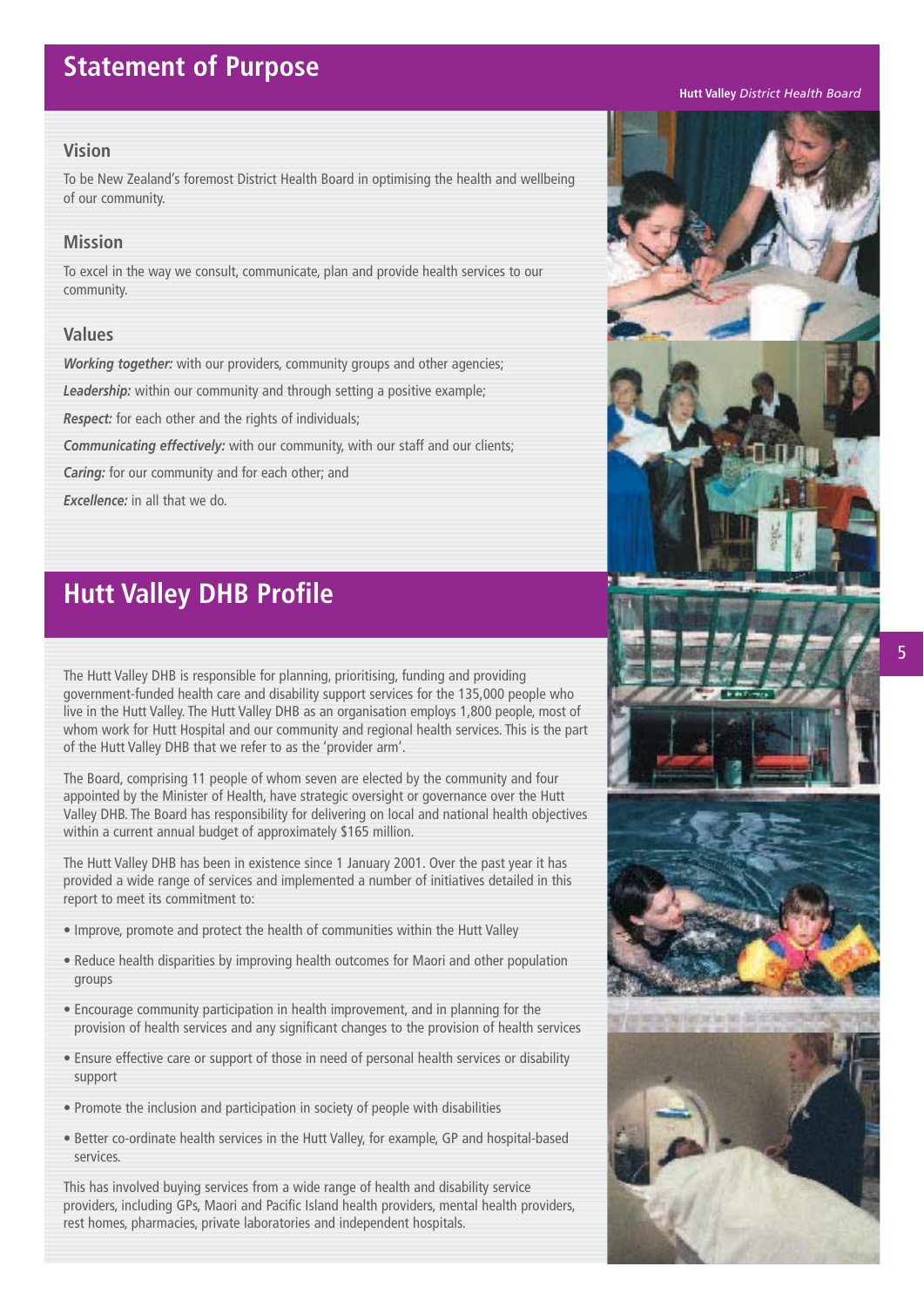

This is the Hutt Valley DHB's first statutory report, which covers a full 12-month period, namely, from 1 July 2001 to 30 June 2002.

#### **Principal Activities**

Hutt Valley DHB is responsible for funding all local personal health, mental health, Maori health and Pacific Peoples' health services. To meet this responsibility, the Board places considerable emphasis on broad-based consultation with the community and key stakeholders.

Hutt Valley DHB's public health services operate from sites in Porirua, Wellington and the Hutt Valley. The community mental health services have sites situated in the Hutt Valley, and certain physiotherapy services that are provided from an Upper Hutt base. In addition, it contracts local providers to deliver a wide range of primary and community health services to the people of the Hutt Valley.

At the secondary level, Hutt Hospital provides the specialities of medicine, surgery, mental health, child health, maternity and public health. Within that general description are specialist services in burns, plastic and maxillo-facial surgery, rheumatology, coronary care, intensive care, radiology and rehabilitation, a hospital dental service and an associated child oral health service.

#### **Committees of the Board**

The Board has three statutory committees to provide advice in key areas. They are the Community and Public Health Advisory Committee, the Disability Support Advisory Committee and the Hospital Advisory Committee. The Board has also established a Finance, Property and Audit Committee.

#### **Board Members' Interests**

There have been no financial transactions during the period which require Board Members to declare an interest. Hutt Valley DHB has arranged policies for Board Members' liability insurance to ensure that, generally, Board Members will incur no monetary loss as a result of actions they undertake in their capacity as Board Members. Certain actions are specifically excluded, for example, penalties and fines imposed in respect of breaches of law.

#### **Board Members' Remuneration**

During the period the following remuneration was paid to the Board Members of Hutt Valley DHB.

|                              | Year to   | Year to<br>June 2002 June 2002       |       | Year to 6 months to |
|------------------------------|-----------|--------------------------------------|-------|---------------------|
|                              | June 2002 |                                      |       | June 2002           |
|                              |           | Board Fees Committee Fees Total Fees |       | <b>Total Fees</b>   |
|                              | \$000     | \$000                                | \$000 | \$000               |
| <b>Board Members</b>         |           |                                      |       |                     |
| W Young (Chairman)**         | 36.0      | 6.3                                  | 42.3  | 19.5                |
| P Glensor (Deputy Chair)*    | 20.3      | 5.0                                  | 25.3  | 9.9                 |
| K Austin*                    | 9.0       | 1.9                                  | 10.9  |                     |
| P Brosnan*                   | 9.0       | 1.5                                  | 10.5  |                     |
| S Cole*                      | 9.0       | 1.5                                  | 10.5  |                     |
| V Ellen*                     | 9.0       | 1.5                                  | 10.5  |                     |
| C Love**                     | 7.5       | 1.3                                  | 8.8   |                     |
| P McCardle*                  | 9.0       | 2.0                                  | 11.0  |                     |
| G Moffatt*                   | 9.0       | 1.5                                  | 10.5  |                     |
| Fuimaono K Pulotu-Endemann** | 9.0       | 0.8                                  | 9.8   |                     |
| B Tahi**                     | 18.0      | 3.0                                  | 21.0  | 9.8                 |
| M Shields***                 | 11.3      | 2.6                                  | 13.9  | 11.8                |
| C Cunningham***              | 9.0       | 1.5                                  | 10.5  | 9.8                 |
| B Grieve***                  | 9.0       | 1.8                                  | 10.8  | 10.2                |
| A Moala***                   | 9.0       | 0.8                                  | 9.8   | 9.8                 |
| M Redwood***                 | 9.0       | 2.1                                  | 11.1  | 9.6                 |
| S Stevens***                 | 9.0       | 1.5                                  | 10.5  | 10.2                |
| V Winitana***                | 9.0       | 1.5                                  | 10.5  | 8.5                 |
| Total                        | 210.1     | 38.1                                 | 248.2 | 109.1               |

Board Member was elected to the Board in October 2001.

\*\* Board Member was appointed to the Board by the Minister of Health

\*\*\* Board Member resigned in December 2001, following Board elections



Hutt Valley District Health Board Members. Back row left to right: Katy Austin, Peter McCardle, Brenda Tahi, Fuimaono Karl Pulotu-Endemann, Grant Moffatt, David Williment (Board Secretary), Vera Ellen, Bruce Gollop (Acting Chief Executive). Front row left to right: Pat Brosnan, Peter Glensor (Deputy Chair), Warren Young (Chairman), Catherine Love, Sharron Cole.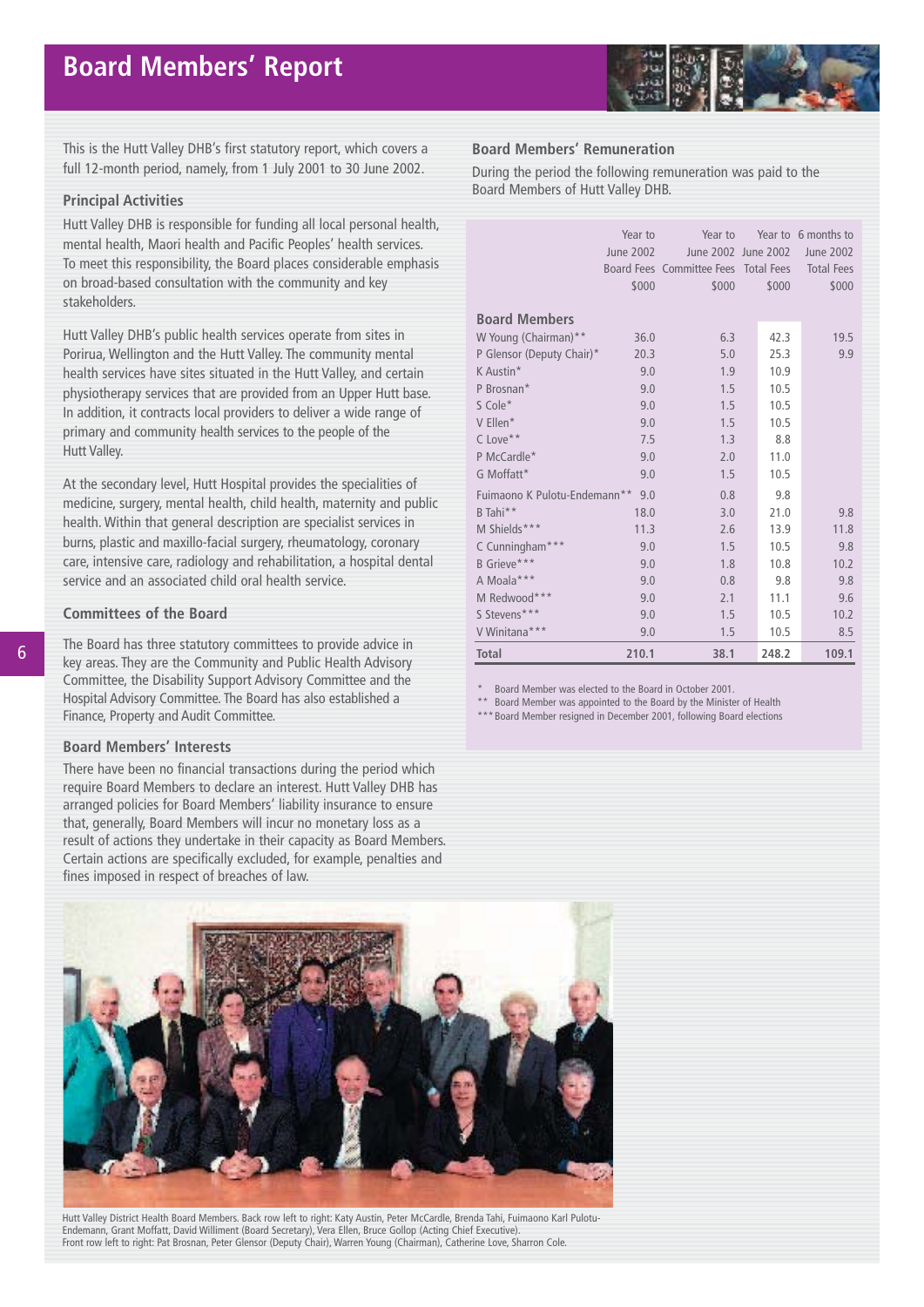|                                  | Year to<br>June 2002<br><b>Total Fee</b><br>\$000 |  |
|----------------------------------|---------------------------------------------------|--|
| <b>Co-opted Commitee Members</b> |                                                   |  |
| N Baker                          | 0.3                                               |  |
| M Cooper                         | 0.3                                               |  |
| S Jayathissa                     | 0.5                                               |  |
| M MacDonald                      | 1.8                                               |  |
| S Merrilees                      | 1.1                                               |  |
| S Stansfield                     | 0.3                                               |  |
| G Stenton                        | 0.3                                               |  |
| S Thompson                       | 0.8                                               |  |
| M Tukukino                       | 1.8                                               |  |
| <b>Total</b>                     | 7.2                                               |  |

**Remuneration of Employees**

The number of employees (excluding Board Members) whose annual income was within the specified bands is as follows:

| \$000        | June 2002      | <b>June 2001</b>         |
|--------------|----------------|--------------------------|
| 100-109      | 14             | 19                       |
| 110-119      | 9              | 9                        |
| 120-129      | 9              | $\overline{7}$           |
| 130-139      | 6              | 6                        |
| 140-149      | 4              | 3                        |
| 150-159      | 4              | 1                        |
| 160-169      | 2              | 1                        |
| 170-179      | $\overline{2}$ | $\overline{\phantom{0}}$ |
| 180-189      | $\overline{2}$ | 1                        |
| 190-199      |                | 1                        |
| 200-209      | 3              | 1                        |
| 210-219      |                | $\overline{2}$           |
| <b>Total</b> | 55             | 53                       |

The previous Chief Executive's remuneration was in the \$260,000- \$269,000 bracket. The Acting Chief Executive at 30 June 2002 is a contractor and held this position for one month only during the period under review. He is therefore not included in the above table.

Of the 55 employees shown above, 47 are medical or dental employees (48, June 2001).

If the remuneration of part-time employees were grossed up to an FTE basis, the total number with salaries of \$100,000 or more would be 99 (91, June 2001), compared to the actual number of 56.

#### **Termination Payments**

This information is presented in accordance with section 42(3)(f) of the New Zealand Public Health and Disability Act 2000. Termination payments include payments that the person is entitled to under contract on termination such as retirement payment, redundancy and gratuities. During the year Hutt Valley DHB made the following payments to former employees in respect of termination of employment with the Board. There were no employees who fell into this category in the six-month period following the formation

| Number of employees | Amount \$ |
|---------------------|-----------|
| 1                   | 1,923     |
| 1                   | 3,500     |
| 1                   | 6,151     |
| 1                   | 7,000     |
| 1                   | 8,117     |
| 1                   | 9,000     |
| 1                   | 9,129     |
| 1                   | 10,385    |
| 1                   | 11,406    |
| 1                   | 11,875    |
| 1                   | 14,350    |
| 1                   | 14,567    |
| 1                   | 15,000    |
| 1                   | 20,000    |
| 1                   | 20,683    |
| 1                   | 28,592    |
| 1                   | 33,407    |
|                     |           |

of Hutt Valley DHB, 1 January to 30 June 2001, hence there are no

#### **Auditor**

comparative figures.

The Auditor-General is appointed auditor under section 43 of the New Zealand Public Health and Disability Act 2000. Audit New Zealand has been contracted to provide these services.

For and on behalf of the Board

Warren C Young

*Chairman 1 October 2002*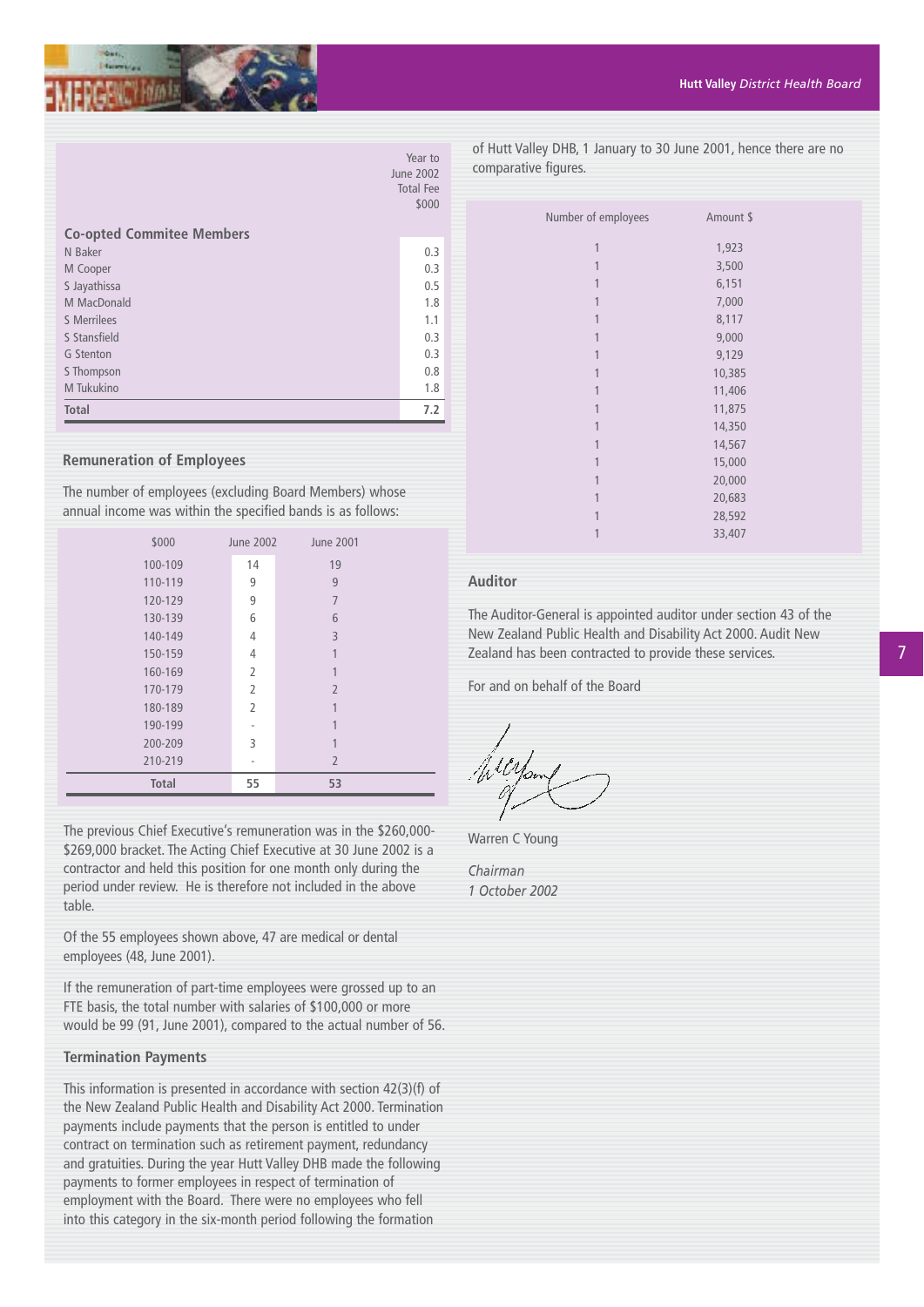It is with pleasure that I report on behalf of my fellow board members on the results of the Hutt Valley DHB for the year ended 30 June 2002. This is the first full year in which the organisation has existed in its present form. It is therefore most gratifying that virtually all of our key operating and financial targets for the year have been met or exceeded. That this is so is testimony to the focus and dedication of the people that constitute the Hutt Valley DHB. It is also noteworthy that in terms of most of the comparative measurements with counterpart district health boards our organisation is one of the top performers in the sector. This is not to suggest that there is room for complacency. It merely evidences the progress being made against the benchmarks reflected in our District Strategic Plan.

The structure of this year's Annual Report has been somewhat modified to enable the chairs of the respective statutory committees to comment on the highlights of their severable activities throughout the year. In our governance we have three statutory sub-committees. They play a critical part in our decision-making processes and, where appropriate, are comprised of not only DHB board members but also community representatives. We have one sub-committee, styled the Hospital Advisory Committee, which carries responsibility for the affairs and performance of the hospital. Another, the Community and Public Health Advisory Committee, guides us in connection with the health needs of our catchment population, and the mix and range of services required to improve the overall health status of our people. And the third, the Disability Support Advisory Committee, deals with the special issues faced by those in our community with disability or physical handicap. Although not required under statute, we also have a Finance, Property and Audit Committee to ensure that adequate controls are applied in meeting our financial and capital budgets. Whilst these sub-committees are advisory in nature, and the responsibility for policy settings resides squarely with the full board, the terms of reference for each are quite prescriptive. They are designed to ensure that the statutory intentions of Government are indeed fulfilled.

In the conduct of the Board's affairs we seek to be transparent in everything we do. We undertook extensive consultation in connection with our 5 Year District Strategic Plan, and the initial draft was modified in a number of respects to acknowledge the concerns raised by the community. Most of our meetings are convened in public, we encourage participation by regularly arranging special interest group discussions, and we provide meaningful papers in support of our Board and committee meetings. This approach gives practical effect to our mission statement that we will 'excel in the way we consult, communicate, plan and provide health services to our community.'

The implementation of the Government's health policies resides with the Board Members of the district health boards. The composition of the Hutt Valley DHB Board was significantly altered at the time of the local body elections last year. We now have eleven Board Members, seven of whom are elected, with the remaining four being appointed by the Minister of Health. This brings to the Board table a wide diversity of background, experience, and cultural understanding. The Hutt Valley DHB is very cohesive in the way it governs, is united in its objectives, and is entirely focused on improving the health and wellbeing of our people. The continuing challenge for the Board is to balance the very

understandable needs and aspirations of our community with the ever-present funding limitations. There is simply insufficient money currently available to enable us to implement the range of primary health initiatives we have identified as desirable.

The detailed financial results for the year are set out elsewhere in the report. In summary, we incurred a net loss of \$2.10 million, about \$380,000 better than the budgeted loss of \$2.48 million. However, to the extent that the budgeted gain of \$604,000 on the sale of the Pilmuir Accomodation Building did not in fact materialise in the 2002 year, the operating performance of Hutt Valley DHB was nearly one million dollars better than budget. By any yardstick, this is a most commendable effort, and especially so in the public health sector which is characterised by funding shortfalls. The key financial targets contained in the Statement of Intent and Business Plan in respect of the 2002 year were all met. We are forecasting a return to surplus in the current year to 30 June 2003, and this will give us greater capacity to introduce the primary care initiatives outlined in the 5 Year Strategic Plan.

#### **Financial Results**

The financial results cover the 12-month period ended 30 June 2002.

|                              | June 2002<br>Actual<br>\$000 | June 2002<br><b>Budget</b><br>\$000 |
|------------------------------|------------------------------|-------------------------------------|
| Operating income             | 165,294                      | 163,304                             |
| Operating expenses           | (154, 589)                   | (153, 158)                          |
| Depreciation                 | (6,907)                      | (7, 313)                            |
| Capital charges              | (4, 512)                     | (4,508)                             |
| Interest expense             | (1,390)                      | (1,408)                             |
| <b>Net operating surplus</b> | (2, 104)                     | (3,083)                             |
| Gain on sale of assets       |                              | 604                                 |
| Net surplus                  | (2, 103)                     | (2, 479)                            |

#### **Financial Position**

The equity of the Hutt Valley DHB is represented by:

|                            | June 2002<br>Actual<br>\$000 | <b>June 2001</b><br>Actual<br>\$000 |
|----------------------------|------------------------------|-------------------------------------|
| Current assets             | 17,444                       | 13,850                              |
| <b>Current liabilities</b> | (25,076)                     | (18, 362)                           |
| Net working capital        | (7,632)                      | (4, 512)                            |
| Non-current assets         | 69,106                       | 68,250                              |
| Non-current liabilities    | (21, 852)                    | (22, 013)                           |
| <b>Public equity</b>       | 39,622                       | 41.725                              |

#### **Financial Ratios**

As disclosed in the Statement of Intent the following performance indicators have been achieved.

|                                                                | June 2002<br>Actual<br>\$000 | June 2002<br><b>Budget</b><br>\$000 |
|----------------------------------------------------------------|------------------------------|-------------------------------------|
| Debt/(Debt + Equity)<br>Interest cover<br>Revenue to net funds | 33%<br>4.46                  | 50%<br>2.50                         |
| employed<br><b>Total Liabilities/Total Assets</b>              | 2.80<br>54%                  | 1.28<br>55%                         |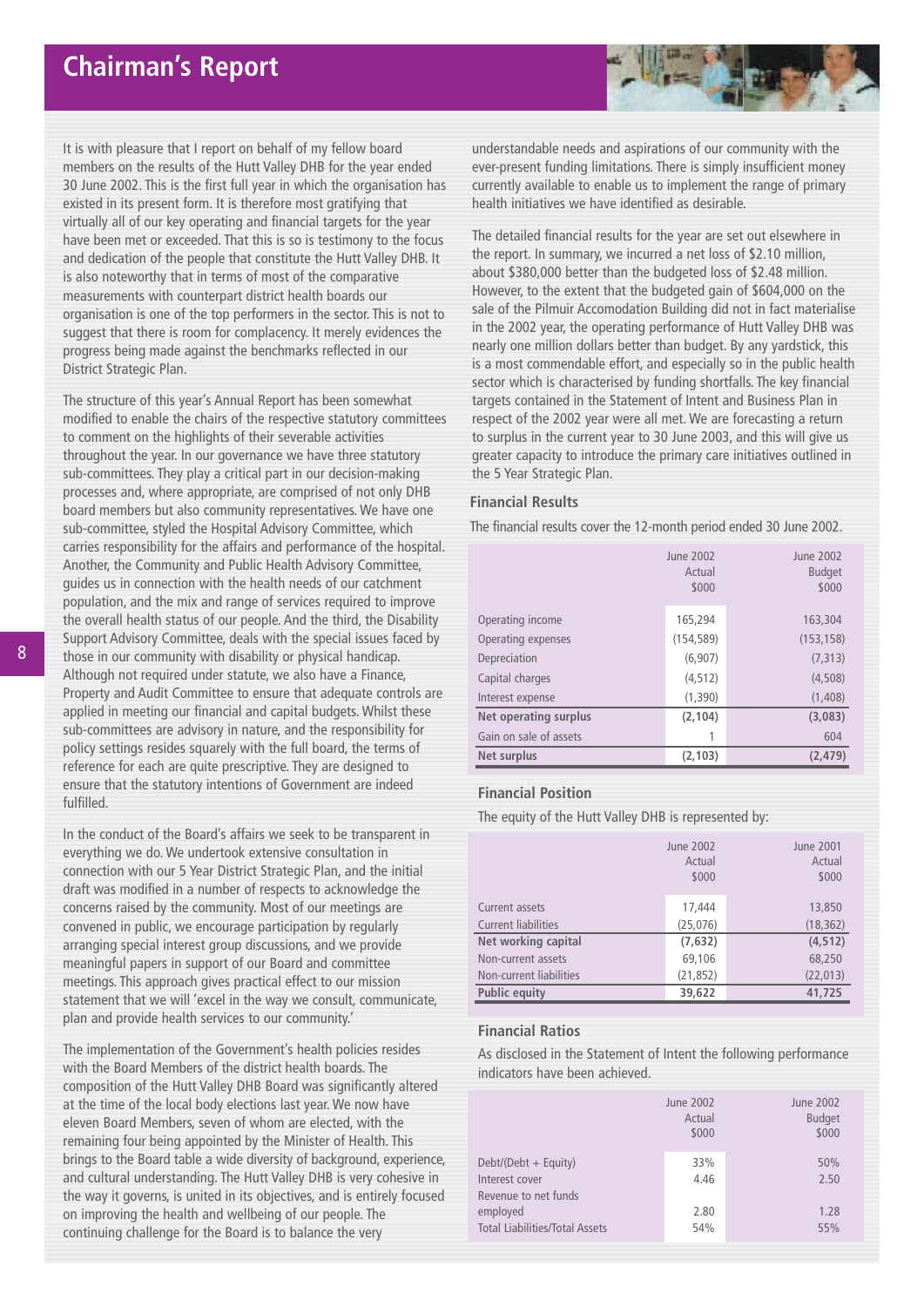

The Statement of Financial Position at 30 June 2002 reveals that the value of the Crown's investment in the Hutt Valley DHB has fallen from \$41.72 million last year to \$39.62 million, a drop of \$2.10 million. This decline equates to the loss for the year. However, and notwithstanding the current year loss, the organisation continues to generate positive cash flows mainly as a result of high levels of depreciation and a very cautious approach to capital expenditure. The debt ratio, which measures the extent to which the entity is reliant upon borrowed monies, remains one of the lowest in the sector. It is hoped that these features will assist in negotiating favourable rates when the term debt, which presently stands at around \$19.0 million, is refinanced on 30 November 2002 with the Crown Financing Agency.

Work continues on campus to upgrade our property assets. Although the formal site optimisation programme begun four years ago and involving some \$22.0 million is now complete, we spent about \$3.45 million during the year in upgrading our facilities. This related to the ENT and burns and plastics inpatient services, renovating the community health building and office accommodation in the Pilmuir block, and improving the front entrance to the hospital through the Heretaunga block. It is pleasing to note that, consistent with earlier years, these projects were all completed on time and within budget. There was a further \$1.6 million incurred on a range of equipment required to maintain and enhance the standard of clinical outcomes for hospital-based patients.

The detailed content of the Annual Report refers to the nomination of the Hutt Valley DHB for this year's prestigious Energy Efficiency and Conservation 'EnergyWise' award. This nomination recognises the strenuous efforts undertaken by our Building Services team to maximise the conservation and efficient use of energy during the past five years. This has produced not only environmental gain. It has also delivered substantial financial benefit to the organisation. The cost of electricity and gas has fallen from \$1.2 million in the 1997/8 year to \$730,000 in the financial year just concluded, a saving of \$470,000.

As far as the clinical activity of the hospital of the Hutt Valley DHB is concerned, inpatient and day-case activity was in excess of contracted levels, resourced bed occupancy and average length of stay were successfully held at anticipated rates, the waiting lists continue to drop, the quality of theatre management remains high, regional public health achieved the key targets, work place injuries were well down, and staff turnover was within prescribed limits. Further work is required in connection with staff and patient satisfaction ratings, timely resolution of customer complaints, and credentialling of clinical services.

In relation to the funding, planning and contracting output class, the performance baselines are still very much in the course of being developed. A full and comprehensive comparison of actual and budgeted thresholds is therefore not possible in connection with the year just concluded. More exact measurement of performance will become possible after 1 July 2002.

One of the principal tasks of any board is to manage and monitor the risk profile of the organisation. This is equally true of a Crown Owned entity. During the year, and in conjunction with outside advisers, we developed a methodology for identifying, assessing, controlling and reporting the risks to which Hutt Valley DHB might ordinarily be exposed. This is a dynamic process and creates an appreciation by all staff of the potential for risk related events. The objective is to have this broad based understanding of risk factored into our everyday processes.

The Board is committed to delivering worthwhile health gains through the implementation of the Government's Primary Health Care Strategy. There is sufficient statistical evidence to suggest that about 25 percent of all deaths and approximately 30 percent of total hospital admissions throughout New Zealand are potentially avoidable if the population at large receives timely and improved primary care. In the case of the Hutt Valley DHB, we have assessed that there are over 500,000 primary care consultations undertaken each year. This compares with about 26,000 hospital admissions in any twelve-month period. Primary care providers are therefore in a much better position than district health boards to apply population-based solutions to health needs.

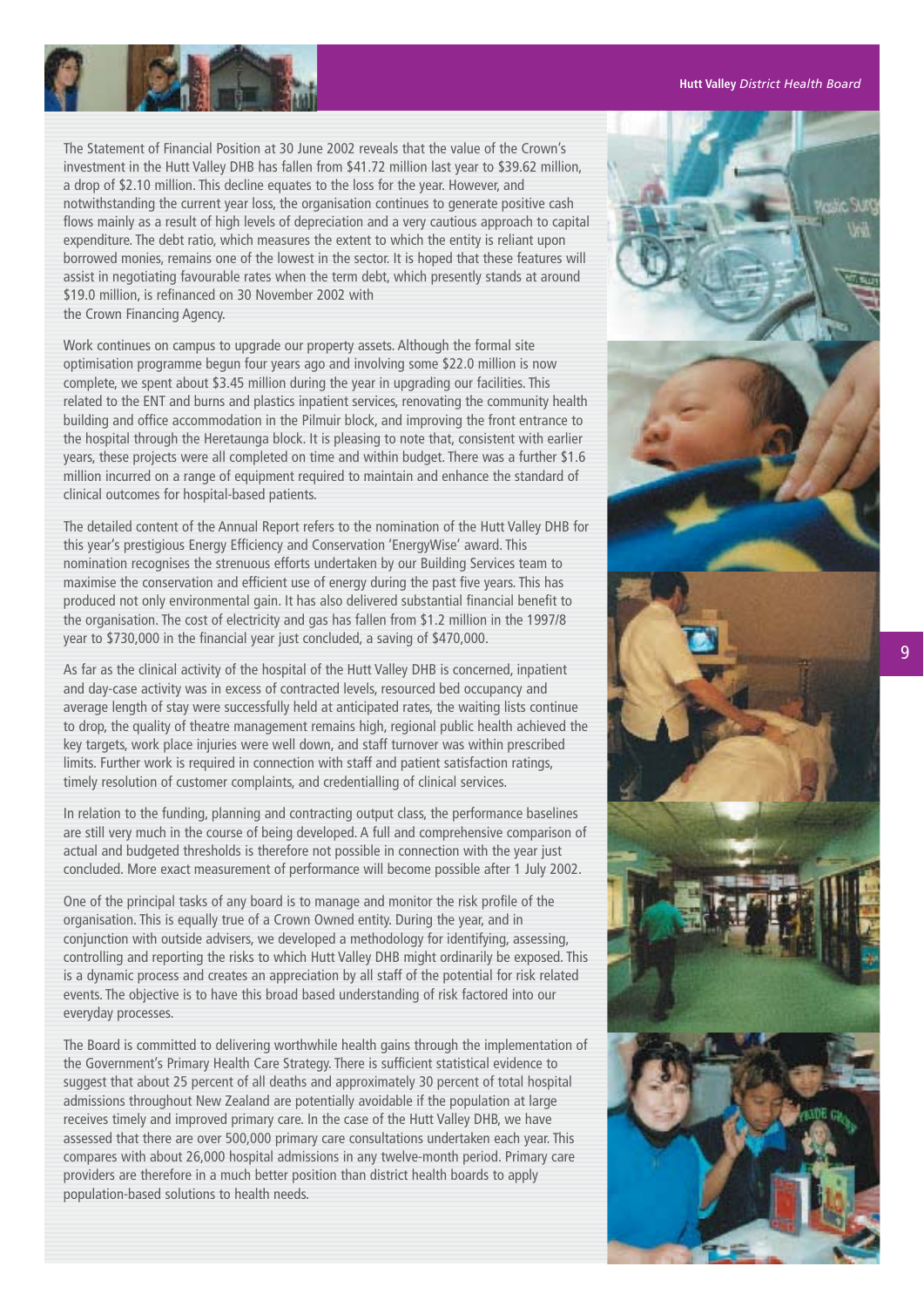# **Chairman's Report**

The successful implementation of the Primary Health Care Strategy is significantly dependent upon the establishment of Primary Health Organisations (PHOs). The Primary Health Care Strategy itself is intended to improve access to care, reduce health inequalities, and more generally enhance the health status of our community. The development of PHOs is crucial to the successful application of the strategy. A PHO has defined characteristics, can comprise one or more organisations, and might typically include medical practitioners, nurses, community workers and other health providers. They are funded in accordance with 'enrolled populations', and are required to consult in relation to the range and priority of services offered. It is noteworthy that the Hutt Valley DHB signed its first PHO agreement on 2 July 2002, and we are currently working on several others.

We continue to modify and upgrade our information systems. However, the Board adopts a commercial and prudent approach to new developments and has preferred incremental rather than wholesale changes. History has proven this approach to be the correct one. Whilst previously these enhancements had a strong financial orientation, we are now focusing on those systems that enable clinicians to better manage their activities, and ultimately improve the outcome for patients. We also seek better technology interface with community based primary care providers. In the past year further progress has been made in the development of clinical information and patient management systems. These include the successful implementation of phase one of the Electronic Medical Record system and the establishment of a comprehensive Intranet and Internet website. As evidence of our commitment to the continuous improvement of information systems generally, our recently updated Information Systems Strategic Plan calls for annual expenditure of several millions of dollars over the next five years.

For some years now we have sought to encourage quality-related initiatives through the Chairman's Spirit of Quality Awards. Those eligible for the award must demonstrate improved patient care as a result of more efficient and effective processes. Since inception, the award has been presented in connection with a very wide range of hospital activities. More recently we have extended this philosophy to third party and community based providers, and have conceived the notion of 'excellence awards' in the provision of primary care. Those deemed eligible are nominated by members of the community, are short-listed by our own staff, and the successful candidates are determined by the Board. The first awards were presented in a ceremony hosted by the Minister of Health at Parliament on 25 September.

In the Statement of Intent we undertook to have an independent party circulate to key stakeholders a questionnaire designed to establish how best the Hutt Valley DHB can improve its processes and outcomes, and create more effective working relationships. Those invited to participate in the survey included general practitioners, pharmacies, Maori and Pacific personnel and organisations, mental and disability health service providers, central and local authorities, and various non-Government entities. The responses overall were most complimentary, with more than 70% commenting favourably on the performance and effectiveness of the Hutt Valley DHB in developing sound working relationships. Over 50% of respondents were approving of the contracting



Recipients of the Hutt Valley DHB Inaugural Primary Care Excellence Awards with Minister of Health Hon. Annette King and Board Chair Warren Young.

processes adopted in entering into third party arrangements for the provision of primary care. We will continue to work on improving our understandings with external providers, and intend to repeat the stakeholder survey later this financial year.

Our Chief Executive of some three years standing, Stephen McKernan, resigned in May to take up an equivalent position with the Counties-Manukau DHB. I wish to acknowledge and place on record the significant contribution made by Stephen to the successful development of the Hutt Valley DHB. We formally welcomed our new Chief Executive, Chai Chuah, at a Powhiri held on 19 August. Chai has settled in well, and the Board is confident that he has the professional skills and personal qualities required to continue the record of success achieved by the Hutt Valley DHB.

Finally, and on behalf of the Board, I would like to thank all staff for their contribution during the year. The willing and proficient way in which staff bring their skills to bear produces the successes for which the Hutt Valley DHB is widely recognised. It is truly our people who make the difference.

Warren C Young *Chairman 1 October 2002*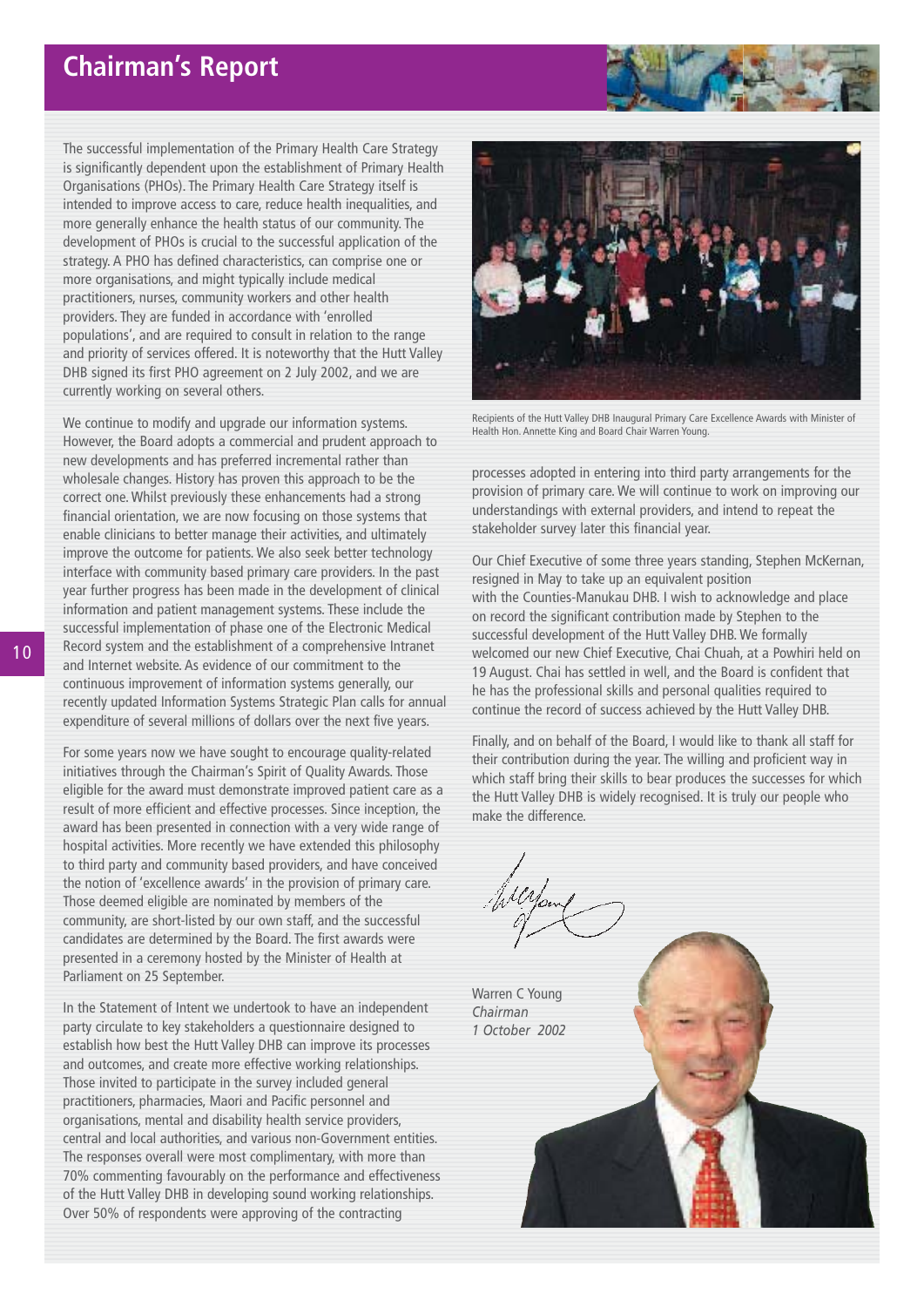

11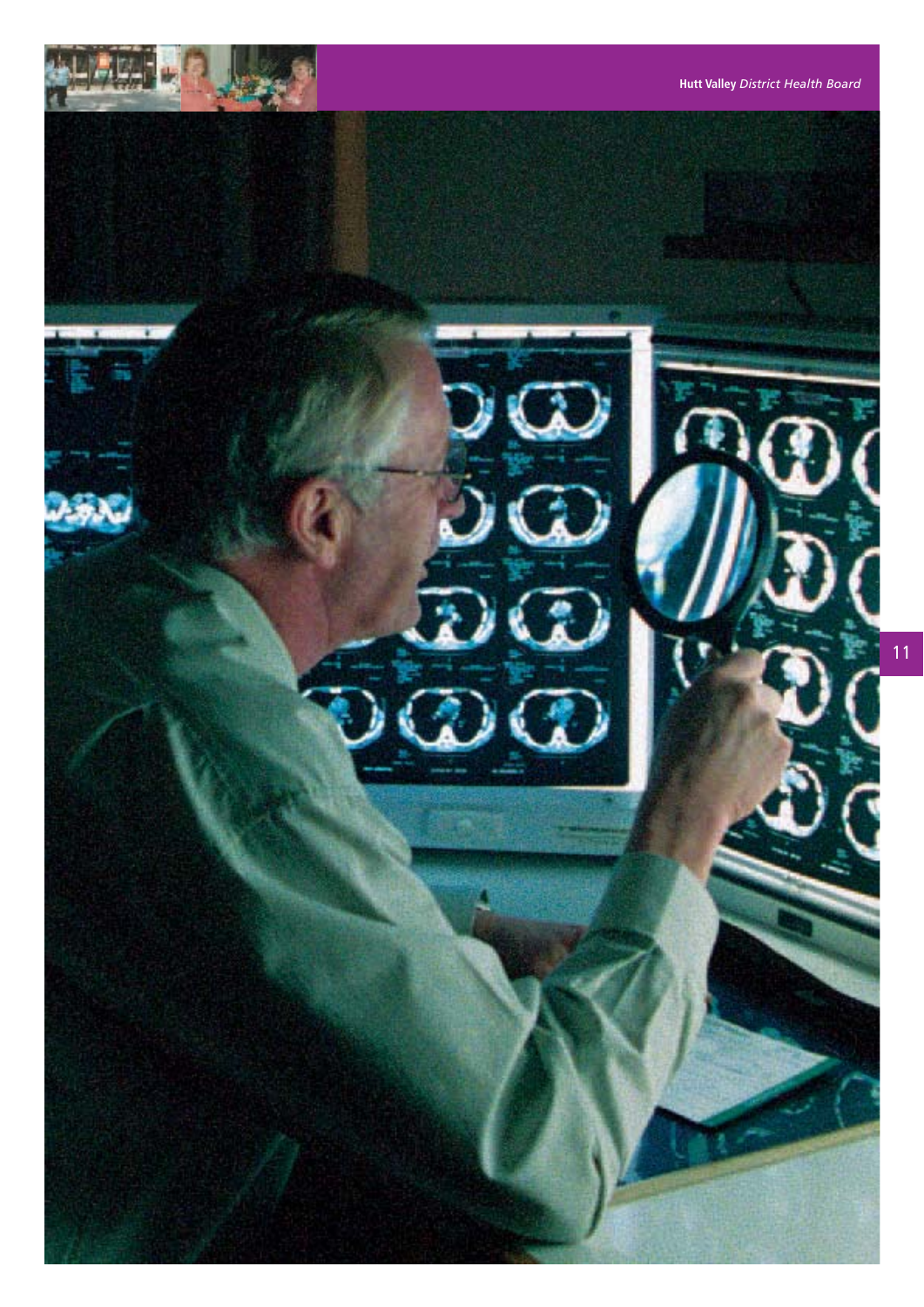

Central to Hutt Valley DHB's governance and strategic direction has been the work over the past year of the three statutory committees that support the Board. The following comments from the respective chairs touch on the activities and highlights of each committee.

#### **The Hospital Advisory Committee (HAC)**

The Hospital Advisory Committee functions are to monitor the operational and financial performance of the Hutt Hospital and to assess strategic issues relating to the provision of hospital services by or through the Hutt Valley DHB.

The committee meets monthly, with a typical agenda comprising a public session in which the General Manager, Hospital and Secondary Services and the General Manager, Public, Primary, Community and Mental Health Services speak to their written reports, as well as any items of general interest. The private session which follows contains issues of a commercially sensitive nature such as the DHB Operating report or personnel matters and industrial relations.

Among the important strategic projects that have been monitored by the committee in the past year, the major capital works projects that have formed part of the Site Optimisation Project stand out. It has been particularly pleasing that, owing to excellent management by all involved in the projects, the works have been completed both on time and within budget. The committee has also monitored the extensive quality assurance and risk management work that has taken place in the hospital provider arm, including the credentialling of surgical teams and the accreditation of various services.

Members of the Executive Management Team are always present to answer questions, clarify points or undertake to obtain further information required by the committee in order for it to discharge its statutory responsibilities.

At each meeting, there has been a presentation by the manager of one of the hospital services. These presentations have given members an overview of each service, including the ambit of the service, any difficulties or challenges and looking forward to the future. Committee members have found these presentations extremely informative, particularly as we seek a better understanding of the integration of secondary and primary healthcare services in the Valley.

Inteste

Sharron Cole *Chairperson*

#### **The Community and Public Health Advisory Committee (CPHAC)**

At the heart of the move to set up DHBs is the need for greater engagement with our local community, and for better integration of health services in our area. We are delighted that we have been able to have as full members of the Board a number of people from the wider Hutt Valley community. They are Marian Redwood, Neville Baker, Mike Cooper, Shelley Stansfield , Maree Tukukino and Dr Stephen Palmer. We have sought people with particular expertise, so that the work of the committee can be done in an environment where we have our fingers on the pulse of our local community.

Every two months, our committee meeting is preceded by a one hour 'Community and Provider Forum'. These well-attended meetings give a chance for further dialogue between the DHB and our community. The topics for our forums during the past year were Diabetes, Youth Health, Mental Health, After Hours Services, Integration between Primary and Secondary Care, Child Health, and Disability Issues.

Information about the forums was sent out to hundreds of groups, providing a reminder that the DHB is committed to dialogue with our community. Our committee meetings, like those of the Board itself, are open to the public, and opportunity is given each meeting for people to comment or ask questions.

Our strategic planning process included invitations to health and disability groups throughout the Valley to give feedback to our Draft Strategic Plan. As well, a number of public meetings were held. Feedback from the community resulted in a number of changes to our Strategic Plan.

CPHAC has the responsibility of advising the full DHB on spending priorities for our health dollars. We do this by an ongoing monitoring of the people who live in our district, their health needs, and their responses to us.

Our approach was to set up seven integrated service planning groups – with people from the hospital, primary health groups, community agencies, Maori, Pacific – covering the main health priorities. They were charged with a review of current services and proposals for new work. Over 120 people took part in this process, and even that work has helped build relationships within our local health system.

In reality, there is very little discretion for our spending. The bulk of our funds is already committed to vital services, which we wish to maintain and strengthen. This means that we must set clear priorities for new initiatives. Our Board has taken the step of setting out both a set of criteria for making new spending decisions and a list of new work we want to support.

We are confident that this transparent process will mean our community will both understand and support the new initiatives that emerge in the coming months. A high priority is integration – getting better collaboration among various groups in the health system so that the patient can receive the best care possible.

19 (len) o

Peter Glensor *Chairperson*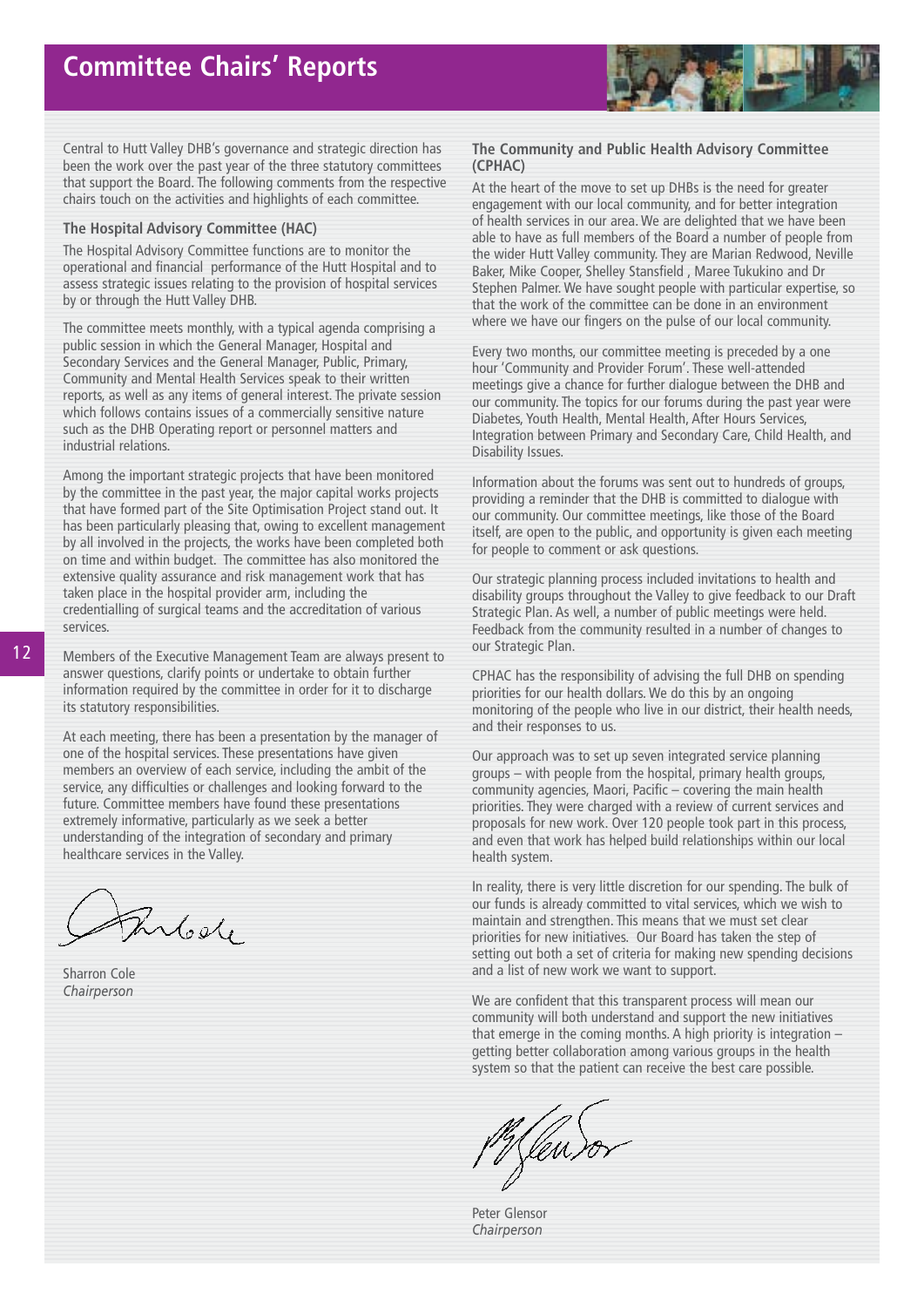

#### **The Disability Services Advisory Committee (DSAC)**

The DSAC provides advice to the Board on the disability support needs of the resident population of the Hutt Valley as well as advising the Board on priorities for use of disability support funding. To enable these tasks to be achieved effectively it has been important for the DSAC to have a close relationship with the community. Following the 2001 District Health Board elections, membership of the DSAC Committee changed. New community representatives, including a representative of the Disabled Persons Assembly (DPA) and others involved in the disability sector were appointed to the committee as fully participating members. The co-opted members are Beryl Harris, Geoff Stenton and Joan Taylor. During the 2001-2002 year, the DSAC has met bi-monthly.

The Hutt Valley DHB has contracts that fall within the disability area and are monitored through the Funding and Planning Unit, which reports on the progress of these contracts at each meeting of the DSAC. With the development of the 5 Year Strategic Plan, the DSAC committee considered the implications of the Plan for people with disabilities. A major part of the Committee's focus during the year and continuing into the coming year, has been to support the Board in preparation for the Ministry of Health's devolution of funding for 'The Health of Older People'. The DSAC is monitoring a project on establishing an integrated continuum of care for older people in the Hutt Valley. A work plan of activities has been established including a series of one-hour public forums on topics around Community Care for the Elderly. The first of these forums, which take place prior to each DSAC meeting, has been held and involved many people who are concerned with supporting the elderly in the community. The forum provided valuable comment to the DHB on issues that must be considered for the future and reinforced the continued commitment the DHB has to listen to the community. The DSAC looks forward to continuing the positive engagement with the local community and to supporting the needs of the resident population.

K.C.M. Aul

Katy Austin *Chairperson*



#### **Hutt Valley** *District Health Board*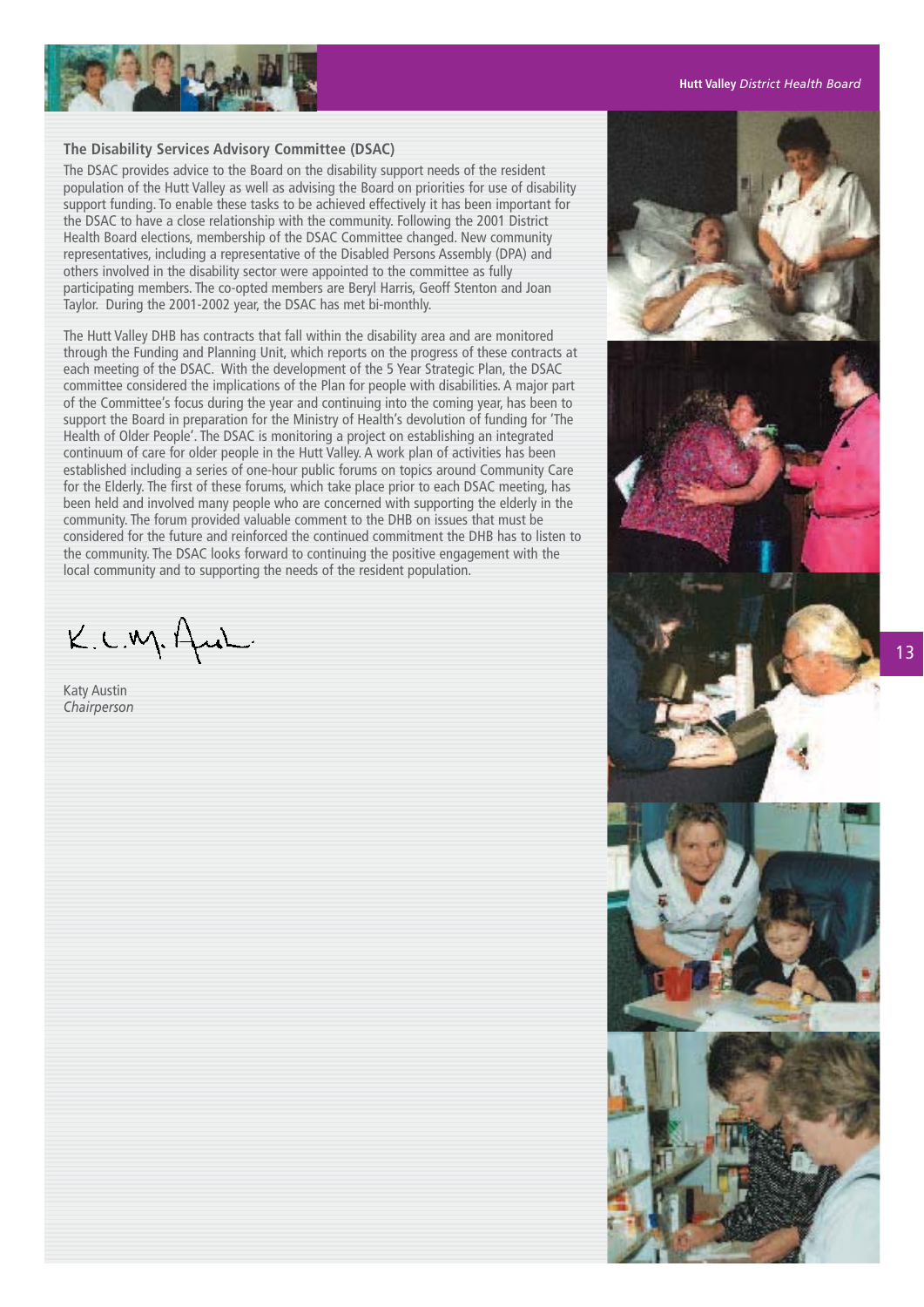This is the first full year for which the Hutt Valley District Health Board is able to provide a report on its activities and thereby more accurately reflect the impact of operating as a larger, multi-faceted public health organisation. It has been a year of considerable achievement, building on the earlier six-month period of transition, which began in January 2001.

A key aspect of consolidating the transition to the District Health Board model has been communicating to staff and the community that the organisation's focus has shifted from almost exclusively being a provider of health services to an organisation responsible for determining needs, planning, prioritisation, and funding health services in our community. Our role now is to promote and protect the health of the people of the Hutt Valley, facilitating the effective integration of primary and secondary care services as well as providing care and support to those in need of personal health services or disability support.

We are also an organisation that is more responsive to community aspirations and direction. In October 2001, elections were held for seven of the 11 Board Member positions at the DHB, signalling the beginning of direct community involvement in the governance of the Hutt Valley DHB. This was followed soon after with the commencement of a major community consultation process on the DHB's 5 Year District Strategic Plan.

Hutt Valley DHB met or exceeded all significant service performance, planning and funding requirements outlined in the Board's Statement of Intent. In addition, the organisation achieved an improved financial position with the forecast deficit of \$2.10 million comparing favourably with a budgeted deficit of \$2.48 million. Given the pressures on service and consumable costs as well as costs around the new responsibilities for planning and funding health services, this is a very pleasing result. Providing quality healthcare within the financial budget is a tribute to the commitment and sheer hard work of all staff.

The past year has also seen the services provided by the Hutt Valley DHB meeting and, in a number of cases, exceeding the delivery targets set. As in the previous two reporting years, there has been an increase in inpatient medical treatments and discharges over the past year by 5 percent. The year also registered increases in laboratory tests of 7.4 percent and medical outpatient attendances of 13.1 percent. For the first time in three years, attendances at the Hospital's Emergency Department showed a slight decrease of 1 percent over the previous year. This is an encouraging sign that the community is now more aware that minor primary care health problems should more appropriately be cared for by GPs or After Hours Services rather than at the Emergency Department. This change in attitude will be further reinforced by a public awareness programme that has been developed with primary care providers, particularly After Hours Services, to promote primary based care services to the public as well as providing a greater range of care in the community such as minor fracture management.

There have also been encouraging signs in other key service areas where levels of attendance and interventions have been consistent with last year's results or slightly lower. Overall inpatient discharges





diology<sub>1</sub> doscop

have fallen by 1.9 percent and day case discharges by 0.7 percent. While the capacity to undertake increased numbers of treatments exists, the need has lessened. This suggests the various health strategies and initiatives being implemented by Hutt Valley DHB are having a positive impact on the overall health of our community. In particular, it would appear that placing greater emphasis on addressing lower level health problems by community based primary care providers has resulted in more appropriate patient management and referral practices.

In short, the health services delivered by Hutt Valley DHB over the past year have grown in complexity and diversity while volumes have stabilised and this has had a positive impact on waiting lists which have markedly declined by 8.5 percent while keeping within national guidelines.

In addition to a strong commitment to quality and consumer satisfaction, the highlights of which are reported below, Hutt Valley DHB continues to emphasise excellence in clinical standards, expertise and training. For the second year in a row, all Hutt Valley DHB medical registrars sitting clinical and written Fellowship exams for admission to the Royal Australasian College of Physicians have been successful, the highest pass rate throughout New Zealand.

Hutt Valley DHB has therefore retained a strong hospital sector while putting focus on primary care and the formation of Primary Health Organisations where the accent is on preventative medicine and health promotion. A key element of this approach gives priority to the disadvantaged and those who will be able to have the largest health gain.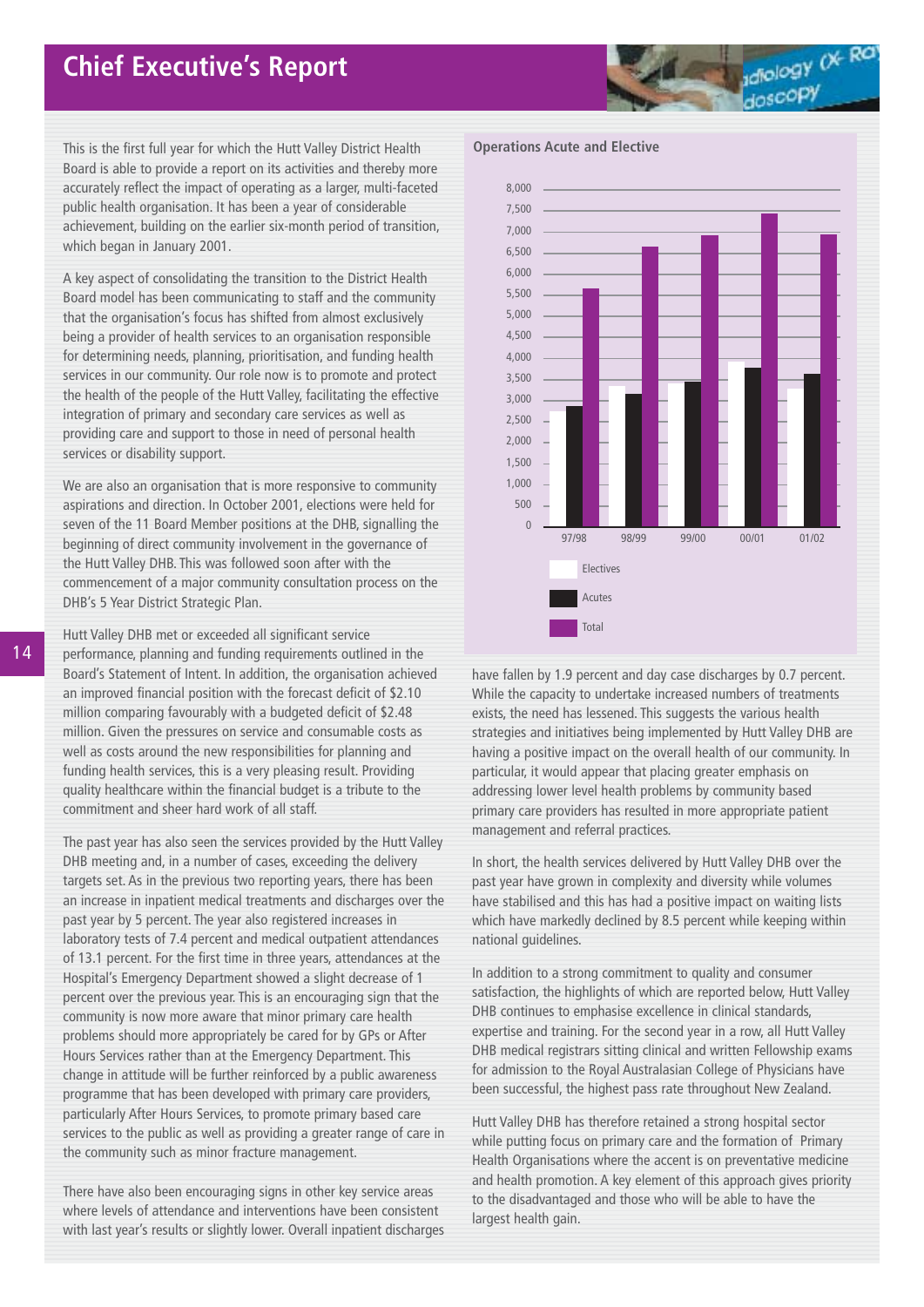

In this regard, the last twelve months has seen continued broadening and strengthening of our relationships with the Maori and Pacific Peoples' communities in the Hutt Valley. The DHB's partnerships with Maori health providers have focused on building provider capacity as well as more effectively targeting health services to meet the personal, community and mental health needs of our Maori community. A significant achievement has been the development and signing of an agreement to establish a Primary Health Organisation (PHO) between Hutt Valley DHB and the PHO partners Kokiri Marae, Hutt Union and Community Health Centre, and Whai Oranga O te Iwi. The PHO, called Piki Te Ora Ki Te Awakairangi, will provide and co-ordinate GP, community health, maternity, diabetes, health promotion and disability liaison services to 15,000 people currently enrolled in the new organisation and will be operating fully in October 2002.

The past year has also seen three 'by Pacific for Pacific' health services established in the Hutt Valley. The three Hutt Pacific Health providers, Tanumafili Trust, Pacific Health Service and Naku Enoi Tamariki, have focused on addressing Pacific workforce development issues and identifying projects that are consistent with the key features of The Pacific Health and Disability Action Plan. During the year the DHB appointed a Pacific Peoples' Health Advisor who will be central in helping meet one of the Board's key goals of improving the health of the Pacific people in the region.

The year under report has been particularly busy in the area of employment relations. The most significant development has been the decision by a number of occupational groups within Hutt Valley DHB to negotiate employment terms and conditions under Multiemployer Collective Agreements (MECA). Negotiations for the first MECA with the New Zealand Nurses' Organisation were concluded in June 2002 and, while the negotiation process was protracted and at times difficult, a satisfactory agreement was reached with the NZNO and our nursing staff.

Significant work was also undertaken in the areas of recruitment and retention, career and performance management and developing our new organisational culture. Human Resources have led project teams and focus groups made up of managers, staff and union representatives to address these key areas. To become the 'employer of choice' requires the support of the whole organisation and the efforts of all those contributing to the work of these groups have been essential to their success.

It has therefore been a very busy year, but a year of considerable achievement. This successful result owes an enormous amount to the staff of Hutt Valley DHB who have shown considerable dedication and professionalism in carrying out their responsibilities providing the highest standard of service to the local community. I want to place on record my thanks for their commitment and outstanding efforts over the last 12 months.

Finally, I wish to acknowledge the tremendous support given by the Executive Management Team and to thank the Chairman and Members of the Board who have given strong governance and clear direction throughout the year.

Bruce Gollop *Acting Chief Executive*



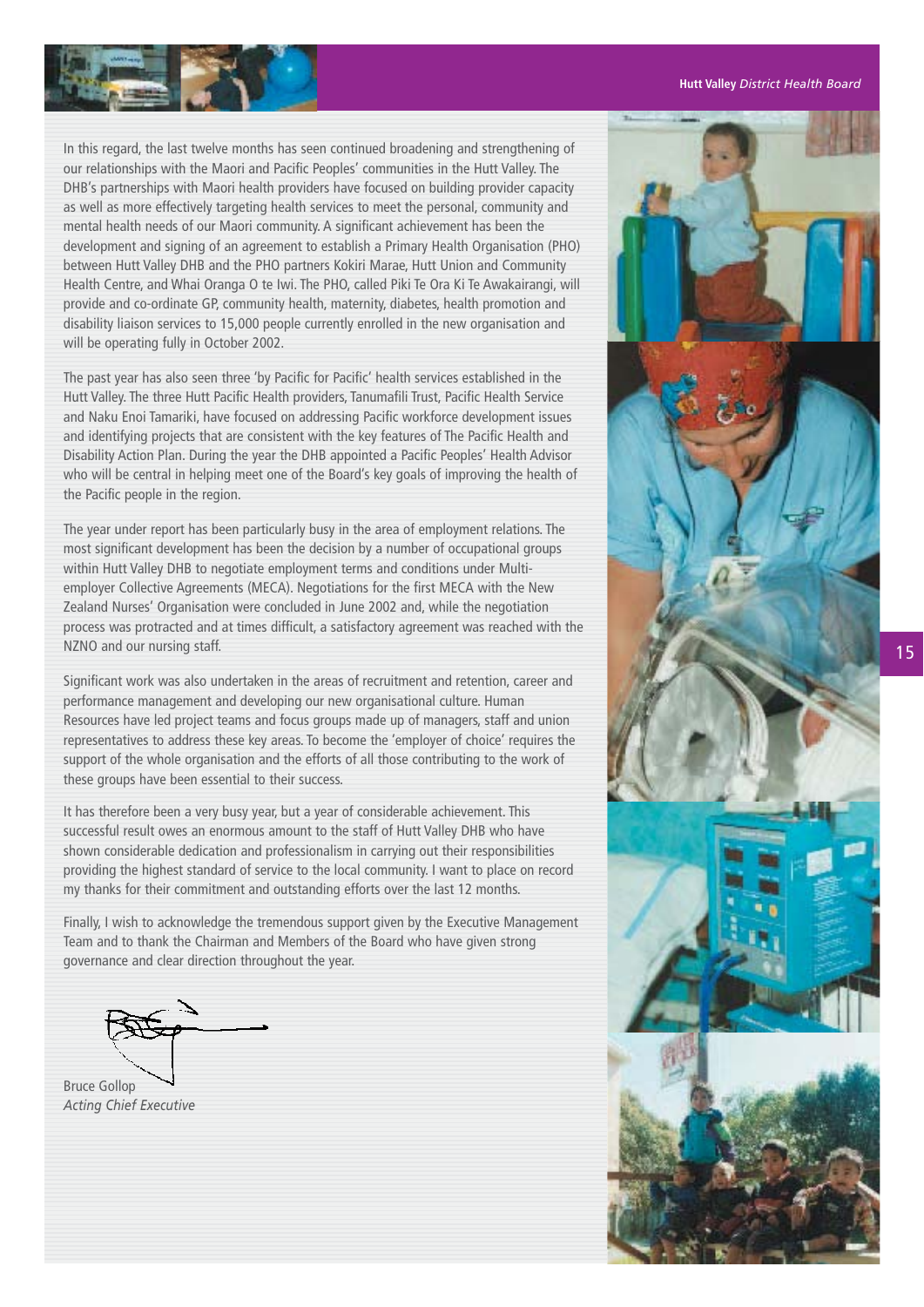# **Healthcare Planning**

The advent of the district health board model places greater focus on the requirement for boards to plan, fund and provide comprehensive health services for the communities they serve. Over the past year, Hutt Valley DHB has focused on and put considerable effort into meeting this challenge. In particular, the Board sought every opportunity to engage the local community in the planning process to ensure Hutt Valley DHB's strategic direction better reflected local health needs and service expectations.

## **Hutt Valley Health Profile**

#### **Demographics**

- The total population in the Hutt is decreasing slightly.
- The Hutt Valley Maori and Pacific populations are increasing.
- The Maori and Pacific population make up 1/4 of the total population and 1/3 of the 0-14 age group.
- HVDHB is one of only seven DHBs in NZ with a significant Pacific population.
- HVDHB also has a significant Asian and refugee minority population.
- The population is ageing.

#### **Socio-economic Status**

- Poverty and deprivation are key determinants of health.
- Maori and Pacific people are much more likely to live in deprived situations.
- People living in the most deprived areas have a lower life expectancy.
- Lower Hutt has more people in the most deprived and least deprived categories than Upper Hutt.
- Lower Hutt has a larger deprived population than Upper Hutt.

#### **Health Status**

- About 4,500 hospital admissions every year are potentially preventable through community action and lifestyle changes or better access to primary care.
- About 350 deaths each year are potentially preventable through community action and lifestyle changes or through primary care interventions.
- Maori and Pacific people have a disproportionately high number of preventable deaths and hospitalisations.
- The greatest gains in years of healthy life can be obtained by encouraging people to be more physically active, not to smoke, and to eat less fat and more fruit and vegetables.

#### **Hutt Valley DHB 5 Year Strategic Plan**

A key strategic objective for the Board was to develop the first 5 Year Strategic District Plan. Community involvement and public consultation were essential elements of the strategic planning process.

Seven planning groups in the areas of Primary Care, Healthy Communities, Mental Health, Chronic Diseases, Child & Family, Youth, and Disability Support were established during the year with major contributions to each group by public nominees, GPs, Pacific community representatives and Maori representatives. A health needs assessment and demographic analysis were undertaken and a series of fact sheets produced to support the work of these groups. This planning and health assessment process provided information about the Hutt Valley health profile that was essential in determining and responding to local health needs.

#### **Major Cause of Deaths**

The leading causes of death in the Hutt Valley are similar to those nationally. Cardiovascular diseases (mainly ischaemic heart disease and stroke) account for around 40 percent of deaths while cancer accounts for around 30 percent. Injuries account for around 6 percent of deaths (mainly road traffic injuries and suicides) but these are concentrated into the 15-24 and 25-44 age groups. Diabetes is a major contributor to cardiovascular and other mortality.

#### **Avoidable Deaths**

Almost 70 percent of deaths in those aged under 75 years in the Hutt Valley were assessed as being avoidable. About half, or 180 deaths could be prevented through individual lifestyle changes and population health measures. For this reason the Board's priorities are the Primary Care and Healthy Communities service plans, which focus on population health promotion and lifestyle advice, rather than more hospital services.

Males have a 50 percent higher rate of avoidable mortality than females while Maori and Pacific peoples' rates are 2.5 and two times higher than the rest of the population, respectively. The leading causes of avoidable death in the Hutt Valley are similar to the national causes.

This assessment led to 13 service plans being produced by the planning groups and a prioritisation methodology being developed and used to rank the 40+ proposals for new initiatives that came out of the service plans for use in public consultation. Ten consultation meetings were held during March 2002 with various community groups, health providers and the general public to discuss the draft Plan. In addition, the draft Plan attracted more than 80 written submissions. The Plan has ten key goals:

- **Primary Care:** implementing the New Zealand Primary Care strategy, including developing a robust, accessible primary care sector that focuses on improving the health of the population, and effectively manages people with chronic conditions
- **Healthy Communities:** encouraging people to exercise more, eat more healthily, stop smoking and improve parenting skills through a range of health promotion strategies including inter-sectoral initiatives, community development, healthy public policies and supportive environments
- **Reduce Inequalities:** reducing the inequalities in health status among certain disadvantaged populations, including Maori and Pacific peoples, so that they can enjoy the same length and quality of life as other Hutt Valley residents
- **Disease Management:** improving the treatment of people with chronic diseases, particularly cardiovascular disease, diabetes or respiratory disease to improve their quality and length of life

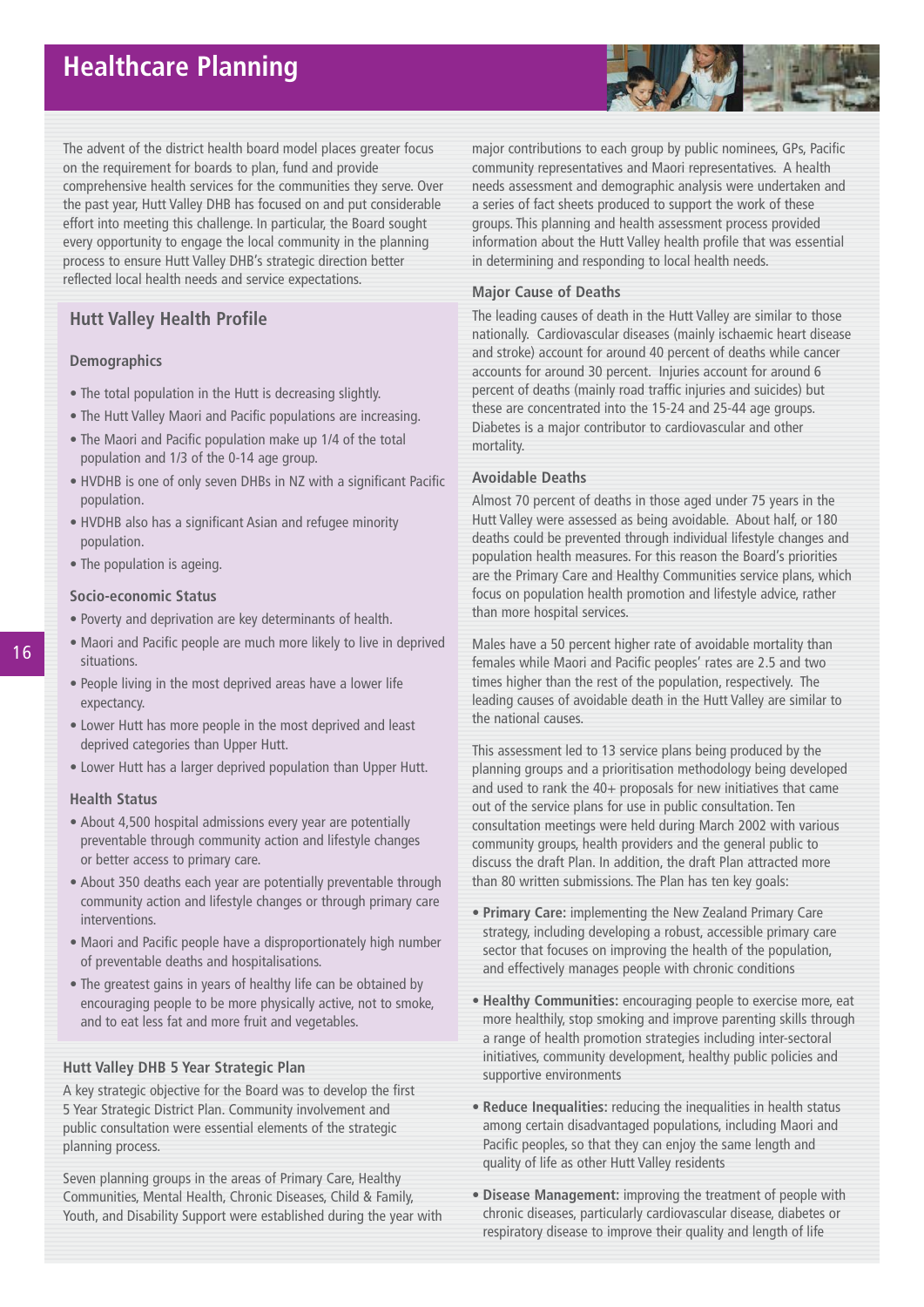

| <b>Hutt Valley Residents' Annual Average</b><br><b>Leading Causes of Mortality</b> |                                                                                                                                                      |                                                                                                                                                         |  |  |
|------------------------------------------------------------------------------------|------------------------------------------------------------------------------------------------------------------------------------------------------|---------------------------------------------------------------------------------------------------------------------------------------------------------|--|--|
| Age                                                                                | Death (average number per year)                                                                                                                      |                                                                                                                                                         |  |  |
| Group                                                                              | <b>Females</b>                                                                                                                                       | <b>Males</b>                                                                                                                                            |  |  |
| $0 - 14$                                                                           | Sudden Infant Death Syndrome 1<br>Perinatal Conditions 3<br><b>Birth Defects 3</b><br>Injuries 2 (Road Traffic)<br>Cancer 0.5 (Leukaemia, Lymphomas) | Sudden Infant Death Syndrome 2<br>Perinatal Conditions 4<br><b>Birth Defects 3</b><br>Injuries 3 (Road Traffic)<br>Cancer 0.5 (Leukaemia,<br>Lymphomas) |  |  |
| $15 - 24$                                                                          | Injury 3 (Road Traffic & Suicide)                                                                                                                    | Injury 14 (Road Traffic & Suicide)                                                                                                                      |  |  |
| $75 - 44$                                                                          | Cancer 10 (Breast)<br>Injury 4 (Road Traffic & Suicide)                                                                                              | Injury 14 (Road Traffic & Suicide)<br>Circulatory Disease 6 (Heart<br>Attacks/Strokes)                                                                  |  |  |
| $45 - 64$                                                                          | Cancer 34 (Breast, Colorectal, Lung)<br><b>Circulatory Disease 17</b><br>(Heart Attacks/Strokes)                                                     | <b>Circulatory Disease 45</b><br>Cancer 35 (Lung, Colorectal)                                                                                           |  |  |
| 65-85                                                                              | <b>Circulatory Disease 17</b><br>Cancer 120 (Lung, Colorectal)<br><b>Respiratory Disease 31</b><br>(Pneumonia/Influenza)                             | <b>Circulatory Disease 126</b><br>Cancer 81 (Lung, Colorectal,<br>Prostate)<br><b>Respiratory Disease 37</b><br>(Pneumonia/Influenza)                   |  |  |
| $85+$                                                                              | <b>Circulatory Disease 72</b><br><b>Respiratory Disease 25</b><br>Cancer 15                                                                          | <b>Circulatory Disease 25</b><br><b>Respiratory Disease 16</b><br>Cancer 11                                                                             |  |  |

- **Elective Services:** ensuring people have access to elective medical and surgical services before they reach an unreasonable state of ill health
- **Child Health:** giving children the opportunity to grow up in a healthy supportive environment by implementing the new 'Well Child' framework and providing co-ordinated maternity services
- **Youth Health:** developing youth friendly services that reduce teenage road traffic accidents, pregnancies, drug and alcohol misuse and suicides
- **Maori Health Development:** working to achieve equity of outcome for Maori, including through the development of services provided by Maori, for Maori.
- **Mental Health:** improving service quality, and developing primary mental health services to complement the specialist secondary services
- **Integration:** providing seamless care across health providers and across different services, so that people receive the right service from the right person at the right time.

#### **Primary Care Service Plan**

Over and above maintaining access to core services, the Board considers that the single highest priority for the next five years is implementing the primary care strategy. The reasons are:

- 1. Development of excellent primary care services will make the single largest difference to people's health in the short to medium term;
- 2. The primary care strategy is pivotal to achieving most of the other goals.

During the year under review, Hutt Valley DHB prepared a comprehensive service review and five year plan for primary care services, designed to implement the Government's Primary Care Strategy locally. This includes a proposal to facilitate an expanded role for practice nursing and a workforce development plan that includes training opportunities, a locum bureau and a post-entry intern training programme for aspiring primary care nurses.

#### **Disability Support Services**

The strategic plan includes a particular focus on disability issues. A working group including nominees from the disability community prepared the disability section of the plan. The plan is now being put into place beginning with age care services. We have also appointed a Disabled Persons Assembly representative on the DSAC.



# **Hutt Valley Residents' Avoidable Mortality for Age <75 Years, 1988 - 1998**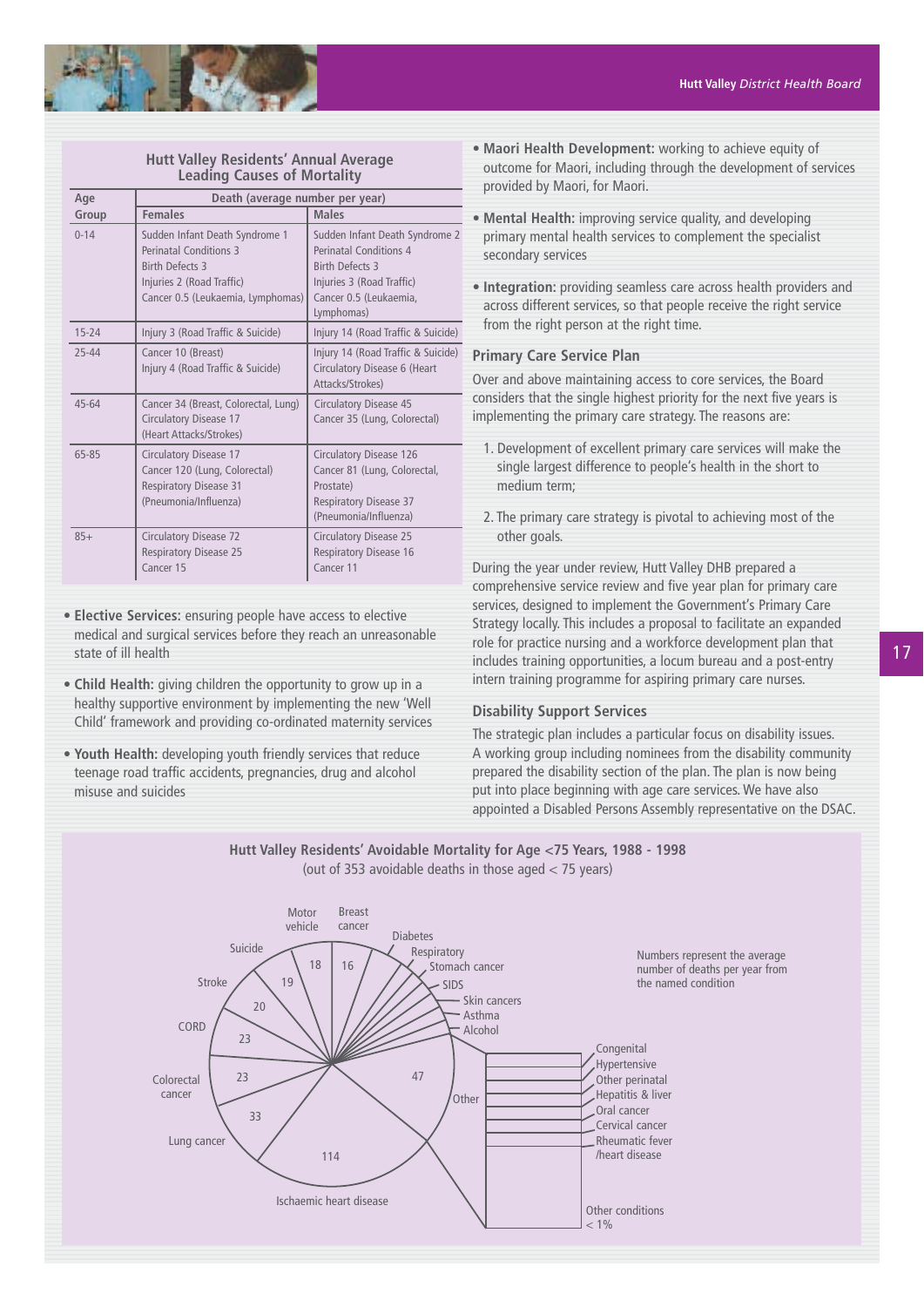

A major new role for district health boards is managing the DHB Fund. This involves deciding each year what mix of services should be funded (within the overall parameters set by the Government), including how much to spend on hospital and community health services provided by the DHB and how much to spend on services provided by independent service providers. The strategic goal is to select that mix of services that will maximise health outcomes within the available resources.

Most of the funding provided by the Government each year is required to ensure continued access to essential services such as emergency services, surgical services, pharmaceuticals and GP visits. The Board has approved a prioritisation methodology to assist in determining the highest priorities for the small amount of discretionary funding available each year. The decision-making principles behind this methodology are effectiveness, equity, value for money and Maori development in health. Against this background, the Board agreed to several service development initiatives to be funded by the DHB, which were successfully put in place during the year. These included:

#### **Primary Care Service Development Fund**

A fund of \$60,000 over three years has been established to support primary care service development and to help GPs move into larger primary care teams if they wish. Kowhai Health is administering the programme.

#### **Skin Lesion Removal Funding**

Hutt Valley DHB is funding a skin lesion removal service to help reduce waiting times for minor surgery. This service involves GP training and credentialling, spot check clinics and skin lesion removal funding through GPs for people with community service cards.

#### **After Hours Services**

To address problems that arose regarding after hours medical services, Hutt Valley DHB developed and consulted on draft guidelines clarifying responsibilities for the provision of after hours services.

## **Hutt Valley DHB Funded Health Services 2001-02** (Total Spend \$135 Million)



#### **Flu Vaccine**

Hutt Valley DHB Planning and Funding staff worked with Regional Public Health, primary care providers and the hospital staff on a project to increase uptake of the influenza vaccine. As a result, vaccination rates have increased by 9 percent over last year, with 18 of 27 practices having achieved 60+ percent vaccination rates of the over-65 group.

## **Diabetes**

During the year additional community podiatry and community dietetics services targeting people with diabetes were put in place. A publicity campaign was undertaken to promote uptake of the free diabetes annual check. A check is vital in helping treatment of diabetes and ensures that the diabetes register is comprehensive. The register helps us to plan the delivery of services, and also to link people to important ancillary services such as retinal screening. The number of annual checks went up from 723 to 1760 for the 2001/2002 year, bringing the Hutt Valley DHB detection rate to around 60 percent (up from 23 percent at the beginning of the year).

#### **Retinal Screening Programme Introduced**

An important component of care for people with diabetes is access to retinal screening to help prevent blindness. Hutt Valley DHB worked with Wairarapa and Capital & Coast DHBs to develop a regional retinal screening programme for people with diabetes. Since the service commenced in May this year, volume targets are shown to be on track. The service has been very well accepted by providers and consumers with 328 people having been screened in the first six months compared to a target of 340.

#### **Rape Crisis**

For the first time the DHB provided funding to support the provision of medical services by Rape Crisis to victims of sexual assault.

#### **Integrated Care**

Significant progress has been made in integrating the Primary and Secondary sectors during the 2001/2002 year, with a number of projects under way. A Primary Secondary Steering Group representing Kowhai Health, Planning and Funding Division, the Hutt Valley DHB, Ropata Medical Centre, Upper Hutt Health Centre, Hutt Union Health Services, Te Rununganui O Taranaki Whanui ki te Upoko O Te Ika a Maui Inc, and Pacific Health Hutt Valley has overseen completed initiatives to date as follows:

#### *Information Flow*

- Electronic transfer of radiology and breast screening reports from the hospital to GPs
- Patient status report containing information on patient flows, ED presentations, admissions, discharges, deaths, referrals received, triaged and patients booked sent to GPs every 24 hours
- The setting up of an Information Flow Group (GPs) meets regularly with different hospital departments to address waiting times issues.

#### *Discharge and transfer processes*

• A new discharge summary form, improving the quality of information sent to GPs on patients' discharge from hospital is being piloted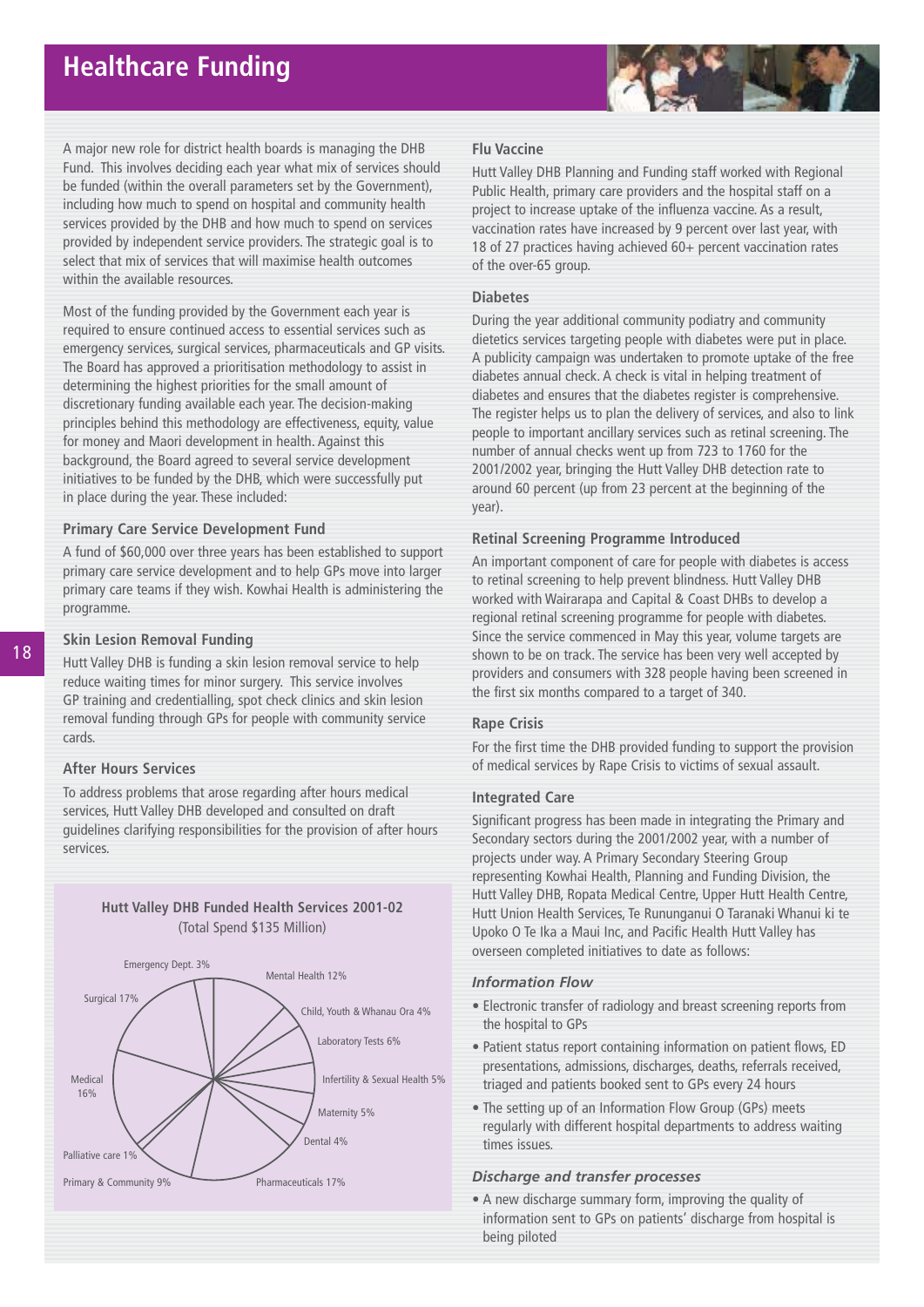

- Improved timeliness of discharge summaries
- Improved discharge process for patients new to a residential facility
- Improved transfer of information between residential facilities and Hutt Hospital.

#### *Emergency Department*

- Identification that a significant number of ED users expect to require an X-ray and fracture services and others who do not understand what services GPs can provide
- External fracture services being established at after hours GP centres
- A Primary Care promotion campaign has been developed to encourage people to see their GP for urgent medical advice and treatment.

#### **Pacific Peoples' Health**

Over the last 12 months three 'by Pacific for Pacific' health services were established in the Hutt Valley. These are managed respectively by Tanumafili Trust Incorporated, Pacific Health Services and Naku Enai Tamariki and provide primary health care, mental health support and Pacific services for young mothers and families. This is consistent with the Primary Healthcare Strategy and the Pacific Health & Disability Action Plan in terms of providing greater access to services and focusing on population needs.

The three Hutt Pacific health providers were successful in their submission to the Ministry of Health for Pacific provider development funding. The DHB was also awarded Pacific provider development funding and is working with Capital & Coast DHB on these initiatives. Priorities on projects such as workforce development are closely aligned to the key features of the Pacific Health & Disability Action Plan.

During the year the hospital's first Pacific Peoples' Advisor was appointed, with the establishment of this position helping to meet the key goals for HVDHB to improve the health of the Pacific people in the region. Our aim is to encourage participation by the various groups in our Hutt Valley Pacific population in identifying and providing health programmes and services that best meet their needs.

#### **Secondary Care Initiatives**

A range of secondary care initiatives were also funded during the past year. These include:

- Specialist nurse-led clinics designed to improve efficiency of specialist clinics and with full assessment work-ups, in respiratory and rheumatology services
- Specialist nurse-led respiratory clinics, diagnostic clinics and pathways assisting 96 percent of people attending first specialist assessments being seen within six months of referral
- Telephone follow-up service for patients with cardiac diagnosis discharged from medical wards and Coronary care Unit.

#### **Palliative Care**

Te Omanga Hospice has been funded to develop a new education and liaison programme aimed at improving the understanding and application of palliative care principles by health professionals.

A Palliative Care Educator will also develop guidelines to assist health professionals with symptom management, and to determine the stage in a person's illness or condition when palliative care services are needed.

#### **Mental Health**

A key priority for the Board over the past year has been to fund a range of initiatives to improve support for people with mental health issues in the Hutt Valley and this has resulted in some notable achievements including:

- The establishment of a Mental Health Community Support Service by the Tanumafili Trust. This service, which has the support of several other mental health providers in the Hutt Valley, is aimed at supporting the needs of Pacific people with mental health disorders living in the community
- The establishment of an Alcohol and Drug Day Programme involving the activities of a number of A&D providers in the Hutt Valley. The programme provides greater access to consumers and a range of programmes more appropriate for their needs
- Local Maori and Iwi participating in a process to design and establish Kaupapa Maori Mental Health Community Support Services for the Hutt Valley. Funding of \$600,000 has been reserved for this initiative
- The contracting for new youth services, which include an education/vocation brokerage service and an activity, based rehabilitation programme
- The establishment of a Mental Health Local Advisory Group to advise on the planning and funding of services used by Hutt Valley residents
- Contracting for additional Mental Health community support workers in the Hutt Valley
- Providing support for a hui on community housing for mental health consumers.

#### **Maori Health**

The Maori Policy Development Taskforce completed the development of the Recruitment, Retention and Development of a Maori Workforce Policy during the year. The taskforce has representatives of both the Maori community and organisations working with DHB staff in the development of key policies that affect both Hutt Valley DHB and the wider Maori communities. Training is being developed to assist staff involved in recruitment to use the policy effectively and appropriately.

In May 2002, a careers initiative to promote Hutt Valley DHB as a good place of employment, as well as to target potential Maori and Pacific people interested in working for the organisation, and in the health sector in general, was launched. Although the project is in its early stages, it has generated considerable interest amongst schools, tertiary institutes, government and non-government organisations and the local Maori community. Another positive initiative is the DHB Maori staff forum. The purpose of the forum is to profile all existing Maori staff to identify, among other things, their preferred career pathways and the opportunities within the organisation or wider community to support staff development.

A Maori Customer and their Whanau Satisfaction Survey was piloted towards the end of 2001. The purpose of the survey was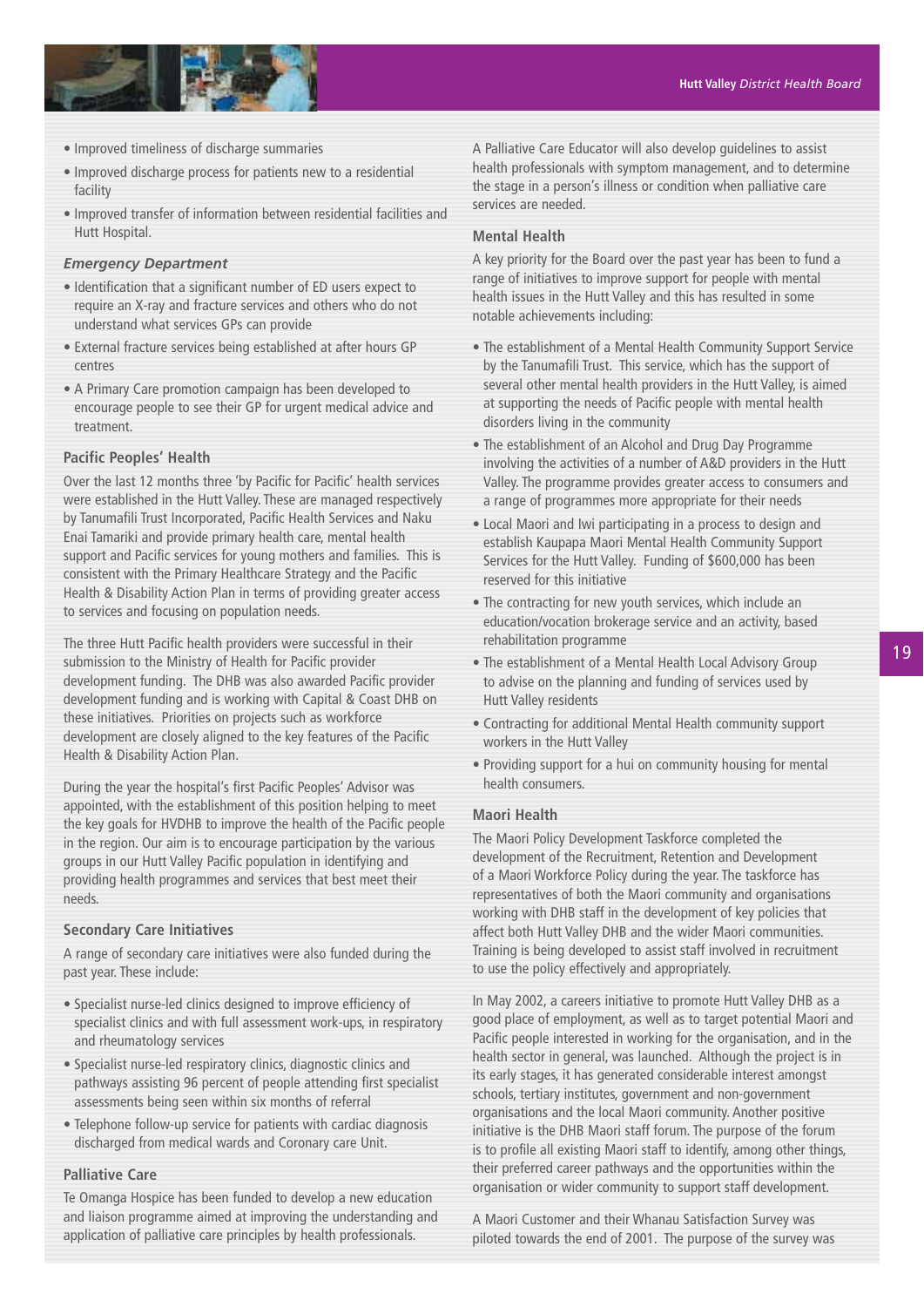# **Healthcare Funding**



to obtain feedback from Maori patients and their whanau on their satisfaction with the quality of services received during their time as an inpatient or consumer of Hutt Valley DHB services. The evaluations and comments received have been analysed and developed into a formal report to enable the organisation to seek quality improvement initiatives where issues have been identified. Particularly pleasing was an overall high level of satisfaction from Maori customers and their whanau in terms of the services provided by Hutt Valley DHB.

While the Maori Provider Development funding and responsibility is maintained by the Ministry of Health, there are a number of practical activities at a local level in which the DHB's Maori Health Development Unit is involved. In addition to helping build local provider capacity, the Unit assisted Maori health providers with advice and facilitation toward achieving accreditation with Quality Health New Zealand. One provider signed a contract with QHNZ during the year and is in the process of identifying appropriate staff to be trained in the quality assessment process.

Maori Care Co-ordination has developed considerably since it was trialled two years ago. The role, which is reliant on the particular individual having a wide community network and knowledge base, has proved invaluable to the organisation. Staff involved have greater understanding of other roles within the sector, such as social workers and therapists, and have developed excellent working relationships with all clinical staff. They have the ability to deal personally with clients and, where necessary, refer them to the appropriate agency for support. Support is being provided to the Funding & Planning Portfolio Manager to develop an appropriate model and collective working opportunities to deliver a non-clinical Kaupapa Maori mental health service.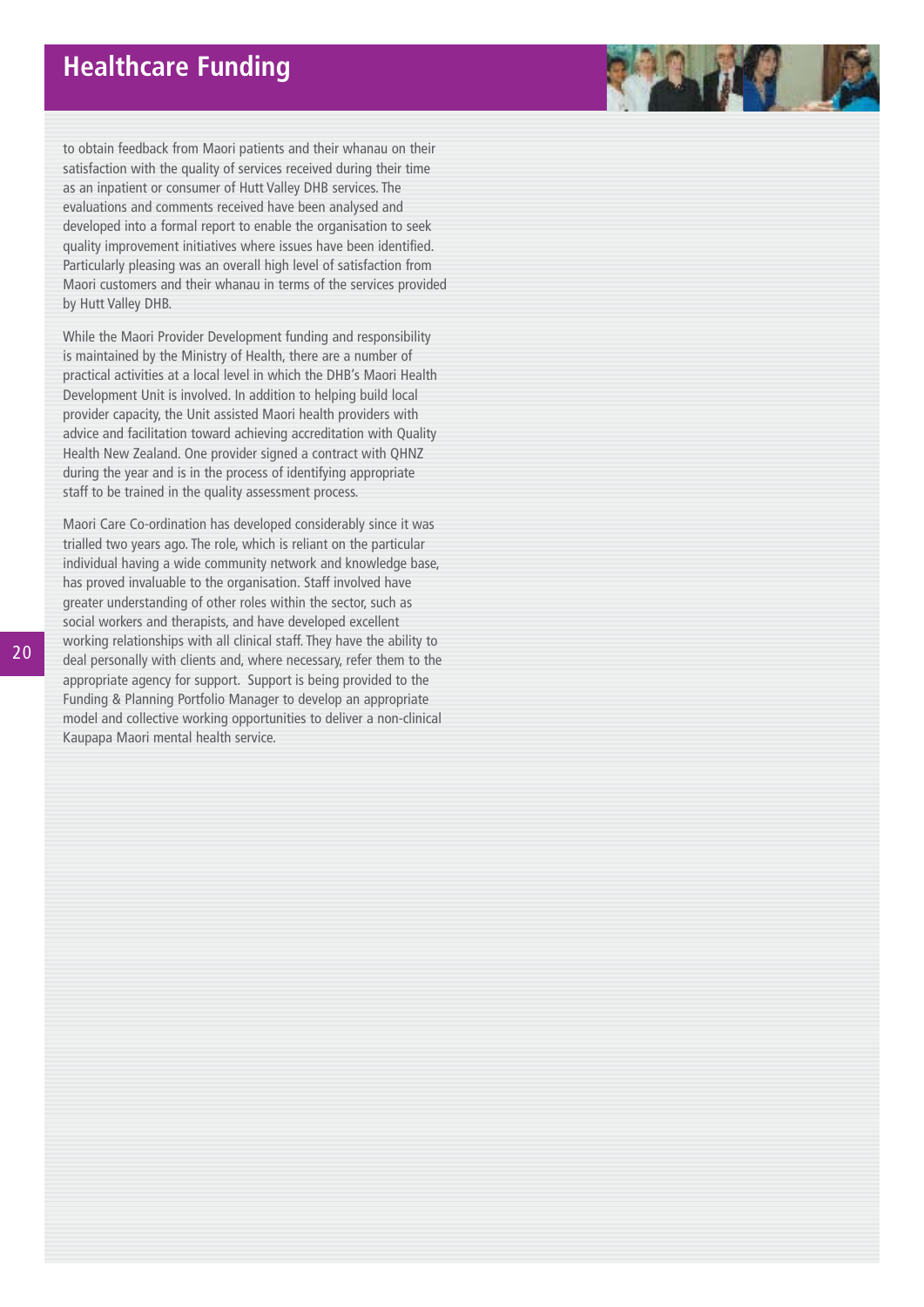

Over the past year, Hutt Valley DHB has again provided a broad range of community and hospital based primary and secondary health services to the people of the Hutt Valley and, for the wider Wellington area, Regional Public Health services. The following service reports detail the highlights in each area over the period 1 July 2001 to 30 June 2002.

#### **Surgical**

An important goal for the Board over the last 12 months was to retain and improve on secondary services provided to the local community. Once again, Hutt Valley DHB surgical service has met contract volumes, waiting list requirements and quality enhancement.

Highlights for the surgical service include:

- The completion of the site optimisation project for the general surgical, and gynaecological outpatients department as well as the completion of the ENT, audiology and ophthalmology outpatients department
- Credentialling of General and Orthopaedic surgical teams
- Achievement of contract volumes, which increased over previous years.

The average length of stay (ALOS) for surgical patients for the year has been further reduced as a result of clinical improvements and treatment pathways. In addition, more outpatients were seen and more caseweights generated than the previous year while still meeting budget requirements. Throughout the year, the service continued to receive positive patient feedback reports and staff turnover recorded a small but important reduction.

To enable surgical services to meet core contract targets and booking system requirements, caseweights in gynaecology were contracted out to Boulcott Clinic. The ongoing relationship and development of new initiatives and responsibilities have provided opportunities and challenges to both organisations. The ACC contract is now a joint venture between Boulcott Clinic and Hutt Valley DHB. Following clinical assessment patients are admitted to the most appropriate hospital for surgery.

#### **Medical**

The service continues to manage increasing acute demand in volume and patient acuity. This year the service discharges were 5 percent more than 2000-2001. To manage this demand and meet recruitment and retention needs for nurses, the service has focused on quality improvement opportunities to provide improved care to patients and career and training opportunities for nurses.

The general medical floor has introduced a discharge lounge with a discharge lounge coordinator role. This initiative has significantly improved discharge planning across the service, including initiating discharge activities on admission, referring patients to other internal and external health providers, targeting patients with complex health needs, teaching nurses and doctors systems and processes to enhance discharge, and establishing a lounge area for patients to wait prior to leaving the service. After six months of operation, this approach has reduced length of stay and readmission rates for targeted complex patients.

The service has a high new graduate ratio (30 percent) and service-specific clinical competencies have been developed by the service educator to ensure new staff at all levels are given a clinical framework to guide and support them in their roles. These clinical competencies link directly into the organisational clinical career pathway. For the second year in a row the medical registrars sitting Royal Australasian College of Physicians Fellowship exams have been 100% successful. This year the Wellington region had the highest pass rate in the country – HVDHB at the top.

The medical staff workload was reviewed in January. The aim was to improve the balance of workloads for junior and senior staff, decrease frequency of call for cardiologists, ensure greater cardiology input for all cardiology patients, clearly define cardiac patient responsibilities, and improve teaching opportunities for junior medical staff. A four-month

# **Healthcare Provision**

**Hutt Valley** *District Health Board*

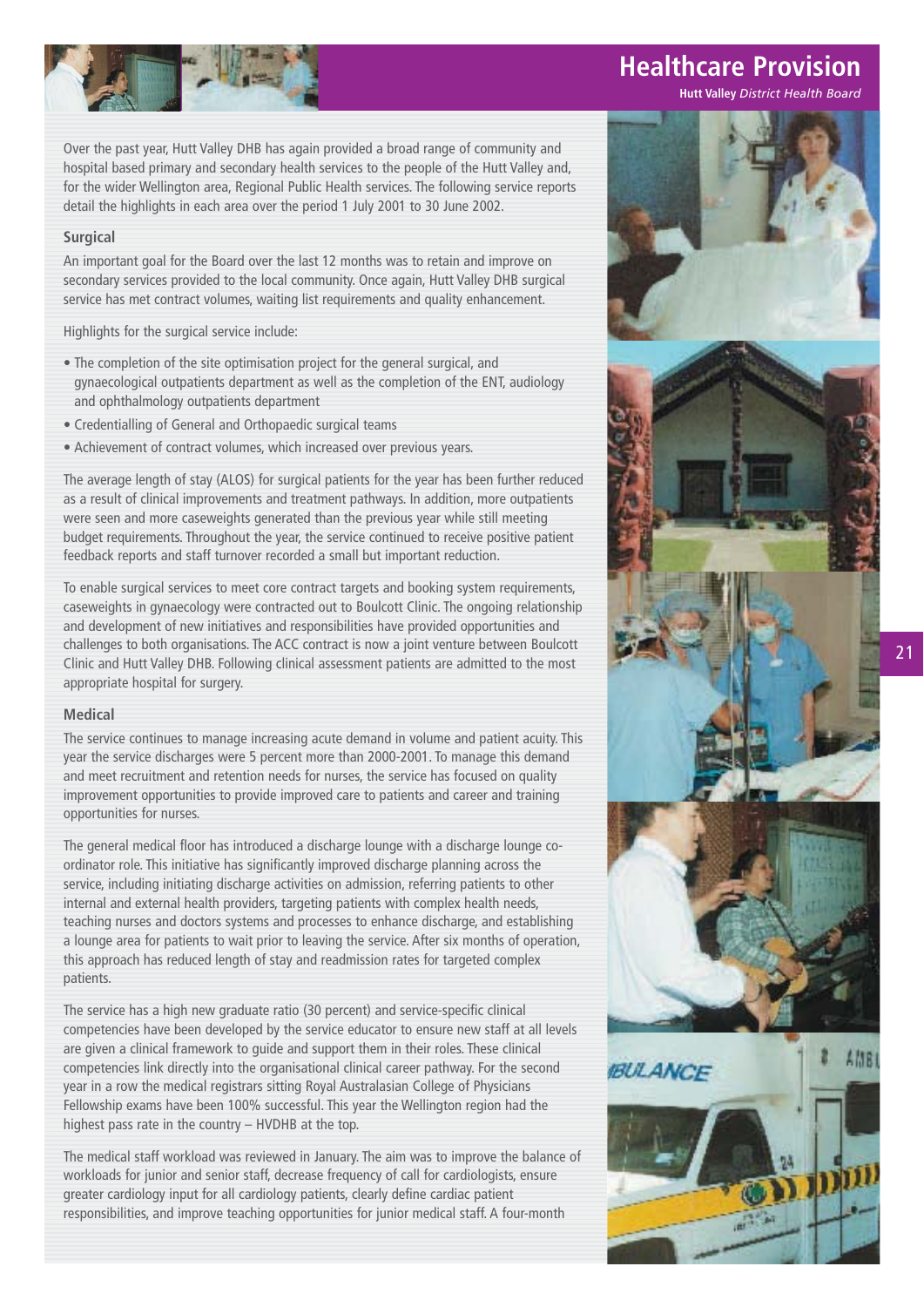

trial has demonstrated that these points have been successful and well received by staff. The length of stay has reduced by 0.75 of a day across general medicine and cardiology as well.

The waiting list for gastroenterology patients awaiting first specialist appointments has been reduced to less than six months for the first time in over two years. This is due to the appointment of an additional gastroenterologist in January 2002 and a review of those patients on the waiting list.

#### **Emergency Department**

Presentations to the Department met budget for the year and were 1 percent less than in 2000-2001. The continued increase in admissions to the hospital's Medical Service indicates more appropriate presentations to the Emergency Department.

A survey to identify why people chose to attend the Emergency Department for minor 'primary care' health problems was undertaken in January 2002. The survey identified that people liked the 'one-stop shop' concept of the Department, saw it as authoritative and 'knowing what to do', as well as liking the fact that the care is provided free. As a result the Department is working closely with the primary care providers, particularly After Hours Services, to promote the primary-based care services to the public and to up-skill those services to provide a greater range of care in the community, for example, in fracture management.

The Department appointed a new clinical nurse manager early in 2001 who has developed and strengthened the nursing team. To enhance the skills of new nurses to the Department and increase retention, a new nurse educator position also commenced in March 2002. Both these appointments have brought an increased focus and training level to 24-hour nurse co-ordination of the Department and triage activities.

Recruitment of a specialist emergency physician continues. There is an international shortage of emergency specialists. Once a specialist is in place the Department plans to achieve Australasian College of Emergency Medicine accreditation as a training department, which will enable the service to attract junior medical staff on the emergency medicine training programme. This will improve recruitment and retention opportunities for junior medical staff in the Department.

#### **Specialist Rehabilitation Services**

The service reviewed the outpatient and community-based services, realigned the staff resources to activities and clearly related those activities to contracts. From this the service has identified opportunities for patients with strokes and patients convalescing, and is working with primary providers (e.g. GPs and rest home services) and the acute medical service on these two areas.

Nurse recruitment and retention continues to challenge the service. Opportunities developed over the last 12 months include shared positions with general medicine, new graduate rotations, career opportunities in co-ordination and specialist roles and a newly developed educator and liaison role.

#### **Nursing**

The Nursing Development Unit continues to provide advice and support across the organisation at all levels and it has been an exciting and challenging year for nursing overall.

Highlights for nursing in this past year include:

- Development of integrated projects across primary and secondary services, clinical pathways, palliative care education, triage education, acute care options, co-morbidity case management and intravenous fluid management in residential facilities
- The graduate nursing programme, which provided professional development to 23 beginning practitioners. The programme is being extended to include primary health placements and this will be linked to a Primary Health Entry to Specialty Practice Programme
- The credentialling framework for nursing, the 'Clinical Career Pathway' which has been reviewed and forwarded to the Nursing Council for accreditation
- Supporting individual nurses towards advanced scopes of practice, both at Masters level and in preparing portfolios for Nurse Practitioner status.

#### **Mental Health**

A wide range of initiatives were carried out by the Mental Health Service over the year to further improve support for the mental health consumers in the Hutt Valley. A major achievement has been the establishment of a Mental Health Community Support Service by the Tanumafili Trust. This service, which has the support of several other mental health providers in the Hutt Valley, is aimed at supporting the needs of Pacific people with mental health disorders living in the community. The Service also established an Alcohol and Drug Day Programme involving the activities of a number of A&D providers in the Hutt Valley. The programme provides greater access to consumers and a range of programmes more appropriate for their needs. Contracts were also let for new Youth Services, which include an education /vocation brokerage service and an activitybased rehabilitation programme. During the year a Mental Health Local Advisory Group was established to advise on the planning and funding of services used by Hutt Valley residents.

#### **Maternity and Children's Health**

Over the past year, significant progress has been made in realising the objectives of the Maternal and Children's Health Service plans. The continued focus on quality improvement, with each service establishing key quality projects and initiatives, has resulted in:

- Collaboration with key community providers to extend the comprehensive breast-feeding policy, training and field assessor programme beyond the confines of the hospital setting. This will go some way to ensuring women get the support they require in the critical postnatal period
- The number of children admitted to the Child Assessment Unit exceeds contracted volumes. This model of care is very positive for children, families and their GPs. 80 percent of children seen and assessed have avoided an inpatient admission and were subsequently cared for in their own homes by our skilled team of paediatric nurses with direct contact back to the consultant paediatrician, or referral back to their primary health care provider. This initiative has also allowed a 25 percent increase in paediatric surgical admissions.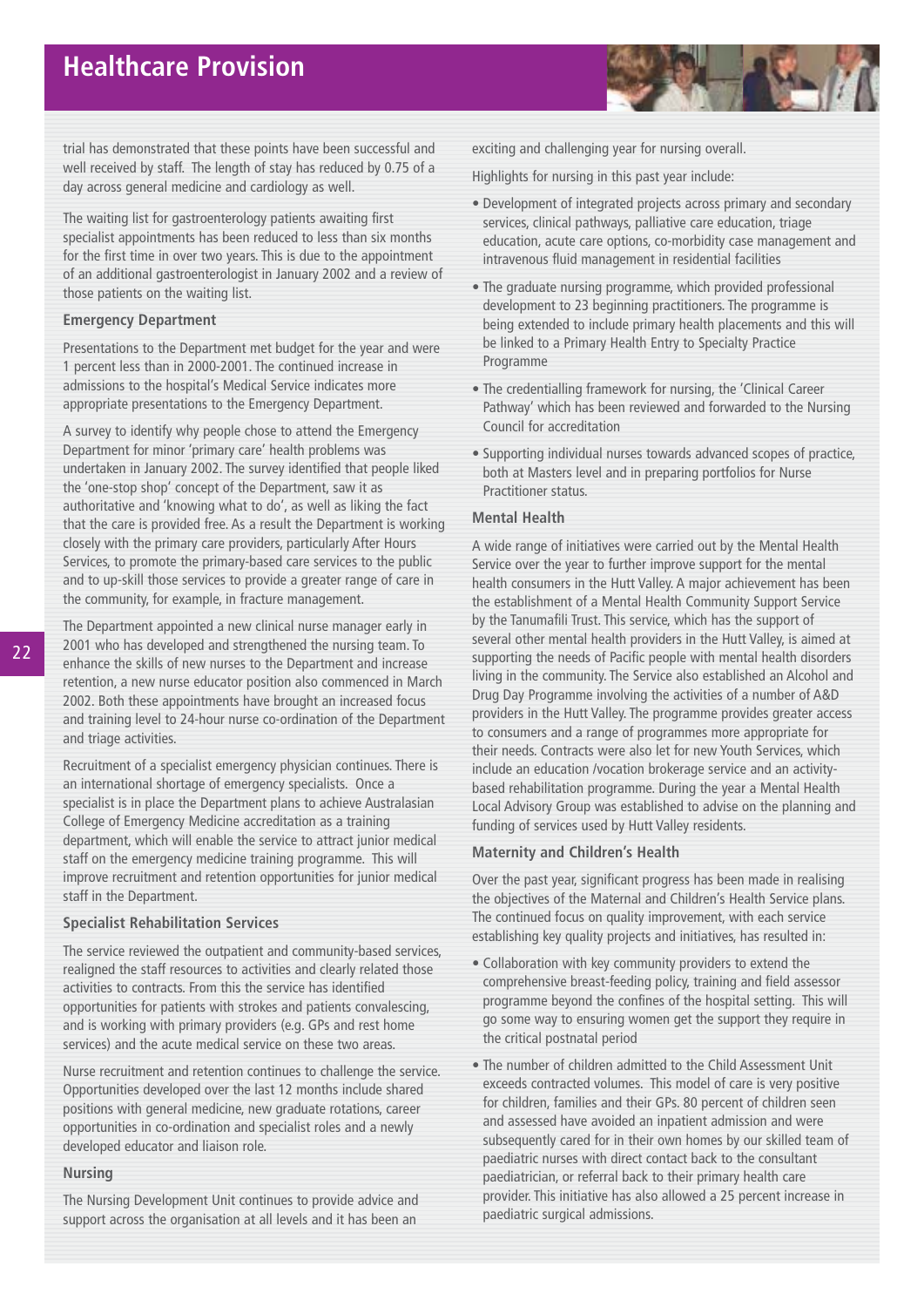

Towards the end of 2001 it appeared that for a number of reasons some Lead Maternity Caregiver practitioners were withdrawing from maternity care or reducing their case loads. This led to an increase in the number of women seeking care through the Secondary Care Clinic. An alternative model was introduced to ensure that women receive a high standard of care from a midwifery service.

## **Regional Public Health**

Regional Public Health's service delivery area encompasses the geographical boundaries of three District Health Boards – Hutt Valley, Capital & Coast and Wairarapa. Ensuring the most effective spread of resources across the region, and providing services that meet DHB priorities, have been major focuses for Regional Public Health staff in the past year.

#### **Health Promotion**

Over the past year the Health Promotion Programme has included the Nutrition and Physical Activity team's involvement with the annual 10-week Hikoi programme which encourages participants to walk as part of a team with supervision, motivation and support by RPH staff. The success of Hikoi, which has grown from 208 participants in 1999 to 750 this year, can be attributed to health promotion strategies put in place by Hutt Valley DHB.

Regional Public Health, Crown Public Health and the Heart Foundation began piloting a School Food Registration Programme in the Wellington region, which involves the development of a register of healthy food products suitable for sale in schools. The aim of this is to make it easier for canteen/lunch order operators within the region's 200 schools to select healthier food options, and bring to their attention food products that meet specific nutrient criteria consistent with recommendations for children's health.

Throughout the year the Injury Prevention Team has been successful at strengthening Kidsafe Coalitions throughout the region and encouraging the involvement of various organisations in the Kidsafe Week activities planned for October 2002. The various coalitions – Wellington, Hutt, Porirua and Kapiti – have developed strategies to raise community awareness of drownings and pedestrian injuries.

An extremely successful Pacific Health Day involving Regional Public Health's Pacific Programme team and many other organisations was held in April at Lower Hutt to promote the health and wellbeing of Pacific people. A further achievement of the Pacific team this year was an excellent presentation on Pacific Island sexual and reproductive health to the National Youth Development Conference held recently at Victoria University.

The Alcohol, Tobacco and Other Drugs team has also had a busy year. For the last six months the team has been working on the 'After Ball' project concerning youth alcohol use. Nine out of 18 schools are using the new Alcohol Liquor Advisory Committee 'Planning Parties Guide' and working through this with the students and parents to ensure that after ball events are as safe as they can make them.

World Smokefree Day was again a major event in the health promotion calendar for the Alcohol Tobacco and Other Drugs team. A range of community activities was supported including a Top Town event organised by the Timberlea Residents' Association. The focus of the event was promoting 'Smokefree' and sponsorship

from Te Kiwai (Health Sponsorship Council) provided each child with a prize and local schools also receiving new resources such as sports gear.

## **Health Protection**

One of the major challenges in the past year for the Health Protection team has been recognition of the risks around threats of terrorism. Following the events in New York on 11 September 2001 there were worldwide threats about the release of biological agents such as anthrax. In the Wellington region, the New Zealand Golf Open in Kapiti was the focus of a cyanide threat. The threat involved a quantity of high-grade cyanide and was taken very seriously by police, public health and other services. RPH assessed food and water security at the tournament and associated events and had a team on standby at the course throughout the event. Fortunately it was a false alarm, but the operation provided a very good opportunity to test the ability of emergency services to work together.

Food-borne illness rates are high in New Zealand. During the past year, two national outbreaks of food-borne illness have been investigated. In 2001 there was an increase in cases of salmonella across the country due to a specific serotype. Public Health staff worked with the Institute of Environmental and Scientific Research in a multi-centre case control study, which found an association between the illness and contact with wild birds. In March 2002 an increase in the number of cases of Hepatitis A was investigated also using a case control study. This investigation found the source to be a blueberry farm in the Waikato.

Regional Public Health staff have investigated and responded to 23 outbreaks of enteric illness in the greater Wellington Region including two large outbreaks of gastroenteritis caused by Norwalklike viruses occurring in school camps. RPH has worked with national camp operators to provide them with skills to reduce the risk of outbreaks in camps.

#### **School Health**

Last year, the School Health team successfully ran and completed the MMR 2001 School Immunisation Programme for Regional Public Health in the greater Wellington region. This programme included immunisation of 5-10 year olds in all primary schools. The Year 7 Immunisation Programme was successfully completed over the same period. 13,094 students were vaccinated against MMR. This represents 54 percent of all eligible students. The combined coverage achieved by RPH and GPs will be 70 percent, providing all intending students present for their MMR vaccination at their GPs.

During 2001, the School Health team was also involved with the development of the new information system based on the electronic transfer of information between schools, GPs and RPH about all children to be vaccinated. Although there were some initial problems, this system has proved to provide the most accurate data for the School Immunisation Programme.

#### **Regional Screening Services**

Breast and cervical screening services were combined under one umbrella this year and became the Regional Screening Services, servicing the greater Wellington area. BreastScreen Central provided screening services at Wakefield and Hutt hospitals while the Services' mobile unit visited the Kapiti Coast, Wellington City and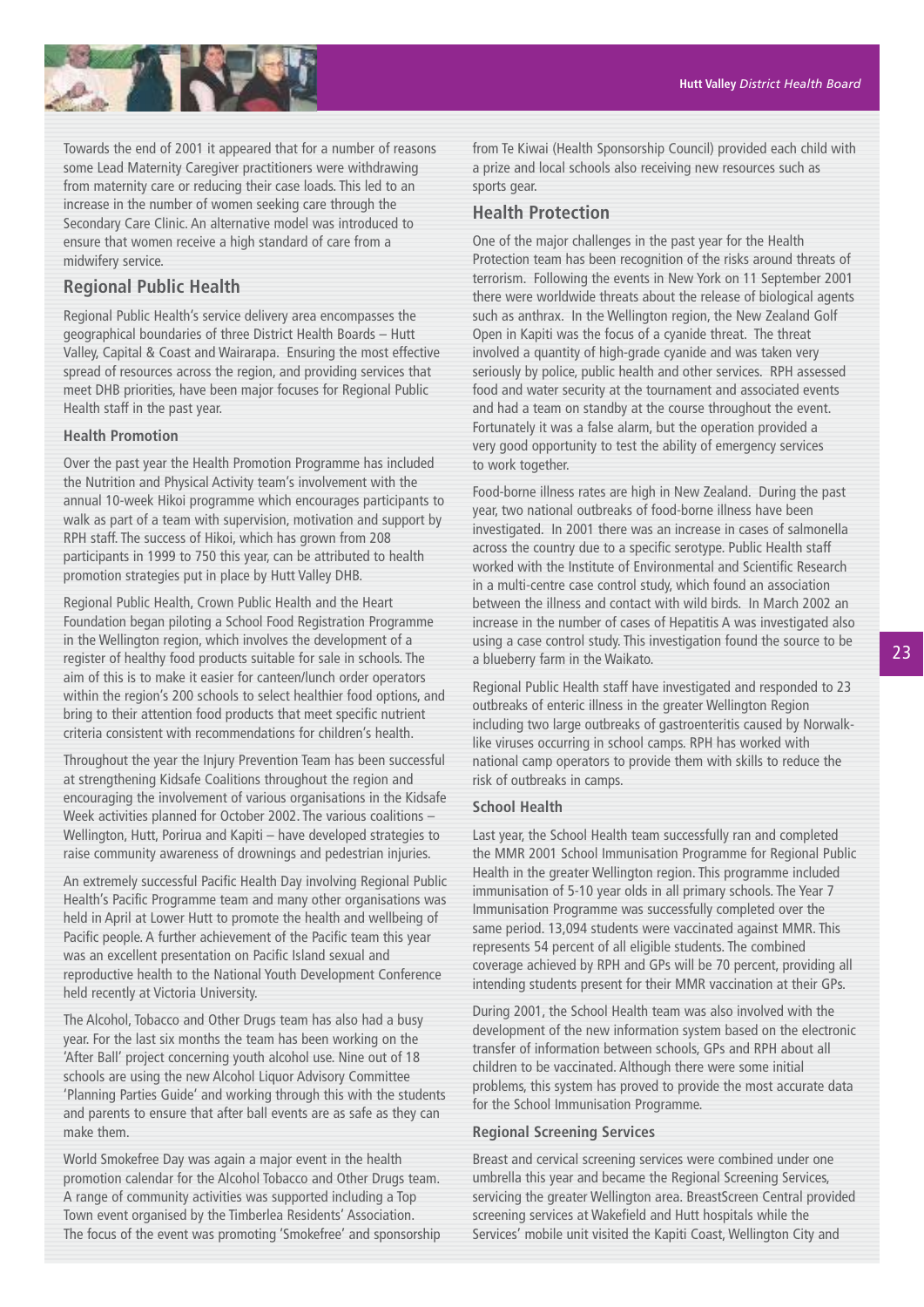

the Wairarapa. The response from women to the free breast screening service was excellent this year with BreastScreen Central achieving a 33.3 percent coverage (target 35 percent) rate in only its third year of screening.

The cervical screening register saw many changes this year, owing to the implementation of the new quality and policy standards. The register continues to provide information and other services to smeartakers (GPs, practice nurses and midwives) and registered women. It strives to have an accurate and up-to-date national database that allows us to track women, who choose to be part of the register, through the screening pathway.

#### **Community Dental**

The Community Dental Service (School Dental Service and Hospital Dental Department) underwent a significant service review in mid 2001 which has resulted in a service that fosters professional development, quality improvement and the provision of responsive, high quality dental care to people in the Hutt Valley. The Department along with the Regional Plastics Surgical Service continues to develop the regional multi-disciplinary clinic for children and adults with cleft lip and palate, and it co-sponsored a successful Cleft Lip and Palate seminar, contributing to the best practice of care and treatment of these patients.

The School Dental Service provides a regional service improving the oral health of children in the Hutt Valley, Wellington, Porirua and Kapiti regions. Longstanding national workforce shortages, particularly of Dental Therapists, continues to challenge the ability of the Service to deliver care in a timely fashion. Despite these shortages, oral health statistics for children in the region remain one of the best in the country. This is in part a result of the service concentrating on developing community links and improving relationships with schools in order to increase the enrolment of preschool and school-aged children into the service. In addition, the service has secured a new contract with the Ministry of Health to provide a regional co-ordination service which aims to increase the uptake of adolescents into the free dental care schemes provided by private dentists.

#### **Clinical Support**

The year has seen major changes for the outpatient services with two new clinic areas created. The site optimisation plan has seen the completion of a new surgical and gynaecological suite. This has enabled the clinics to be held in a single area. The ENT, eye and audiology clinics were relocated to their new refurbished facility in June of this year. This area includes two state-of-the-art soundproof rooms designed specifically for audiology testing. With increasing uptake in the breastscreening programme, diagnostic radiology has commissioned a new mammography suite offering a comprehensive diagnostic mammography service to women with clinical problems or with a family history of breast cancer.

The year has seen continued focus on quality improvement. Both radiology and laboratory services retained their International Accreditation New Zealand (IANZ) accreditation after successful audits. Biomedical safety testing has moved from 82 percent to 92 percent compliance. Dietetic services have implemented a project to better support community-referred weight management clients through the use of 'Starter Packs' that encourage healthy lifestyles.

#### **Community Health Service**

Over the past year, the Community Health Services have placed greater emphasis on closer partnership with primary services with a number of new initiatives being developed including:

- The provision of an acute nursing service to primary services. The district nursing team is now involved as a primary option service for GPs to use when nursing interventions can assist in preventing hospital admissions
- The introduction of combined district nurse and practice nurse meetings to gain better understanding and appreciation of each role, and the services available, as well as developing networks
- The establishment of a Wound Care Nurse Specialist position, which provides expertise for both primary and secondary services. Wound care pathways are being developed to improve management of patients with chronic wounds in both primary and secondary settings.

The community specialist nurse team expanded to include the oncology nurse specialists when administration of chemotherapy at Hutt Hospital was discontinued during the year. The main emphasis of the role is now supporting people in the community who have a cancer diagnosis and who are undergoing treatment. ACC contracts remain an important source of revenue. During the year Community Health Service obtained a further ACC contract to provide long term nursing assessment.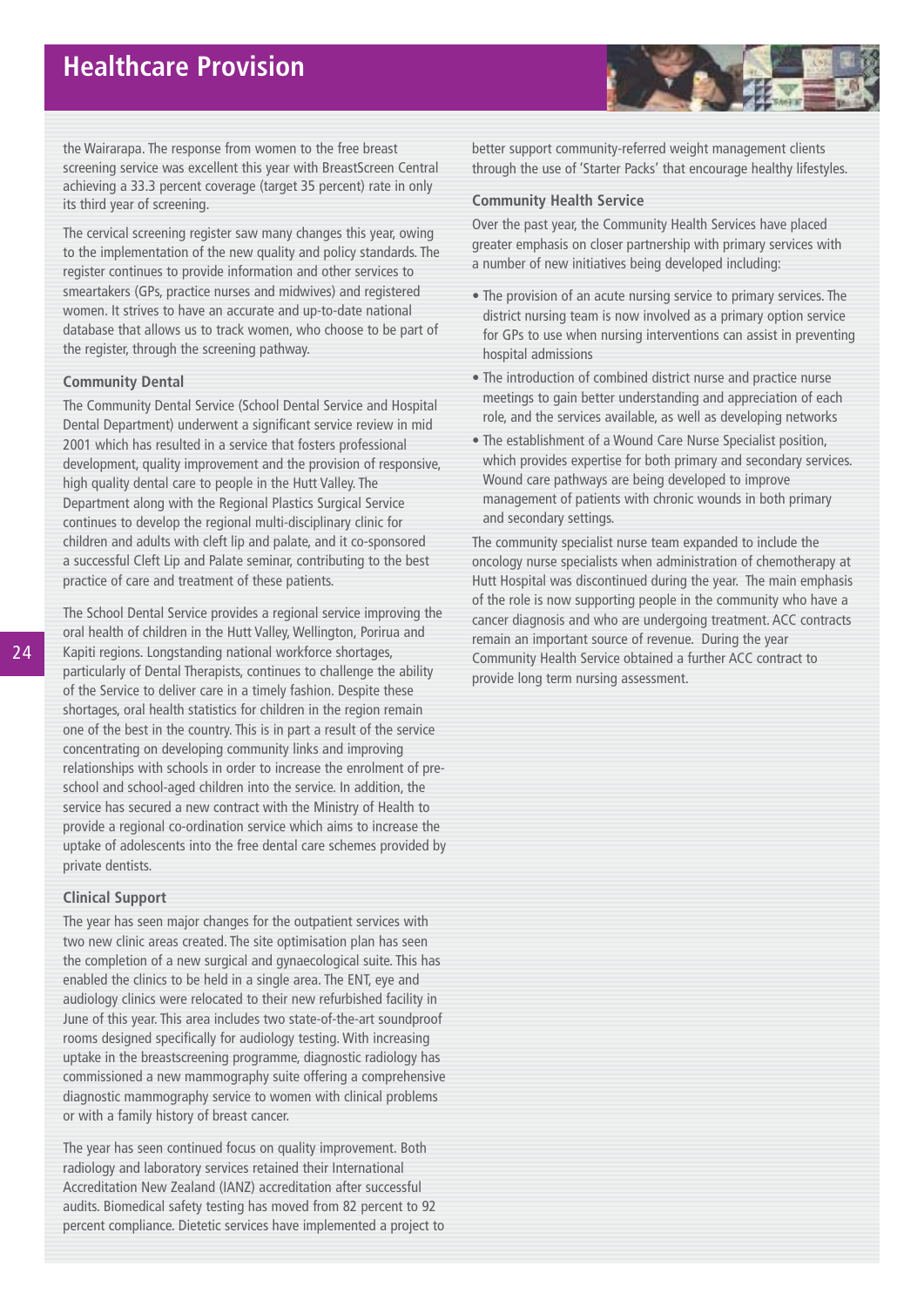

# **Summary of Healthcare Provision Over Five Years**

| <b>Hutt Valley District Health Board</b> |         | 1997/1998 1998/1999 | 1999/2000 2000/2001 |         | 2001/2002 | 2001/02<br>2000/01<br>Var % | 2001/02<br>1997/98<br>Var % |
|------------------------------------------|---------|---------------------|---------------------|---------|-----------|-----------------------------|-----------------------------|
| Inpatient discharges                     | 16,013  | 16,145              | 16,968              | 17,040  | 16,724    | $-1.9$                      | 4.4                         |
| Daycase discharges                       | 4,578   | 5,331               | 6,948               | 7,823   | 7,771     | $-0.7$                      | 69.7                        |
| Total discharges (incl newborns)         | 20,591  | 21,476              | 23,916              | 24,863  | 24,495    | $-1.5$                      | 19.0                        |
| Discharges per day                       | 56.4    | 58.8                | 65.3                | 67.9    | 67.1      | $-1.2$                      | 19.0                        |
| Available bed days (incl cots)           | 104,399 | 91,052              | 85,805              | 89,71   | 91,250    | 1.7                         | $-12.6$                     |
| Occupied bed days                        | 86,473  | 75,597              | 75,614              | 78,864  | 77,745    | $-1.4$                      | $-10.1$                     |
| Average occupancy                        | 82.8%   | 83.0%               | 88.1%               | 87.9%   | 85.2%     | $-3.1$                      | 2.9                         |
| Inpatient operations                     | 3,865   | 4,408               | 4,848               | 5,015   | 4,825     | $-3.8$                      | 24.8                        |
| Daypatient operations                    | 1,754   | 2,298               | 2,214               | 2,444   | 2,130     | $-12.8$                     | 21.4                        |
| Total operations (theatre cases)         | 5,619   | 6,706               | 7,062               | 7,459   | 6,955     | $-6.8$                      | 23.8                        |
| Elective operations                      | 2,705   | 3,391               | 3,504               | 3,822   | 3,332     | $-12.8$                     | 23.2                        |
| Acute operations                         | 2,914   | 3,315               | 3,558               | 3,637   | 3,623     | $-0.4$                      | 24.3                        |
| <b>Total operations</b>                  | 5,619   | 6,706               | 7,062               | 7,459   | 6,955     | $-6.8$                      | 23.8                        |
| Waiting list total at 30 June            | 1,979   | 1,146               | 873                 | 868     | 821       | $-5.4$                      | $-58.5$                     |
| <b>Outpatient Attendances</b>            |         |                     |                     |         |           |                             |                             |
| - Surgical                               | 30,268  | 29,363              | 31,163              | 31,644  | 31,262    | $-1.2$                      | 3.3                         |
| - Medical                                | 13,212  | 15,045              | 14,901              | 15,411  | 16,130    | 4.7                         | 22.1                        |
| - Paediatric                             | 4,045   | 3,978               | 4,365               | 4,207   | 4,366     | 3.8                         | 7.9                         |
| <b>Emergency Department</b>              |         |                     |                     |         |           |                             |                             |
| - First attendances                      | 28,154  | 27,308              | 28,888              | 30,259  | 29,439    | $-2.7$                      | 4.6                         |
| - Total attendances                      | 29,678  | 28,735              | 30,558              | 31,986  | 30,851    | $-3.5$                      | 4.0                         |
| <b>Community Contacts</b>                |         |                     |                     |         |           |                             |                             |
| Community contacts - district nursing    | 41,356  | 30,691              | 34,772              | 41,063  | 36,652    | $-10.7$                     | $-11.4$                     |
| Births - Hutt Hospital                   | 1,987   | 1,928               | 2,112               | 2,117   | 2,061     | $-2.6$                      | 3.7                         |
| Radiology examinations                   | 44,531  | 45,638              | 47,839              | 48,202  | 46,853    | $-2.8$                      | 5.2                         |
| Laboratory tests performed               | 741,647 | 518,503             | 563,600             | 596,983 | 643,678   | 7.8                         | $-13.2$                     |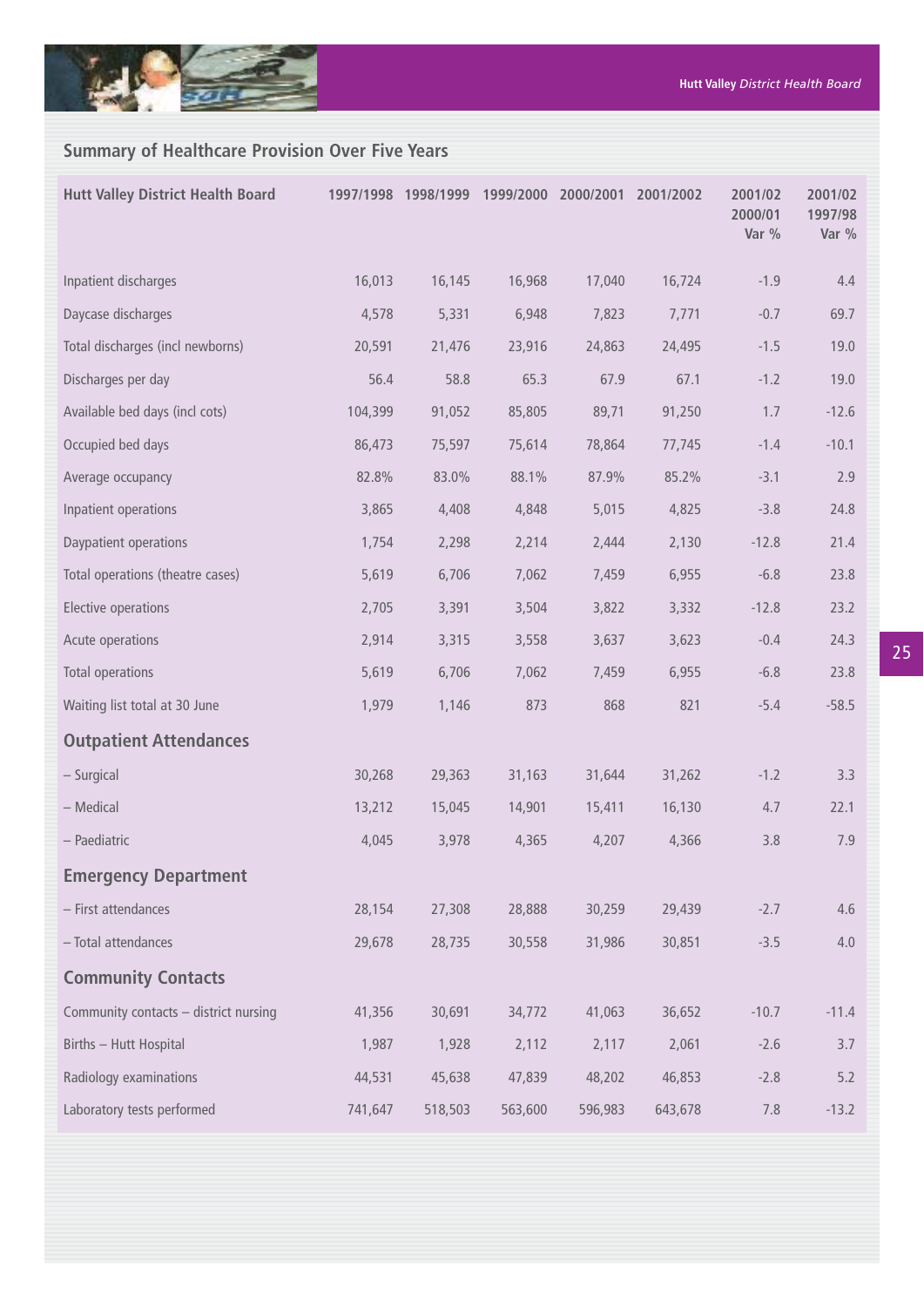

Hutt Valley DHB engages in a range of activities that are applied across the organisation relating to staffing, campus services, information services, and quality and risk monitoring. The Board set a number of key performance measures in the areas detailed below to be met during the period under review.

#### **Human Resources**

During the last 12 months, significant work has either commenced or been completed in the areas of recruitment and retention, career and performance management. Vocational project teams were established and lead by Human Resources to implement a number of career development initiatives for Hutt Valley DHB employees including:

- Clinical Career Pathways (CCP) for Allied Health Staff. The CCP framework for allied health staff was completed during the year. The therapies staff will be the first professional groups to participate on the CCP. Other groups have agreed to develop descriptions of the competencies for their occupational groups over the next 12 months. The benefit to the individual and the organisation is significant and it will ensure that individual career development and organisational performance are addressed together.
- Coaching Programme. This programme is focused on developing coaches internally who are able to provide support to staff to assist them in the achievement of their goals and career objectives
- 'The Pulse' Staff Survey. During May, staff at Hutt Valley DHB were invited to participate in the DHB's staff survey, called 'The Pulse'. The survey was undertaken to obtain information and feedback about Hutt Valley DHB as an environment people want to work in, as 'an employer of choice'. This is the first time that a survey of this nature has been carried out at the Hutt campus and will serve as a benchmark for further surveys, which will be undertaken annually. The survey report identified a number of issues needing to be addressed. Over the next 12 months we will identify and address with our staff the most important areas of concern.

#### *Mainstream Supported Employment Programme*

The mainstream employment programme is managed by the State Services Commission to maximise employment opportunities for people with disabilities. Hutt Valley DHB has been actively supportive of the mainstream programme since mid-2000. Currently we have five employees participating in the programme and a further three participants have come off the programme recently, having been appointed to permanent positions within various departments of the DHB.

Last year Hutt Valley DHB was nominated by one of the participants for the Mainstream Employer of the Year award and we subsequently received a merit award for our contribution to and support of the programme.

#### *Employment Relations*

This year has been a particularly busy year in the employment relations area. The most significant development has been the desire of unions, supported by the Employment Relations Act, to pursue Multi-employer Collective Agreements (MECAs).

The first MECA to be concluded was with the NZ Nurses' Organisation. The NZNO initiated bargaining last year for a Multi-Employer Collective agreement for the seven lower North Island DHBs. The negotiation process was protracted and at times difficult, but an agreement was reached with the NZNO and our nursing staff.

#### **Campus Environmental Management**

Since 1998 Hutt Valley DHB has been active in the area of energy management. The process has included collecting information on energy use, identification of areas for potential savings, education of maintenance staff, implementing energy savings projects, negotiating energy supply contracts, appointing an energy manager and signing of an energy efficiency agreement with the Energy Efficiency and Conservation Authority (EECA).

Altogether there have been over 20 individual projects for the purpose of improving our overall energy efficiency performance and this has led to significant reductions in energy use throughout the campus, the most significant savings being made during the last year. This result has significant financial benefits to the DHB and reflects the Board's commitment to environmental sustainability. This achievement has also resulted in Hutt Valley DHB being nominated as a finalist in this year's prestigious EECA EnergyWise conservation awards.

The following graph shows the results of these projects over the last six years.



#### **Campus Total kWhrs (1997-2002)**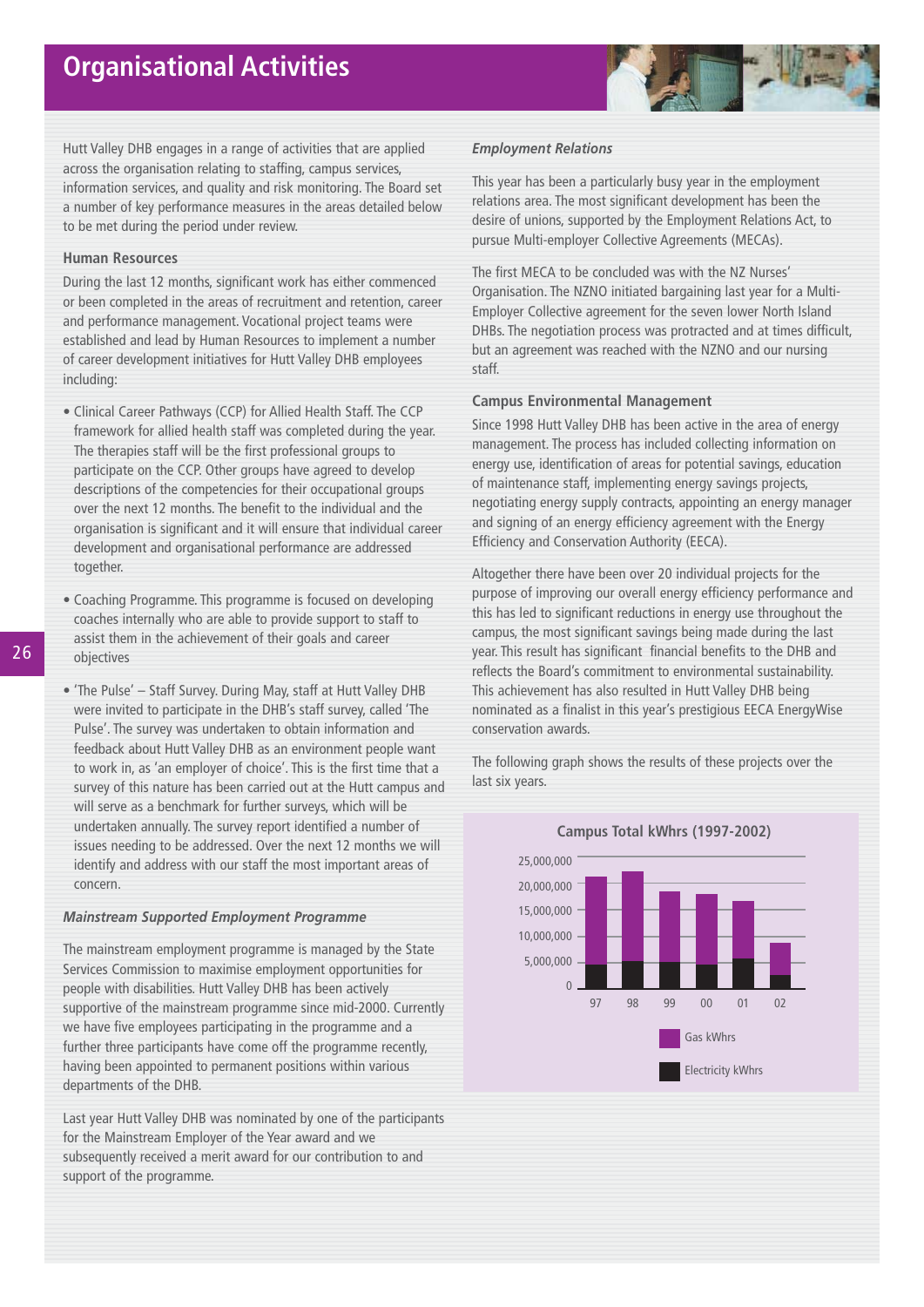

#### **Hutt Valley** *District Health Board*

#### **Quality and Risk**

This year the organisation has continued to focus on quality improvement initiatives. Progress has been made in completing 59 percent of the recommendations from the accreditation survey in March 2001. Mental Health Services in particular has achieved a high level of compliance with the national mental health standards through regular review and implementation of quality improvement projects throughout the year.

Staff and our ethnic communities have benefited from improvements to interpreting resources within the hospital and education for staff regarding the rationale for the use of trained interpreters.

The integration of Maori health objectives within the quality framework has resulted in a pilot survey focusing on Maori patients and their Whanau. The results of this pilot were very positive and the survey will be repeated on an annual basis.

It is important to note that safety must be considered at both a system and an individual level. Hutt Valley DHB therefore views the quality and risk framework as an integral part of the systems necessary to support individual clinical practice.

#### **Information Services**

This year many clinical users have been exposed to the use of information systems for the first time. This is the beginning of a quiet revolution in the way patient information will be handled at Hutt Valley DHB. Clinical users will come more and more to rely on the clinical information system as their first source of patient information rather than the patient notes. These initiatives have arisen out of the SMILE project (System for More Information Less Effort) and have really been driven by the clinical staff themselves through the Clinical User Group who not only selected the systems, but who also work closely with Information Services to guide the implementation effort.

A new web browser-based patient information system, the Ward Information Centre, was introduced into wards. This system provides much better access to patient information on the ward and has replaced a number of previously manual processes.

#### **Hutt Valley DHB Website**

In March 2002, the DHB launched its new website. The Intranet service, available to all staff of the DHB, provides a comprehensive electronic information system containing key operational data, clinical policies, educational and career information. The DHB Internet site, which is available to the public, also contains comprehensive material about Hutt Valley DHB and the community it serves. This is proving extremely successful and an important organisation recruitment mechanism.

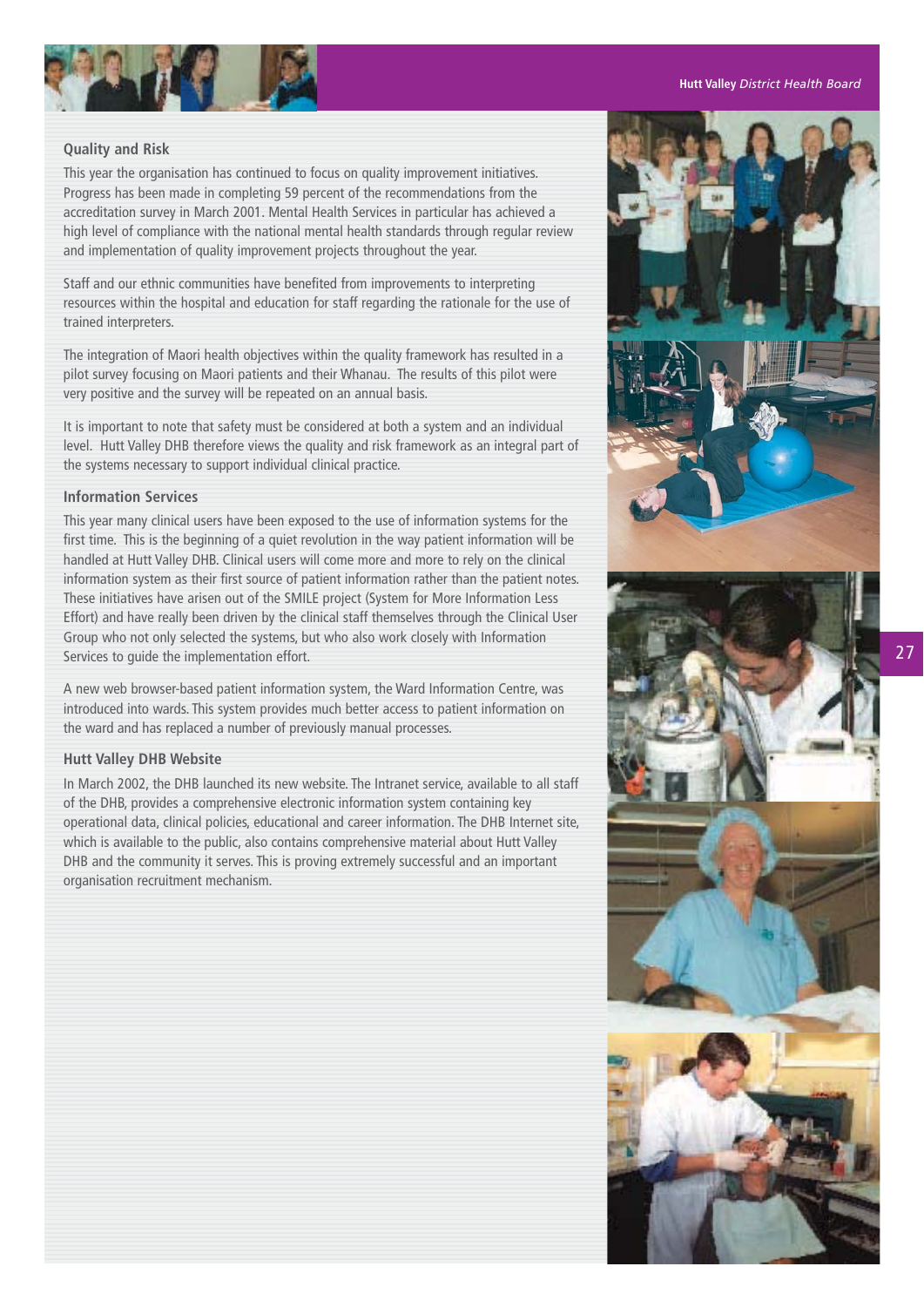# **Financial Report**

*For the year ended 30 June 2002*

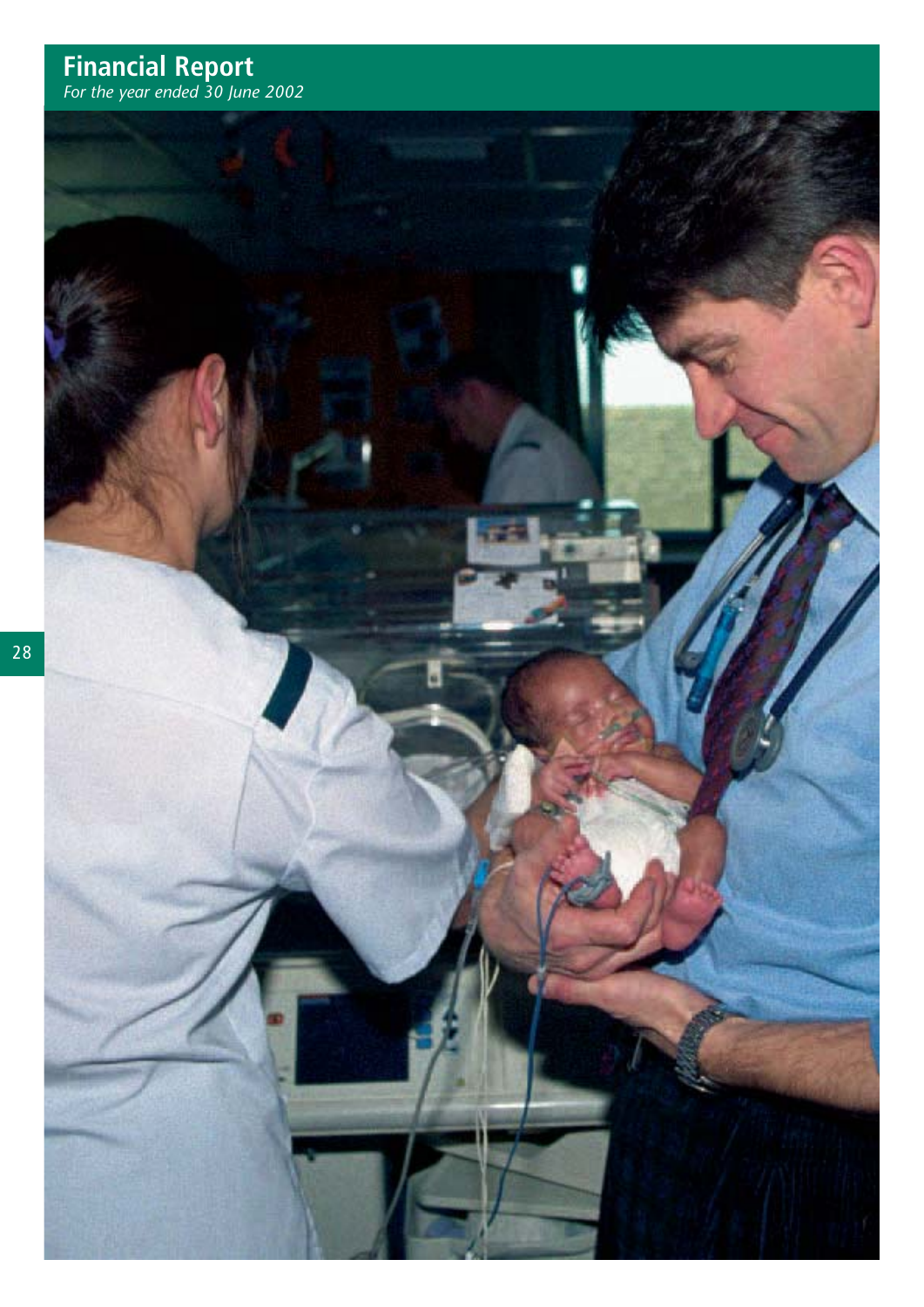| <b>Statement of Accounting Policies</b>         | 30 |
|-------------------------------------------------|----|
| Statement of Financial Performance              | 32 |
| Statement of Movements in Equity                | 33 |
| <b>Statement of Financial Position</b>          | 34 |
| <b>Statement of Cash Flows</b>                  | 35 |
| Notes to the Financial Statements               | 37 |
| Statement of Objectives and Service Performance | 44 |
| <b>Provider Services</b>                        | 50 |
| Statement of Responsibility                     | 59 |
| Report of the Audit Office                      | 60 |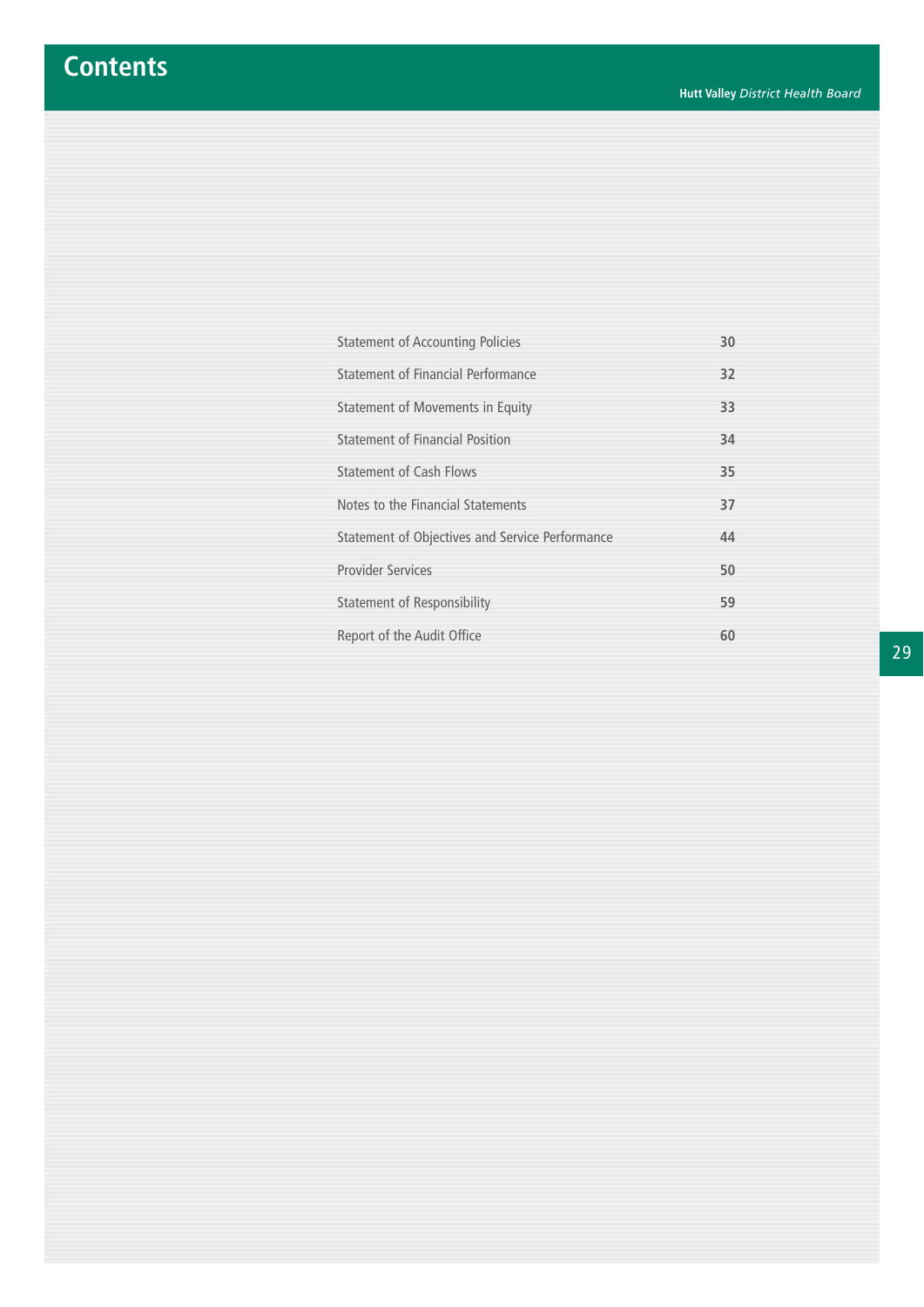

## **Reporting Entity**

Hutt Valley District Health Board was established on 1 January 2001 following the enactment of the New Zealand Public Health and Disability Act 2000. Under the New Zealand Public Health and Disability Act 2000 the assets and liabilities of Hutt Valley Health Corporation Limited were vested in Hutt Valley District Health Board. The Board's operations combine the functions of the predecessor and some of the functions previously performed by the Health Funding Authority.

#### **General Accounting Policies**

Hutt Valley District Health Board is a crown entity in terms of the Public Finance Act 1989 and the New Zealand Public Health and Disability Act 2000. These financial statements have been prepared in accordance with the requirements of the New Zealand Public Health and Disability Act 2000 and the Public Finance Act 1989.

#### **Particular Accounting Policies**

The following particular accounting policies, which materially affect the measurement of results and financial position, are applied:

#### **Budgets**

The budget figures are those presented in the Statement of Intent that was approved by the Minister of Health. The budget figures have been prepared in accordance with generally accepted accounting practice and are consistent with the accounting policies adopted by Hutt Valley District Health Board in the preparation of the financial statements.

#### **Leases**

#### *Finance leases*

Leases of fixed assets, where substantially all the risks and benefits incidental to the ownership of the asset are transferred to Hutt Valley District Health Board, are classified as finance leases. Where assets are acquired by finance leases, the lower of the present value of the minimum lease payments and fair value is recognised as an asset at the beginning of the lease term and depreciated on the same basis as equivalent fixed assets. A corresponding liability is also established and each lease payment is allocated between the liability and interest expense.

#### *Operating leases*

Operating lease payments, where lessors effectively retain substantially all the risks and benefits of ownership of the leased items are charged as expenses in the periods in which they are incurred.

#### **Investments**

Investments are stated at the lower of cost and net realisable value. Dividend income is recognised in the Statement of Financial Performance when received.

#### **Goods and Services Tax**

All items in the financial statements are exclusive of goods and services tax (GST) with the exception of receivables and payables, which are stated with GST included. Where GST is irrecoverable as an input tax, it is recognised as part of the related asset or expense.

#### **Employee Entitlements**

Provision is made for annual leave, long service leave, retirement gratuities, parental leave and senior medical officers' allowances for conference leave and reimbursement of expenses.

Annual leave and parental leave are calculated on an actual entitlement basis at current rates of pay. Conference leave and expenses reimbursement allowances are calculated on an actual entitlement basis per the senior medical officers' employment contract. Other provisions are calculated on an actuarial basis utilising current rates of pay.

#### **Accounts Receivable**

Accounts receivable are stated at expected realisable value after providing for doubtful and uncollectable debts.

#### **Inventories**

Inventories are stated at the lower of cost, determined on a weighted average basis, and net realisable value. This valuation includes allowances for slow moving and obsolete inventories.

Obsolete inventories are written off.

#### **Fixed Assets**

Fixed assets were vested in Hutt Valley District Health Board from Hutt Valley Health Corporation Limited on 1 January 2001. These assets are recorded at the initial cost incurred by Hutt Valley Health Corporation Limited.

Assets acquired by the Board subsequent to its establishment are recorded at cost less accumulated depreciation. Cost includes all appropriate costs of acquisition and installation including materials, labour, direct overheads and transport costs.

#### **Depreciation of Fixed Assets**

Depreciation is provided on a straight-line basis on all tangible fixed assets other than freehold land, at rates, which will write off the cost of the assets, less their estimated residual value, over their useful lives.

The useful lives and associated depreciation rates of major classes of assets have been estimated as follows:

| <b>Buildings</b>       | 33.3 years    |
|------------------------|---------------|
| <b>Building fitout</b> | 4-18 years    |
| Plant and equipment    | $1-15$ years  |
| Motor vehicles         | 5.6 years     |
| Computer equipment     | 1-5 years     |
| Leased assets          | $6.5-8$ years |

Gains and losses on disposal of fixed assets are taken into account in determining the net operating surplus/(deficit) for the period.

Capital work in progress is not depreciated. The total cost of a project is transferred to a fixed asset category on its completion and is then depreciated.

#### **Taxation**

Hutt Valley DHB is a public authority under the New Zealand Public Health and Disability Act 2000 and is exempt from income tax under section CB3 of the Income Tax Act 1994.

#### **Trust and Bequest Funds**

Donations and bequests received are treated as revenue on receipt in the Statement of Financial Performance, except where the restrictive conditions are such that the Board has a liability to the donor.

#### **Cost of Services Statements**

The Cost of Services Statements report the net cost of services provided by each significant activity. The net cost is the significant activity's cost of providing the service, less revenue collected by the activity.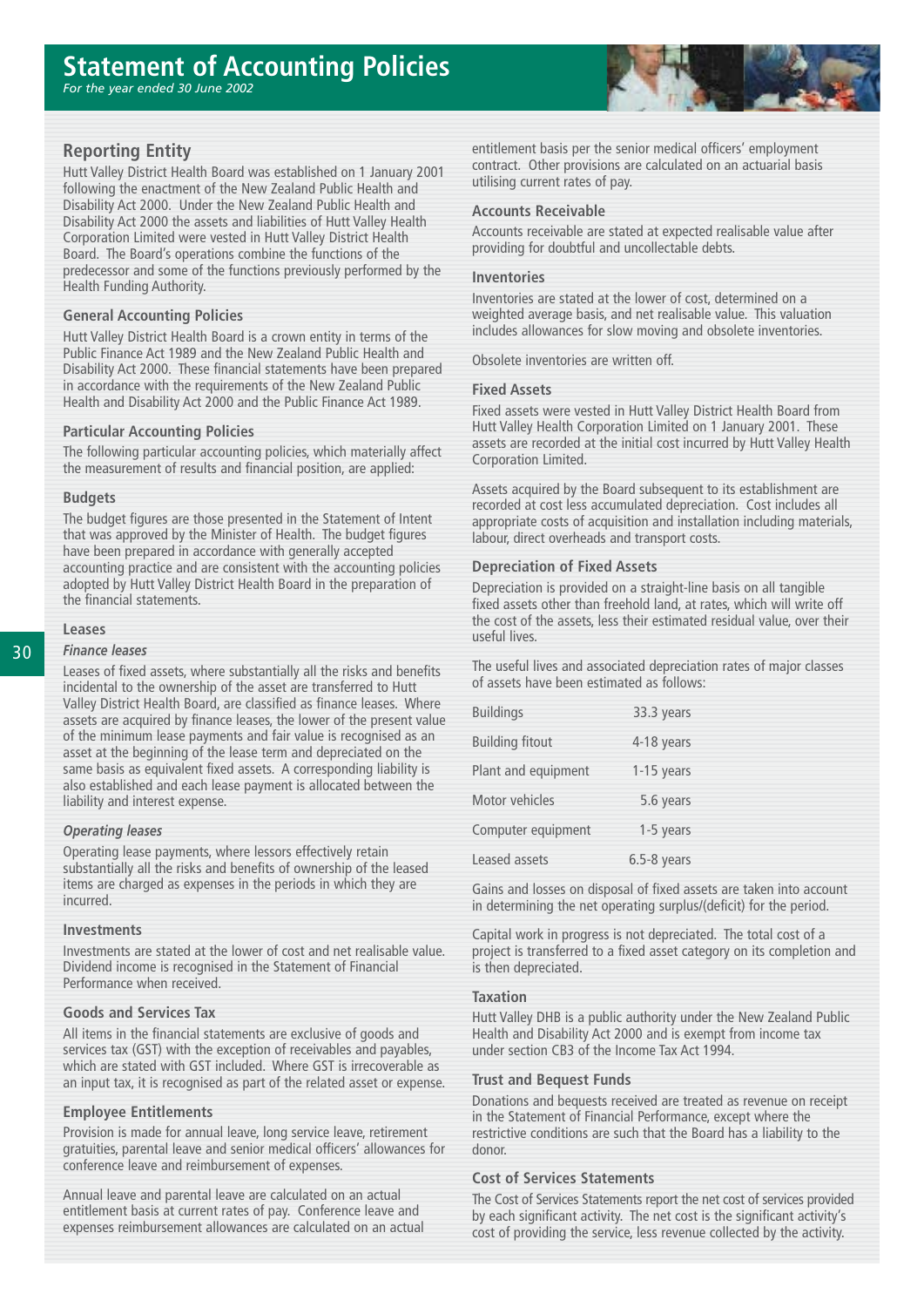

# **Statement of Accounting Policies**

*For the year ended 30 June 2002*

#### **Cost Allocation**

The net cost of service for each significant activity has been arrived at using the cost allocation system outlined below.

#### *Cost allocation policy*

Direct costs are charged directly to output classes. Indirect costs are charged to output classes based on cost drivers and related activity/usage information.

#### *Criteria for direct and indirect costs*

Direct costs are those costs directly attributable to an output class. Indirect costs are those costs which cannot be identified in an economically feasible manner with a specific output class.

#### *Cost drivers for allocation of indirect costs*

The cost of internal services not directly charged to outputs is allocated as overheads using appropriate cost drivers such as full time equivalent staff numbers, staff head count numbers and floor space used.

#### **Statement of Cash Flows**

*Cash* means cash balances on hand, held in bank accounts, demand deposits and other highly liquid investments in which the Board invests as part of its day-to-day cash management, net of bank loan facilities.

*Operating activities* include all transactions and other events that are not investing or financing activities.

*Investing activities* are those activities relating to the acquisition and disposal of noncurrent assets.

*Financing activities* comprise the change in equity and debt capital structure of the Board.

#### **Financial Instruments**

Hutt Valley District Health Board is risk averse and seeks to minimise exposure arising from its treasury activity. The Board is not authorised by its treasury management policy to enter into any transaction that is speculative in nature.

Financial instruments reflected in the Statement of Financial Position include cash and bank balances, receivables, trade creditors and borrowings. These instruments are, generally, carried at their estimated fair value. For example, receivables are carried net of the estimated doubtful receivables. The particular recognition methods adopted are disclosed in the individual policy statements associated with each item.

#### **Changes in Accounting Policies**

#### *Investments*

The Board has changed its accounting policy for the shareholding in Central Region's Technical Advisory Services Limited (CRTAS). The shareholding in CRTAS is treated as an investment, whereas it was considered an associate company in the previous year. This change has been determined appropriate because the Board does not consider it has significant influence over the operating and financial policies of CRTAS. This change in accounting policy does not have a material effect on these financial statements.

#### *Other*

There have been no other changes in accounting policies adopted and all policies, other than that noted above, have been applied on a basis consistent with the previous period.

#### **Comparatives**

The comparatives are for the six-month period from 1 January 2001 to 30 June 2001. This period represented the first financial period for Hutt Valley District Health Board.

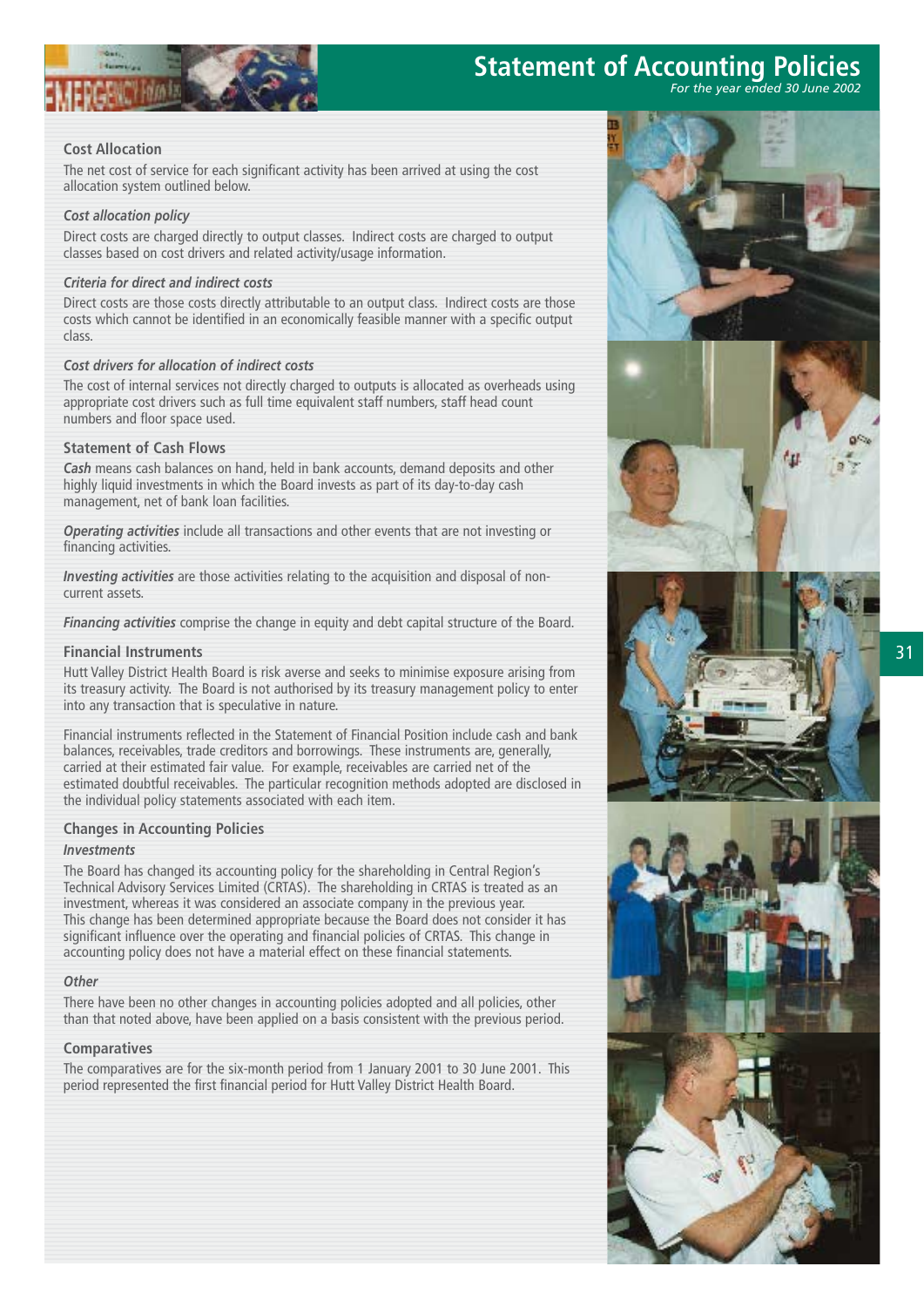*For the year ended 30 June 2002*



|                                                                       | Notes | Year to<br><b>June 2002</b><br>Actual<br>\$000 | Year to<br><b>June 2002</b><br>Budget<br>\$000 | 6 months to<br>June 2001<br>Actual<br>\$000 |
|-----------------------------------------------------------------------|-------|------------------------------------------------|------------------------------------------------|---------------------------------------------|
| Operating income                                                      |       | 165,294                                        | 163,304                                        | 54,053                                      |
| Total expenses                                                        |       | (154, 589)                                     | (153, 158)                                     | (47, 209)                                   |
| Operating surplus before depreciation,<br>capital charge and interest | 1     | 10,705                                         | 10,146                                         | 6,844                                       |
| Gain on sale of assets                                                |       | $\mathbf{1}$                                   | 604                                            | 1                                           |
| Depreciation                                                          | 1     | (6, 907)                                       | (7, 313)                                       | (3, 235)                                    |
| Capital charge                                                        |       | (4, 512)                                       | (4,508)                                        | (2, 294)                                    |
| Interest expense                                                      |       | (1, 390)                                       | (1, 408)                                       | (718)                                       |
| Net operating (deficit)/surplus                                       |       | (2, 103)                                       | (2, 479)                                       | 598                                         |

## **Supplementary Information**

The following table shows the consolidation of the cost of service statements for each output class including the elimination of internal transactions.

|                                                                       | June 2002<br>Provider<br>\$000 | <b>June 2002</b><br>Governance<br>\$000 | June 2002<br>Fund<br>\$000 | June 2002<br>\$000 | June 2002<br>Elimination Consolidated<br>\$000 |
|-----------------------------------------------------------------------|--------------------------------|-----------------------------------------|----------------------------|--------------------|------------------------------------------------|
| Operating income                                                      | 107,248                        | 1,588                                   | 138,849                    | (82, 391)          | 165,294                                        |
| Operating expenses                                                    | (96, 689)                      | (1, 742)                                | (138, 549)                 | 82,391             | (154, 589)                                     |
| Operating surplus before depreciation,<br>capital charge and interest | 10,559                         | (154)                                   | 300                        | $\bf{0}$           | 10,705                                         |
| Gain on sale of assets                                                |                                | $\overline{0}$                          | $\overline{0}$             | $\mathbf{0}$       |                                                |
| Depreciation                                                          | (6,906)                        | (1)                                     | $\mathbf{0}$               | $\mathbf{0}$       | (6, 907)                                       |
| Capital charge                                                        | (4, 512)                       | $\overline{0}$                          | $\overline{0}$             | $\mathbf{0}$       | (4, 512)                                       |
| Interest expense                                                      | (1, 390)                       | $\boldsymbol{0}$                        | $\boldsymbol{0}$           | $\mathbf{0}$       | (1, 390)                                       |
| Net operating (deficit)/surplus                                       | (2, 248)                       | (155)                                   | 300                        | $\pmb{0}$          | (2, 103)                                       |

32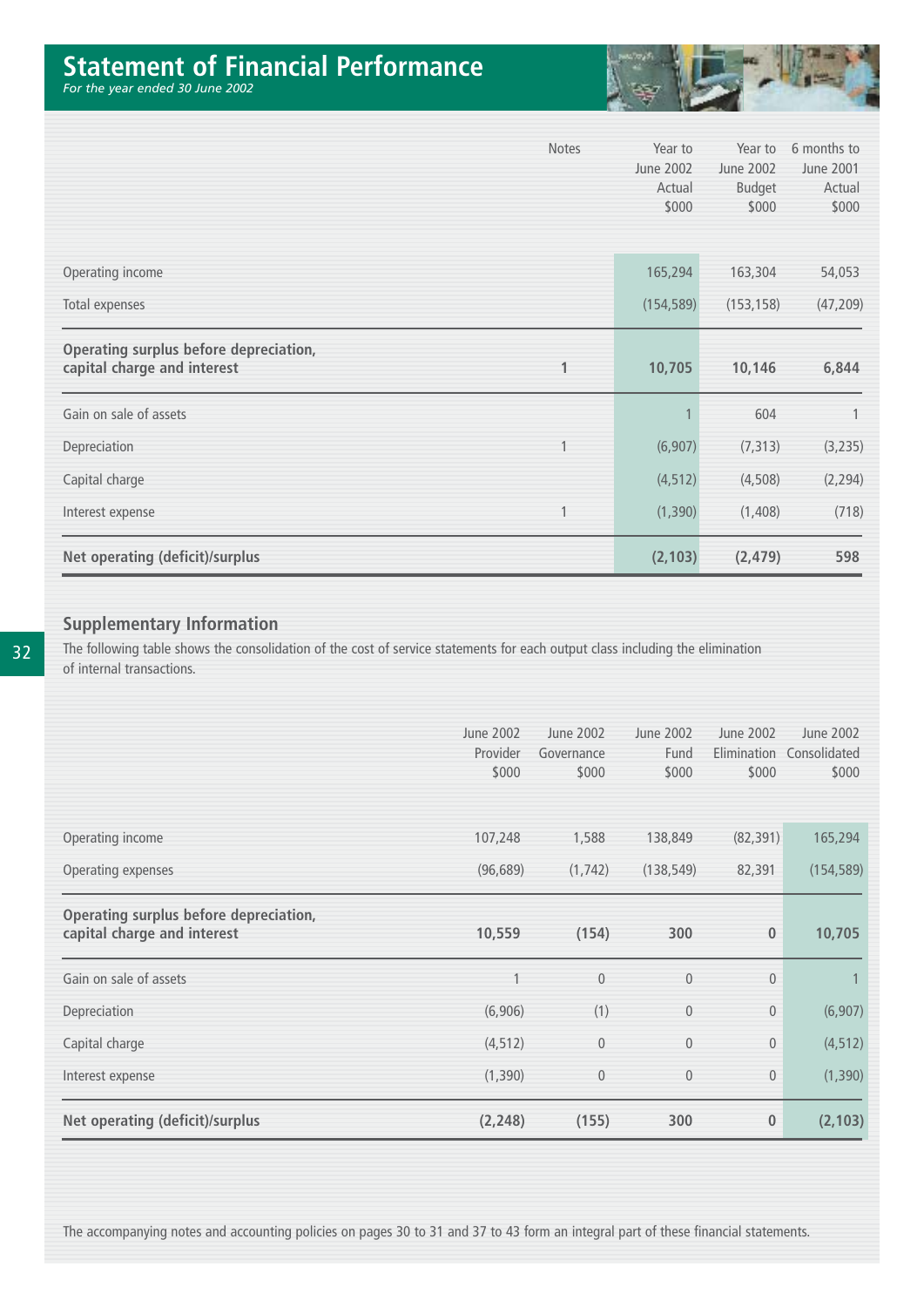

# **Statement of Movements in Equity**

*For the year ended 30 June 2002*

|                                                       | Year to<br>June 2002<br>Actual<br>\$000 | Year to<br>June 2002<br>Budget<br>\$000 | 6 months to<br>June 2001<br>Actual<br>\$000 |
|-------------------------------------------------------|-----------------------------------------|-----------------------------------------|---------------------------------------------|
| Total equity at beginning of period                   | 41,725                                  | 41,725                                  | 41,127                                      |
| Net operating (deficit)/surplus                       | (2.103)                                 | (2, 479)                                | 598                                         |
| Total recognised revenues and expenses for the period | (2, 103)                                | (2, 479)                                | 598                                         |
| Total equity at the end of period                     | 39,622                                  | 39,246                                  | 41,725                                      |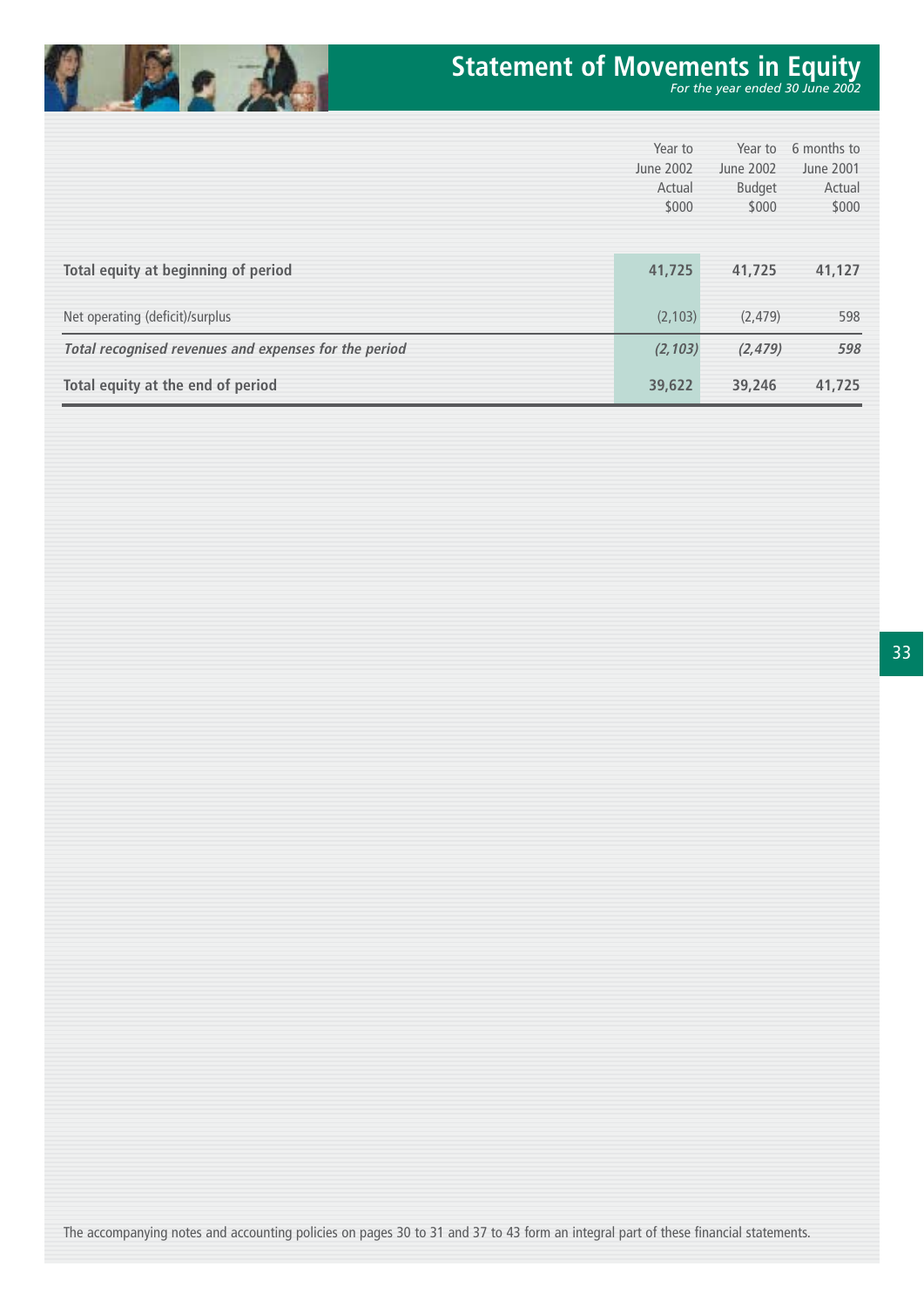

|                                                                                                                                                         | Notes                            | Year to<br><b>June 2002</b><br>Actual<br>\$000 | Year to<br><b>June 2002</b><br>Budget<br>\$000 | 6 months to<br><b>June 2001</b><br>Actual<br>\$000 |
|---------------------------------------------------------------------------------------------------------------------------------------------------------|----------------------------------|------------------------------------------------|------------------------------------------------|----------------------------------------------------|
| <b>Equity</b>                                                                                                                                           |                                  |                                                |                                                |                                                    |
| Crown equity<br>Retained earnings                                                                                                                       | $\overline{2}$<br>$\overline{2}$ | 41,127<br>(1, 505)                             | 41,725<br>(2, 479)                             | 41,127<br>598                                      |
| <b>Total equity</b>                                                                                                                                     |                                  | 39,622                                         | 39,246                                         | 41,725                                             |
| Represented by:<br><b>Current Assets</b>                                                                                                                |                                  |                                                |                                                |                                                    |
| Bank in funds<br>Receivable and prepayments<br>Inventories<br>Properties intended for sale                                                              | 3<br>$\overline{4}$<br>8         | 1,926<br>13,181<br>704<br>1,633                | $\mathbf{0}$<br>13,996<br>695<br>$\mathbf{0}$  | $\mathbf{0}$<br>11,895<br>695<br>1,260             |
| <b>Total current assets</b>                                                                                                                             |                                  | 17,444                                         | 14,691                                         | 13,850                                             |
| <b>Current Liabilities</b><br>Payables and accruals<br>Employee entitlements and provisions<br>Bank overdraft<br>Borrowings                             | 5<br>6<br>$\overline{7}$         | 17,922<br>6,892<br>$\theta$<br>262             | 17,323<br>5,975<br>1,870<br>$\theta$           | 11,397<br>6,475<br>182<br>308                      |
| <b>Total current liabilities</b>                                                                                                                        |                                  | 25,076                                         | 25,168                                         | 18,362                                             |
| Net working capital deficit                                                                                                                             |                                  | (7, 632)                                       | (10, 477)                                      | (4, 512)                                           |
| <b>Non-Current Assets</b><br><b>Fixed assets</b><br>Trust and bequest funds<br><b>Total non-current assets</b>                                          | 8<br>10                          | 68,514<br>592<br>69,106                        | 71,566<br>605<br>72,171                        | 67,645<br>605<br>68,250                            |
|                                                                                                                                                         |                                  |                                                |                                                |                                                    |
| <b>Non-current Liabilities</b><br>Employee entitlements and provisions<br>Borrowings<br>Trust and bequest funds<br><b>Total non-current liabilities</b> | $6\,$<br>$\overline{7}$<br>10    | 2,161<br>19,099<br>592<br>21,852               | 2,025<br>19,818<br>605<br>22,448               | 2,046<br>19,362<br>605<br>22,013                   |
| <b>Net assets</b>                                                                                                                                       |                                  | 39,622                                         | 39,246                                         | 41,725                                             |

For, and on behalf of, the Board

Jircz

M,

Board Member Board Member 1 October 2002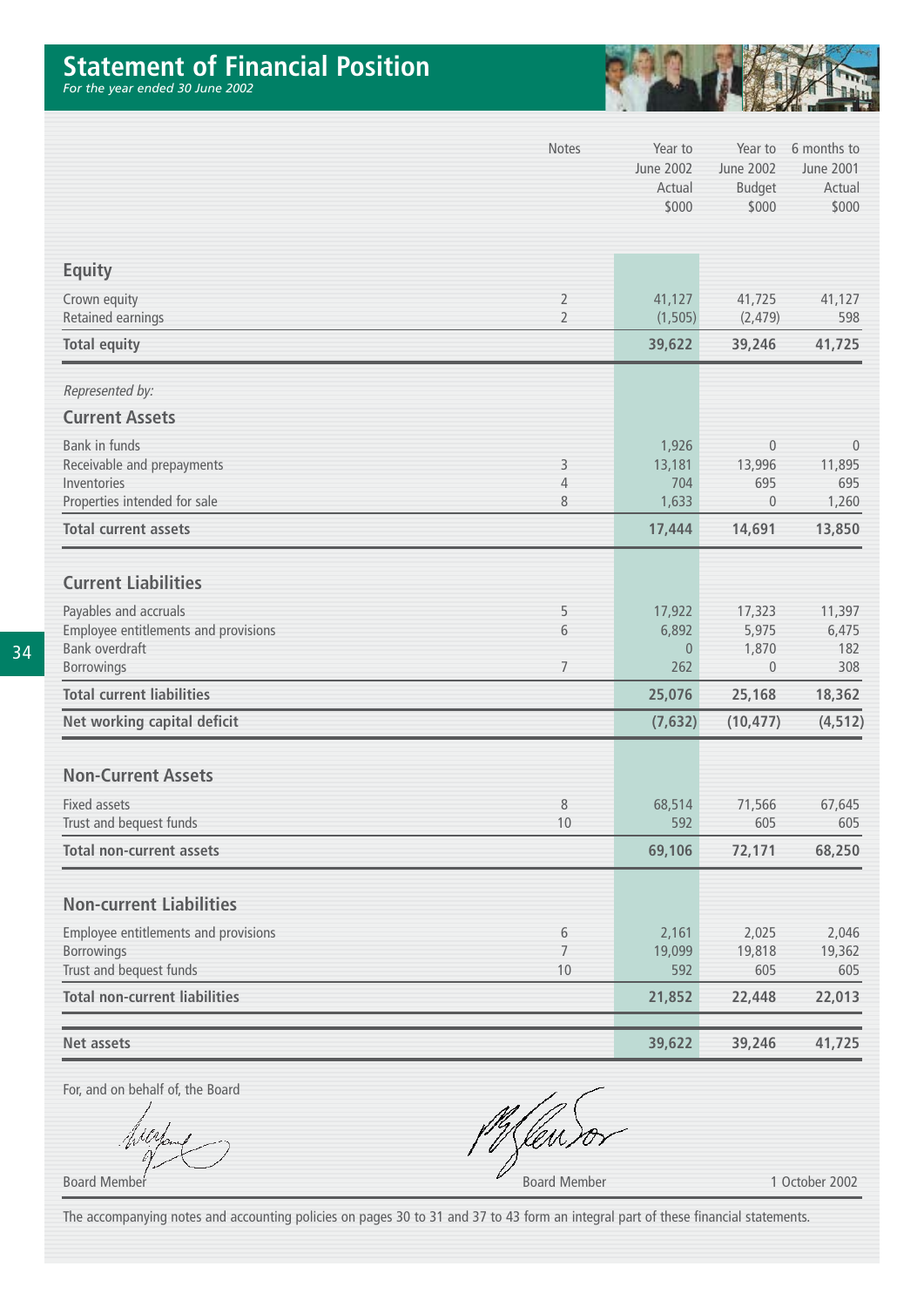# **Statement of Cash Flows**



*For the year ended 30 June 2002*

| Actual<br>Budget<br>Actual<br>\$000<br>\$000<br>\$000<br><b>Cashflows from Operating Activities</b><br>Cash was provided from:<br>Health-related services<br>156,272<br>151,492<br>46,129<br>Non health-related services<br>7,484<br>8,096<br>6,697<br>Interest received<br>242<br>200<br>142<br>52,968<br>164,610<br>159,176<br>Cash was disbursed to:<br>Payments to providers<br>49,916<br>51,444<br>$\overline{0}$<br>Payments to suppliers<br>30,560<br>27,617<br>13,399<br>Payments to employees<br>66,143<br>31,744<br>67,718<br>Net goods and services tax paid<br>(112)<br>250<br>936<br>Net other tax paid<br>(4)<br>$\theta$<br>$\overline{0}$<br>Interest paid<br>704<br>1,364<br>1,449<br>Capital charge paid<br>2,271<br>4,541<br>4,550<br>153,983<br>49,054<br>151,453<br>Net cash inflow from operating activities<br>3,914<br>10,627<br>7,723<br><b>Cashflows from investing activities</b><br>Cash was provided from:<br>Proceeds from sale of assets<br>2,053<br>$\theta$<br>$\overline{2}$<br>Realisation of trust funds<br>14<br>$\mathbf{0}$<br>$\theta$<br>$\overline{2}$<br>14<br>2,053<br>Cash was applied to:<br>Purchase of fixed assets<br>11,655<br>8,224<br>5,868<br>Additional trust funds<br>$\mathbf{0}$<br>51<br>$\overline{0}$<br>5,919<br>11,655<br>8,224<br>Net cash outflow from investing activities<br>(5, 917)<br>(8, 210)<br>(9,602)<br><b>Cashflows from financing activities</b><br>Cash was provided from:<br>Loans raised<br>500<br>$\theta$<br>$\theta$<br>$\overline{0}$<br>$\bf{0}$<br>500<br>Cash was applied to:<br>Repayment of loans<br>309<br>309<br>139<br>309<br>139<br>309<br>Net cash outflow from financing activities<br>(309)<br>191<br>Net increase/(decrease) in cash held<br>2,108<br>(1,688)<br>Add opening cash<br>1,960<br>(182)<br>(182)<br><b>Ending cash carried forward</b><br>1,926<br>(1, 870)<br>Cash balances in the Statement of Financial Position:<br>Bank in funds<br>1,926<br>$\mathbf{0}$<br>$\mathbf{0}$<br><b>Bank overdraft</b><br>(1, 870)<br>$\theta$<br><b>Ending cash carried forward</b><br>1,926<br>(1, 870) | Year to          | Year to          | 6 months to      |
|--------------------------------------------------------------------------------------------------------------------------------------------------------------------------------------------------------------------------------------------------------------------------------------------------------------------------------------------------------------------------------------------------------------------------------------------------------------------------------------------------------------------------------------------------------------------------------------------------------------------------------------------------------------------------------------------------------------------------------------------------------------------------------------------------------------------------------------------------------------------------------------------------------------------------------------------------------------------------------------------------------------------------------------------------------------------------------------------------------------------------------------------------------------------------------------------------------------------------------------------------------------------------------------------------------------------------------------------------------------------------------------------------------------------------------------------------------------------------------------------------------------------------------------------------------------------------------------------------------------------------------------------------------------------------------------------------------------------------------------------------------------------------------------------------------------------------------------------------------------------------------------------------------------------------------------------------------------------------------------------------------------------------------------------------------------------------------------------------------|------------------|------------------|------------------|
|                                                                                                                                                                                                                                                                                                                                                                                                                                                                                                                                                                                                                                                                                                                                                                                                                                                                                                                                                                                                                                                                                                                                                                                                                                                                                                                                                                                                                                                                                                                                                                                                                                                                                                                                                                                                                                                                                                                                                                                                                                                                                                        | <b>June 2002</b> | <b>June 2002</b> | <b>June 2001</b> |
|                                                                                                                                                                                                                                                                                                                                                                                                                                                                                                                                                                                                                                                                                                                                                                                                                                                                                                                                                                                                                                                                                                                                                                                                                                                                                                                                                                                                                                                                                                                                                                                                                                                                                                                                                                                                                                                                                                                                                                                                                                                                                                        |                  |                  |                  |
|                                                                                                                                                                                                                                                                                                                                                                                                                                                                                                                                                                                                                                                                                                                                                                                                                                                                                                                                                                                                                                                                                                                                                                                                                                                                                                                                                                                                                                                                                                                                                                                                                                                                                                                                                                                                                                                                                                                                                                                                                                                                                                        |                  |                  |                  |
|                                                                                                                                                                                                                                                                                                                                                                                                                                                                                                                                                                                                                                                                                                                                                                                                                                                                                                                                                                                                                                                                                                                                                                                                                                                                                                                                                                                                                                                                                                                                                                                                                                                                                                                                                                                                                                                                                                                                                                                                                                                                                                        |                  |                  |                  |
|                                                                                                                                                                                                                                                                                                                                                                                                                                                                                                                                                                                                                                                                                                                                                                                                                                                                                                                                                                                                                                                                                                                                                                                                                                                                                                                                                                                                                                                                                                                                                                                                                                                                                                                                                                                                                                                                                                                                                                                                                                                                                                        |                  |                  |                  |
|                                                                                                                                                                                                                                                                                                                                                                                                                                                                                                                                                                                                                                                                                                                                                                                                                                                                                                                                                                                                                                                                                                                                                                                                                                                                                                                                                                                                                                                                                                                                                                                                                                                                                                                                                                                                                                                                                                                                                                                                                                                                                                        |                  |                  |                  |
|                                                                                                                                                                                                                                                                                                                                                                                                                                                                                                                                                                                                                                                                                                                                                                                                                                                                                                                                                                                                                                                                                                                                                                                                                                                                                                                                                                                                                                                                                                                                                                                                                                                                                                                                                                                                                                                                                                                                                                                                                                                                                                        |                  |                  |                  |
|                                                                                                                                                                                                                                                                                                                                                                                                                                                                                                                                                                                                                                                                                                                                                                                                                                                                                                                                                                                                                                                                                                                                                                                                                                                                                                                                                                                                                                                                                                                                                                                                                                                                                                                                                                                                                                                                                                                                                                                                                                                                                                        |                  |                  |                  |
|                                                                                                                                                                                                                                                                                                                                                                                                                                                                                                                                                                                                                                                                                                                                                                                                                                                                                                                                                                                                                                                                                                                                                                                                                                                                                                                                                                                                                                                                                                                                                                                                                                                                                                                                                                                                                                                                                                                                                                                                                                                                                                        |                  |                  |                  |
|                                                                                                                                                                                                                                                                                                                                                                                                                                                                                                                                                                                                                                                                                                                                                                                                                                                                                                                                                                                                                                                                                                                                                                                                                                                                                                                                                                                                                                                                                                                                                                                                                                                                                                                                                                                                                                                                                                                                                                                                                                                                                                        |                  |                  |                  |
|                                                                                                                                                                                                                                                                                                                                                                                                                                                                                                                                                                                                                                                                                                                                                                                                                                                                                                                                                                                                                                                                                                                                                                                                                                                                                                                                                                                                                                                                                                                                                                                                                                                                                                                                                                                                                                                                                                                                                                                                                                                                                                        |                  |                  |                  |
|                                                                                                                                                                                                                                                                                                                                                                                                                                                                                                                                                                                                                                                                                                                                                                                                                                                                                                                                                                                                                                                                                                                                                                                                                                                                                                                                                                                                                                                                                                                                                                                                                                                                                                                                                                                                                                                                                                                                                                                                                                                                                                        |                  |                  |                  |
|                                                                                                                                                                                                                                                                                                                                                                                                                                                                                                                                                                                                                                                                                                                                                                                                                                                                                                                                                                                                                                                                                                                                                                                                                                                                                                                                                                                                                                                                                                                                                                                                                                                                                                                                                                                                                                                                                                                                                                                                                                                                                                        |                  |                  |                  |
|                                                                                                                                                                                                                                                                                                                                                                                                                                                                                                                                                                                                                                                                                                                                                                                                                                                                                                                                                                                                                                                                                                                                                                                                                                                                                                                                                                                                                                                                                                                                                                                                                                                                                                                                                                                                                                                                                                                                                                                                                                                                                                        |                  |                  |                  |
|                                                                                                                                                                                                                                                                                                                                                                                                                                                                                                                                                                                                                                                                                                                                                                                                                                                                                                                                                                                                                                                                                                                                                                                                                                                                                                                                                                                                                                                                                                                                                                                                                                                                                                                                                                                                                                                                                                                                                                                                                                                                                                        |                  |                  |                  |
|                                                                                                                                                                                                                                                                                                                                                                                                                                                                                                                                                                                                                                                                                                                                                                                                                                                                                                                                                                                                                                                                                                                                                                                                                                                                                                                                                                                                                                                                                                                                                                                                                                                                                                                                                                                                                                                                                                                                                                                                                                                                                                        |                  |                  |                  |
|                                                                                                                                                                                                                                                                                                                                                                                                                                                                                                                                                                                                                                                                                                                                                                                                                                                                                                                                                                                                                                                                                                                                                                                                                                                                                                                                                                                                                                                                                                                                                                                                                                                                                                                                                                                                                                                                                                                                                                                                                                                                                                        |                  |                  |                  |
|                                                                                                                                                                                                                                                                                                                                                                                                                                                                                                                                                                                                                                                                                                                                                                                                                                                                                                                                                                                                                                                                                                                                                                                                                                                                                                                                                                                                                                                                                                                                                                                                                                                                                                                                                                                                                                                                                                                                                                                                                                                                                                        |                  |                  |                  |
|                                                                                                                                                                                                                                                                                                                                                                                                                                                                                                                                                                                                                                                                                                                                                                                                                                                                                                                                                                                                                                                                                                                                                                                                                                                                                                                                                                                                                                                                                                                                                                                                                                                                                                                                                                                                                                                                                                                                                                                                                                                                                                        |                  |                  |                  |
|                                                                                                                                                                                                                                                                                                                                                                                                                                                                                                                                                                                                                                                                                                                                                                                                                                                                                                                                                                                                                                                                                                                                                                                                                                                                                                                                                                                                                                                                                                                                                                                                                                                                                                                                                                                                                                                                                                                                                                                                                                                                                                        |                  |                  |                  |
|                                                                                                                                                                                                                                                                                                                                                                                                                                                                                                                                                                                                                                                                                                                                                                                                                                                                                                                                                                                                                                                                                                                                                                                                                                                                                                                                                                                                                                                                                                                                                                                                                                                                                                                                                                                                                                                                                                                                                                                                                                                                                                        |                  |                  |                  |
|                                                                                                                                                                                                                                                                                                                                                                                                                                                                                                                                                                                                                                                                                                                                                                                                                                                                                                                                                                                                                                                                                                                                                                                                                                                                                                                                                                                                                                                                                                                                                                                                                                                                                                                                                                                                                                                                                                                                                                                                                                                                                                        |                  |                  |                  |
|                                                                                                                                                                                                                                                                                                                                                                                                                                                                                                                                                                                                                                                                                                                                                                                                                                                                                                                                                                                                                                                                                                                                                                                                                                                                                                                                                                                                                                                                                                                                                                                                                                                                                                                                                                                                                                                                                                                                                                                                                                                                                                        |                  |                  |                  |
|                                                                                                                                                                                                                                                                                                                                                                                                                                                                                                                                                                                                                                                                                                                                                                                                                                                                                                                                                                                                                                                                                                                                                                                                                                                                                                                                                                                                                                                                                                                                                                                                                                                                                                                                                                                                                                                                                                                                                                                                                                                                                                        |                  |                  |                  |
|                                                                                                                                                                                                                                                                                                                                                                                                                                                                                                                                                                                                                                                                                                                                                                                                                                                                                                                                                                                                                                                                                                                                                                                                                                                                                                                                                                                                                                                                                                                                                                                                                                                                                                                                                                                                                                                                                                                                                                                                                                                                                                        |                  |                  |                  |
|                                                                                                                                                                                                                                                                                                                                                                                                                                                                                                                                                                                                                                                                                                                                                                                                                                                                                                                                                                                                                                                                                                                                                                                                                                                                                                                                                                                                                                                                                                                                                                                                                                                                                                                                                                                                                                                                                                                                                                                                                                                                                                        |                  |                  |                  |
|                                                                                                                                                                                                                                                                                                                                                                                                                                                                                                                                                                                                                                                                                                                                                                                                                                                                                                                                                                                                                                                                                                                                                                                                                                                                                                                                                                                                                                                                                                                                                                                                                                                                                                                                                                                                                                                                                                                                                                                                                                                                                                        |                  |                  |                  |
|                                                                                                                                                                                                                                                                                                                                                                                                                                                                                                                                                                                                                                                                                                                                                                                                                                                                                                                                                                                                                                                                                                                                                                                                                                                                                                                                                                                                                                                                                                                                                                                                                                                                                                                                                                                                                                                                                                                                                                                                                                                                                                        |                  |                  |                  |
|                                                                                                                                                                                                                                                                                                                                                                                                                                                                                                                                                                                                                                                                                                                                                                                                                                                                                                                                                                                                                                                                                                                                                                                                                                                                                                                                                                                                                                                                                                                                                                                                                                                                                                                                                                                                                                                                                                                                                                                                                                                                                                        |                  |                  |                  |
|                                                                                                                                                                                                                                                                                                                                                                                                                                                                                                                                                                                                                                                                                                                                                                                                                                                                                                                                                                                                                                                                                                                                                                                                                                                                                                                                                                                                                                                                                                                                                                                                                                                                                                                                                                                                                                                                                                                                                                                                                                                                                                        |                  |                  |                  |
|                                                                                                                                                                                                                                                                                                                                                                                                                                                                                                                                                                                                                                                                                                                                                                                                                                                                                                                                                                                                                                                                                                                                                                                                                                                                                                                                                                                                                                                                                                                                                                                                                                                                                                                                                                                                                                                                                                                                                                                                                                                                                                        |                  |                  |                  |
|                                                                                                                                                                                                                                                                                                                                                                                                                                                                                                                                                                                                                                                                                                                                                                                                                                                                                                                                                                                                                                                                                                                                                                                                                                                                                                                                                                                                                                                                                                                                                                                                                                                                                                                                                                                                                                                                                                                                                                                                                                                                                                        |                  |                  |                  |
|                                                                                                                                                                                                                                                                                                                                                                                                                                                                                                                                                                                                                                                                                                                                                                                                                                                                                                                                                                                                                                                                                                                                                                                                                                                                                                                                                                                                                                                                                                                                                                                                                                                                                                                                                                                                                                                                                                                                                                                                                                                                                                        |                  |                  |                  |
|                                                                                                                                                                                                                                                                                                                                                                                                                                                                                                                                                                                                                                                                                                                                                                                                                                                                                                                                                                                                                                                                                                                                                                                                                                                                                                                                                                                                                                                                                                                                                                                                                                                                                                                                                                                                                                                                                                                                                                                                                                                                                                        |                  |                  | (139)            |
|                                                                                                                                                                                                                                                                                                                                                                                                                                                                                                                                                                                                                                                                                                                                                                                                                                                                                                                                                                                                                                                                                                                                                                                                                                                                                                                                                                                                                                                                                                                                                                                                                                                                                                                                                                                                                                                                                                                                                                                                                                                                                                        |                  |                  | (2, 142)         |
|                                                                                                                                                                                                                                                                                                                                                                                                                                                                                                                                                                                                                                                                                                                                                                                                                                                                                                                                                                                                                                                                                                                                                                                                                                                                                                                                                                                                                                                                                                                                                                                                                                                                                                                                                                                                                                                                                                                                                                                                                                                                                                        |                  |                  |                  |
|                                                                                                                                                                                                                                                                                                                                                                                                                                                                                                                                                                                                                                                                                                                                                                                                                                                                                                                                                                                                                                                                                                                                                                                                                                                                                                                                                                                                                                                                                                                                                                                                                                                                                                                                                                                                                                                                                                                                                                                                                                                                                                        |                  |                  | (182)            |
|                                                                                                                                                                                                                                                                                                                                                                                                                                                                                                                                                                                                                                                                                                                                                                                                                                                                                                                                                                                                                                                                                                                                                                                                                                                                                                                                                                                                                                                                                                                                                                                                                                                                                                                                                                                                                                                                                                                                                                                                                                                                                                        |                  |                  |                  |
|                                                                                                                                                                                                                                                                                                                                                                                                                                                                                                                                                                                                                                                                                                                                                                                                                                                                                                                                                                                                                                                                                                                                                                                                                                                                                                                                                                                                                                                                                                                                                                                                                                                                                                                                                                                                                                                                                                                                                                                                                                                                                                        |                  |                  |                  |
|                                                                                                                                                                                                                                                                                                                                                                                                                                                                                                                                                                                                                                                                                                                                                                                                                                                                                                                                                                                                                                                                                                                                                                                                                                                                                                                                                                                                                                                                                                                                                                                                                                                                                                                                                                                                                                                                                                                                                                                                                                                                                                        |                  |                  | (182)            |
|                                                                                                                                                                                                                                                                                                                                                                                                                                                                                                                                                                                                                                                                                                                                                                                                                                                                                                                                                                                                                                                                                                                                                                                                                                                                                                                                                                                                                                                                                                                                                                                                                                                                                                                                                                                                                                                                                                                                                                                                                                                                                                        |                  |                  | (182)            |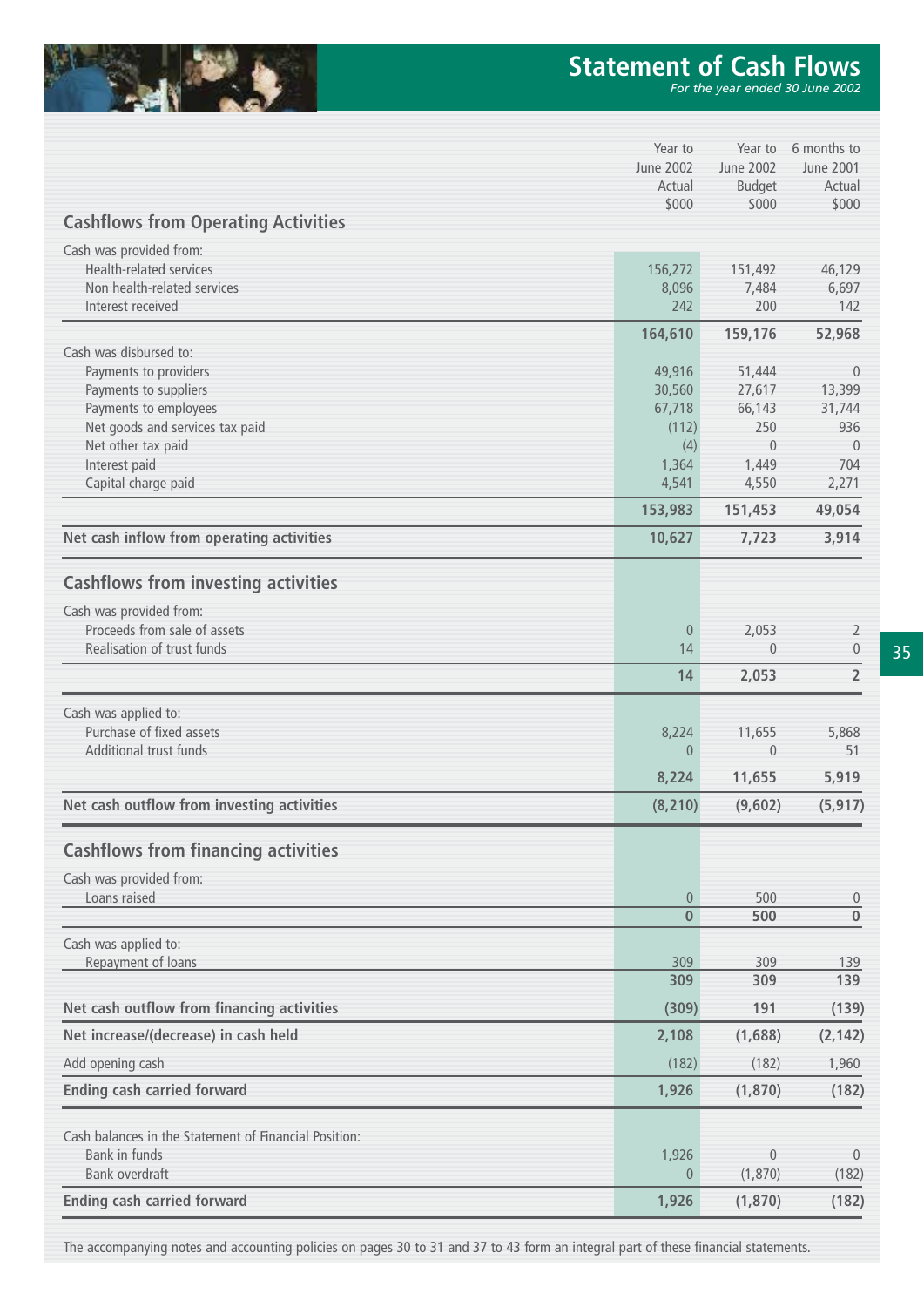

| Net cash inflow from operating activities                                                  | 10,627           | 7,723            | 3,914        |
|--------------------------------------------------------------------------------------------|------------------|------------------|--------------|
| <b>Total net working capital movements</b>                                                 | 5,292            | 4,014            | (487)        |
| Increase in payables and accruals                                                          | 6,586            | 6,157            | 184          |
| (Decrease)/increase in capital charge payable                                              | (30)             | (42)             | 24           |
| Increase in tax payable                                                                    | $\overline{0}$   | $\overline{0}$   | 152          |
| (Increase)/decrease in inventories                                                         | (9)              | $\overline{0}$   | 7            |
| <b>Movements in working capital:</b><br>(Increase)/decrease in receivables and prepayments | (1, 255)         | (2, 101)         | (854)        |
| <b>Total investing activity</b>                                                            | (1)              | (604)            | $\mathbf{1}$ |
| Net gain/(loss) on sale of assets                                                          | (1)              | (604)            |              |
| Add/(substract) items classified as investment activity:                                   |                  |                  |              |
| <b>Total non-cash items</b>                                                                | 7,439            | 6,792            | 3,802        |
| Increase/(decrease) in employee entitlements                                               | 532              | (521)            | 567          |
| Add back non-cash items:<br>Depreciation                                                   | 6,907            | 7,313            | 3,235        |
| Net operating (deficit)/surplus                                                            | (2, 103)         | (2, 479)         | 598          |
| Reconciliation of net operating surplus with net cash flow<br>from operating activities    |                  |                  |              |
|                                                                                            | \$000            | \$000            | \$000        |
|                                                                                            | Actual           | Budget           | Actual       |
|                                                                                            | <b>June 2002</b> | <b>June 2002</b> | June 2001    |
|                                                                                            | Year to          | Year to          | 6 months to  |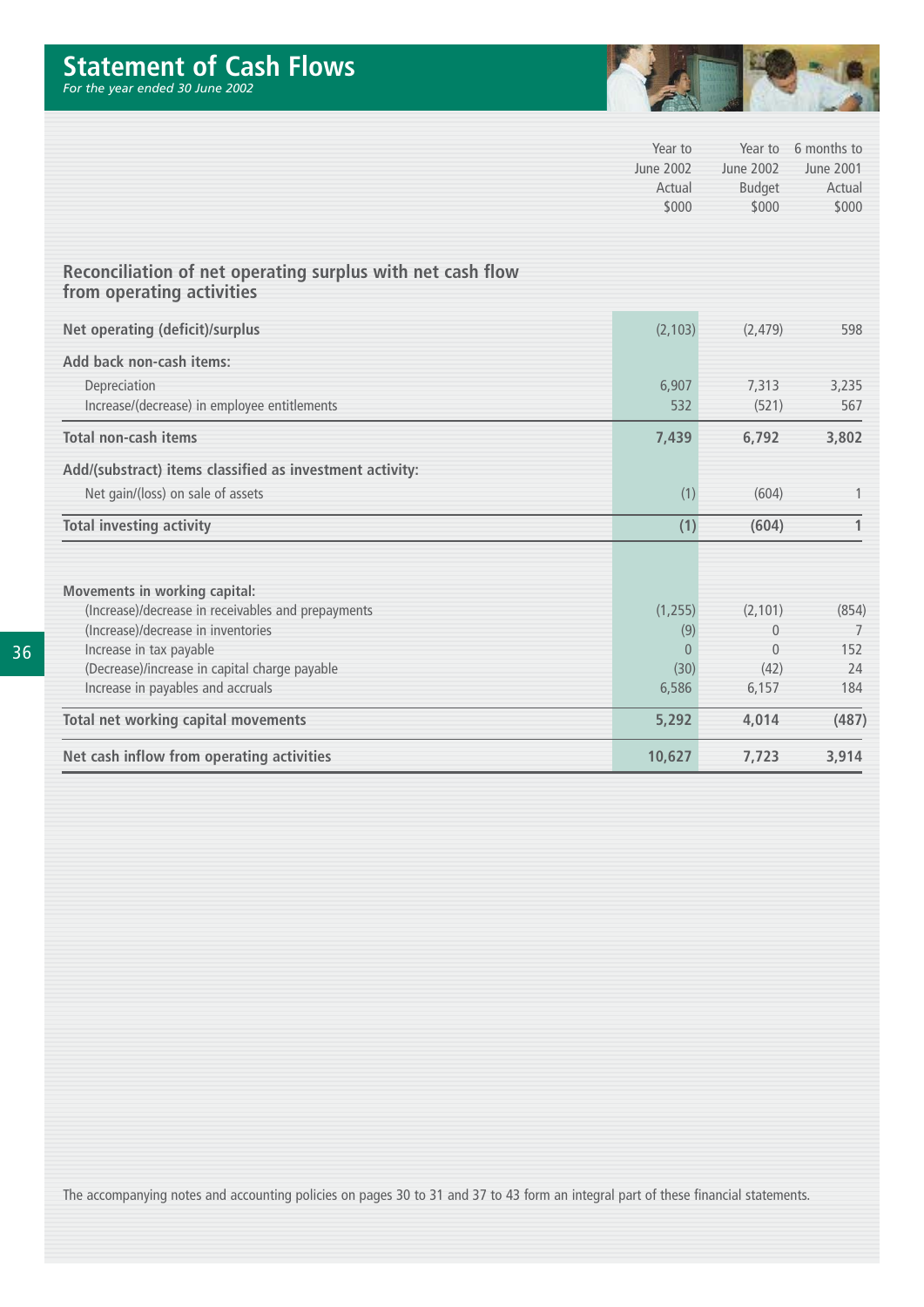

*For the year ended 30 June 2002*

|                                                                        | Year to<br><b>June 2002</b><br>\$000 | 6 months to<br><b>June 2001</b><br>\$000 |
|------------------------------------------------------------------------|--------------------------------------|------------------------------------------|
| <b>1. Net Operating Surplus</b>                                        |                                      |                                          |
| After crediting revenue:                                               |                                      |                                          |
| Interest income<br>Net gain on sale of fixed assets                    | 242<br>1                             | 142<br>$\mathbf{1}$                      |
| After charging expenses:                                               |                                      |                                          |
| Fees paid to external auditors<br>Audit fees                           | 63                                   | 63                                       |
| Other services                                                         | $\overline{2}$                       | $\theta$                                 |
| Board and Committee Member fees                                        | 255                                  | 109                                      |
| Rental and operating lease costs<br>Bad debts - movements in provision | 1,391<br>103                         | 635<br>5                                 |
| Bad debts written off                                                  | 32                                   | 21                                       |
| Depreciation                                                           |                                      |                                          |
| <b>Buildings</b><br><b>Building Fitout</b>                             | 1,077<br>2,425                       | 530<br>1,162                             |
| Plant & Equipment                                                      | 2,114                                | 993                                      |
| <b>Motor Vehicles</b>                                                  | 34                                   | 17                                       |
| Computer Equipment                                                     | 930                                  | 381                                      |
| Leased Plant & Equipment                                               | 327                                  | 152                                      |
| <b>Total depreciation</b>                                              | 6,907                                | 3,235                                    |
| Interest expense                                                       |                                      |                                          |
| <b>BNZ</b><br>Finance leases                                           | 1,312<br>52                          | 681<br>35                                |
| Other                                                                  | 26                                   | $\overline{2}$                           |
| <b>Total interest expense</b>                                          | 1,390                                | 718                                      |
| 2. Equity                                                              |                                      |                                          |
| <b>Crown Equity</b>                                                    |                                      |                                          |
| Opening balance                                                        | 41,127                               | 41,127                                   |
| <b>Closing balance</b>                                                 | 41,127                               | 41,127                                   |
| <b>Retained earnings</b>                                               |                                      |                                          |
| Opening balance<br>Net operating (deficit)/surplus                     | 598<br>(2, 103)                      | $\theta$<br>598                          |
| <b>Closing balance</b>                                                 | (1, 505)                             | 598                                      |
| <b>Total Equity</b>                                                    | 39,622                               | 41,725                                   |
| 3. Receivables and Prepayments                                         |                                      |                                          |
| Trade debtors                                                          | 13,080                               | 11,811                                   |
| Provision for doubtful debts                                           | (292)                                | (218)                                    |
|                                                                        | 12,788                               | 11,593                                   |
| Prepayments                                                            | 393                                  | 302                                      |
|                                                                        | 13,181                               | 11,895                                   |

37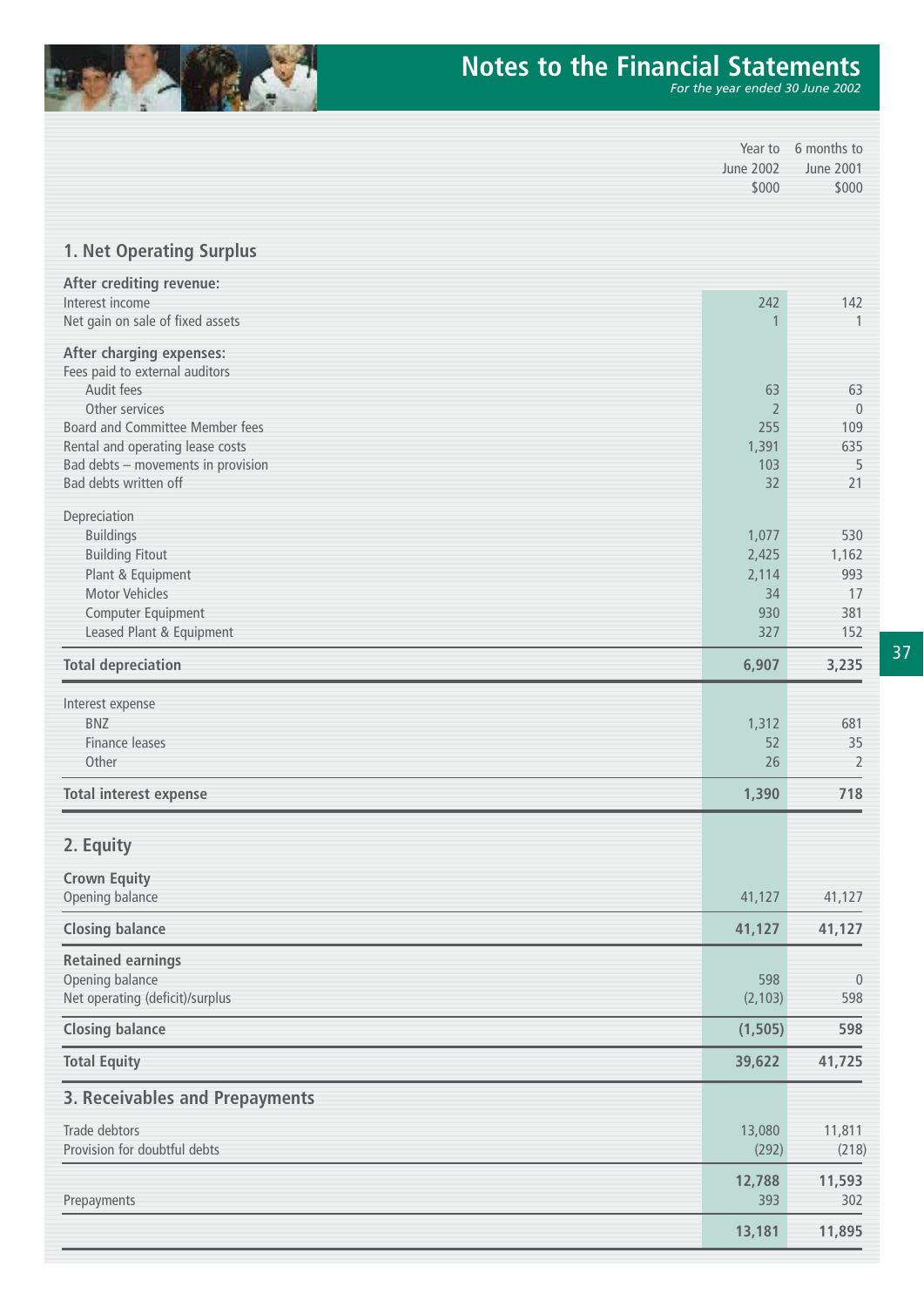

|                                                                            | Year to 6 months to<br><b>June 2002</b> |                           |
|----------------------------------------------------------------------------|-----------------------------------------|---------------------------|
|                                                                            | \$000                                   | <b>June 2001</b><br>\$000 |
|                                                                            |                                         |                           |
| 4. Inventories                                                             |                                         |                           |
| Pharmaceuticals                                                            | 130                                     | 154                       |
| Surgical and medical supplies                                              | 594                                     | 561                       |
|                                                                            | 724                                     | 715                       |
| Provision for obsolescence                                                 | (20)                                    | (20)                      |
|                                                                            | 704                                     | 695                       |
| Certain inventories are subject to restriction of title (Romalpa clauses). |                                         |                           |
| 5. Payables and Accruals                                                   |                                         |                           |
| Trade creditors                                                            | 10,110                                  | 4,594                     |
| Accrued expenses                                                           | 5,707                                   | 4,753                     |
| GST and other taxes payable                                                | 890                                     | 774                       |
|                                                                            | 16,707                                  | 10,121                    |
| Capital charge payable to shareholders                                     | 1,139                                   | 1,169                     |
| Fixed assets payable                                                       | 76                                      | 107                       |
|                                                                            | 17,922                                  | 11,397                    |
| <b>6. Employee Entitlements and Provisions</b>                             |                                         |                           |
| Annual leave                                                               | 5,200                                   | 4,907                     |
| Long service leave                                                         | 364                                     | 361                       |
| Retirement gratuities                                                      | 1,395                                   | 1,398                     |
| Other employee provisions                                                  | 2,094                                   | 1,855                     |
|                                                                            | 9,053                                   | 8,521                     |
| Made up of:                                                                |                                         |                           |
| Current                                                                    | 6,892                                   | 6,475                     |
| Non-current                                                                | 2,161                                   | 2,046                     |
|                                                                            | 9,053                                   | 8,521                     |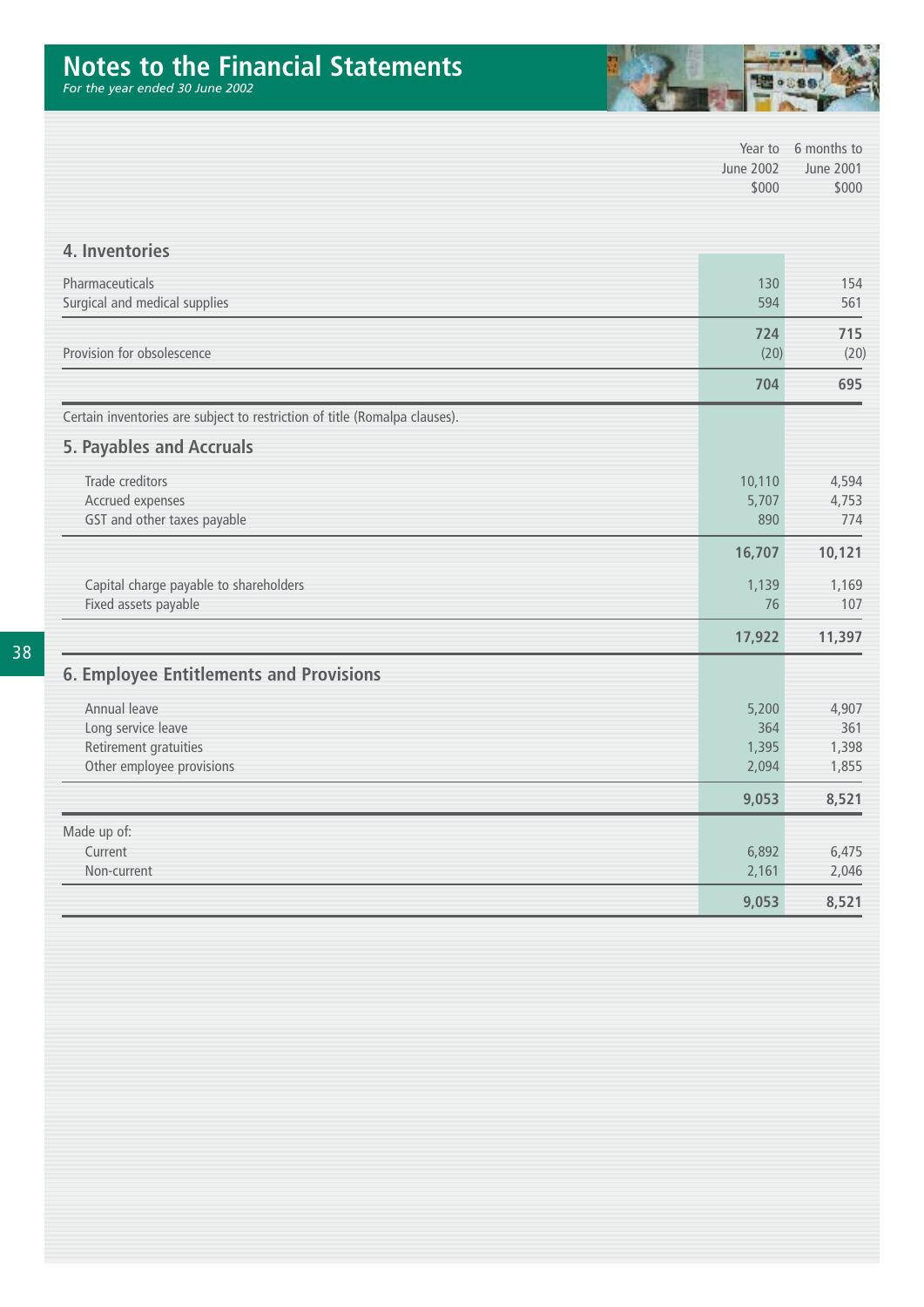

|                                                                                 | Year to<br><b>June 2002</b><br>\$000 | 6 months to<br><b>June 2001</b><br>\$000 |
|---------------------------------------------------------------------------------|--------------------------------------|------------------------------------------|
| 7. Borrowings                                                                   |                                      |                                          |
| Loans are repayable as follows:                                                 |                                      |                                          |
| Current (payable to 30 June 2003)                                               | 19,000                               | $\mathbf{0}$                             |
| One to two years (payable to 30 June 2004)                                      | $\boldsymbol{0}$                     | 19,000                                   |
| Two to five years (payable subsequent to 30 June 2004)                          | $\overline{0}$                       | $\theta$                                 |
|                                                                                 | 19,000                               | 19,000                                   |
|                                                                                 |                                      |                                          |
| Finance leases are repayable as follows:                                        |                                      |                                          |
| Current (payable to 30 June 2003)<br>One to two years (payable to 30 June 2004) | 262<br>99                            | 308<br>262                               |
| Two to five years (payable subsequent to 30 June 2004)                          | $\overline{0}$                       | 100                                      |
|                                                                                 |                                      |                                          |
|                                                                                 | 361                                  | 670                                      |
| Total current portion of loans                                                  | 262                                  | 308                                      |
| Total non-current portion of loans                                              | 19,099                               | 19,362                                   |
|                                                                                 |                                      |                                          |
| <b>Total loans</b>                                                              | 19,361                               | 19,670                                   |
| Interest rates per annum:                                                       | $\frac{0}{0}$                        | $\frac{0}{0}$                            |
| <b>BNZ</b> loan                                                                 | 6.16 to 7.72                         | 6.16 to 7.72                             |
| Finance leases                                                                  | 8.50 to 11.0                         | 8.50 to 11.0                             |
| Borrowings are net of finance charges.                                          |                                      |                                          |
| Line of credit restricted access                                                |                                      |                                          |
| <b>Bank loan facilities</b>                                                     | 4,000                                | 4,000                                    |
| Used at balance date:                                                           | $\overline{0}$                       | $\overline{200}$                         |
| Unused at balance date                                                          | 4,000                                | 3,800                                    |

A facility with the BNZ of \$28 million was available at 30 June 2002. Of this \$4 million is for working capital requirements of which no draw down has been made. The balance of \$24 million is for term borrowings of which \$19 million has been drawn at balance date.

Subject to the continuance of satisfactory credit ratings the bank loan facility may be drawn at any time. Bank facilities are unsecured. Interest rates on all facilities are fixed.

The \$19 million on loan from the BNZ is repayable on 30 November 2002. It is the Board's intention that this amount be refinanced. In compliance with the New Zealand Public Health and Disability Act 2000 this amount will be refinanced with the Crown Financing Agency on 30 November 2002. Accordingly the amount has been treated as a non-current liability.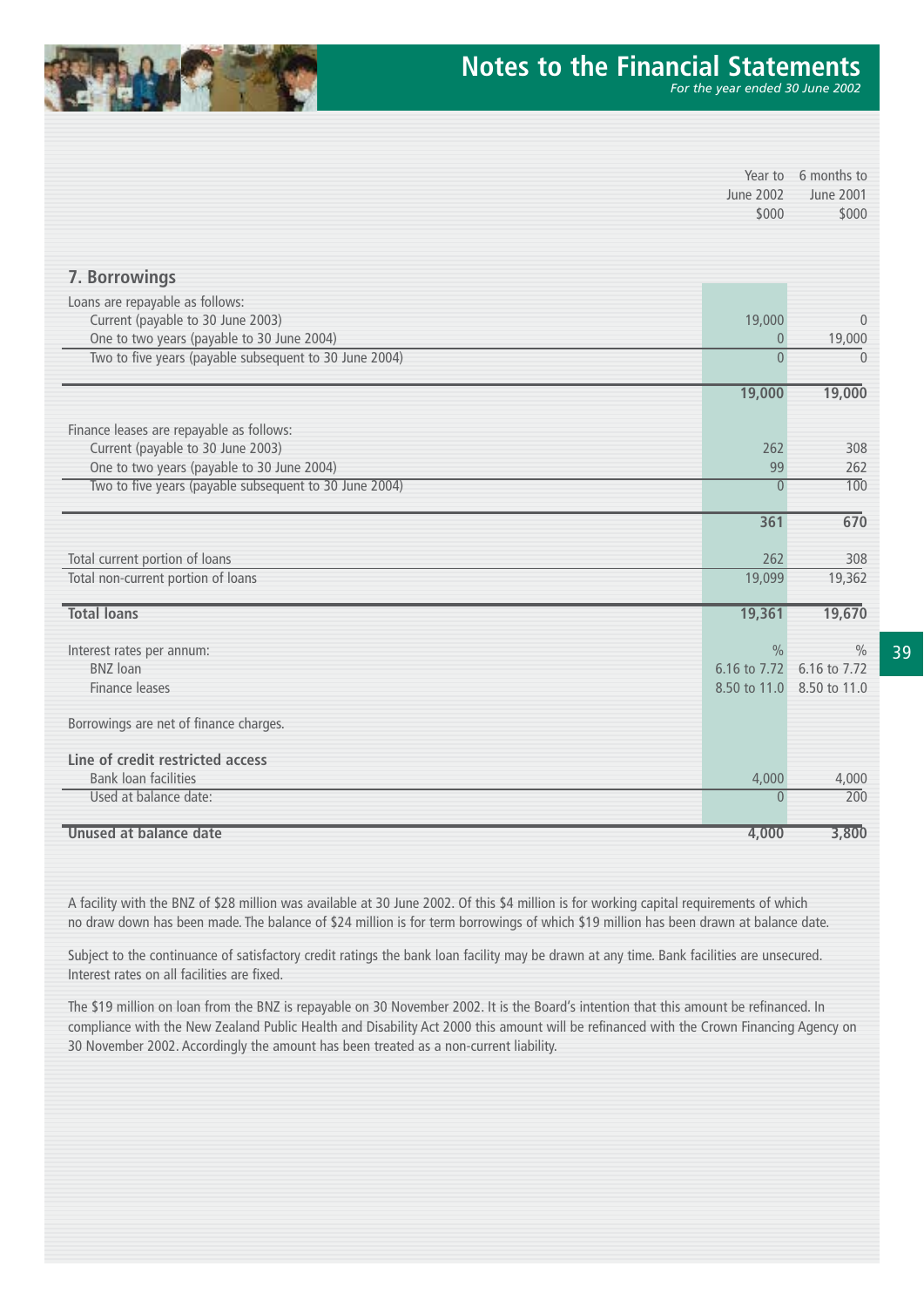

|           | Year to 6 months to |
|-----------|---------------------|
| June 2002 | June 2001           |
| \$000     | \$000               |

## **8. Fixed Assets**

| <b>Freehold land</b><br>At cost                                       | 1,582               | 1,848               |
|-----------------------------------------------------------------------|---------------------|---------------------|
| <b>Total freehold land</b>                                            | 1,582               | 1,848               |
| <b>Freehold buildings</b><br>At cost<br>Accumulated depreciation      | 34,824<br>(7,635)   | 34,953<br>(6, 598)  |
| <b>Total freehold buildings</b>                                       | 27,189              | 28,355              |
| <b>Buildings fitout</b><br>At cost<br>Accumulated depreciation        | 41,097<br>(15, 808) | 36,990<br>(13, 382) |
| <b>Total buildings fitout</b>                                         | 25,289              | 23,608              |
| Plant & equipment<br>At cost<br>Accumulated depreciation              | 23,960<br>(14, 822) | 22,130<br>(12, 839) |
| <b>Total plant &amp; equipment</b>                                    | 9,138               | 9,291               |
| <b>Motor vehicles</b><br>At cost<br>Accumulated depreciation          | 184<br>(98)         | 184<br>(64)         |
| <b>Total motor vehicles</b>                                           | 86                  | 120                 |
| <b>Computer equipment</b><br>At cost<br>Accumulated depreciation      | 6,871<br>(4, 392)   | 5,291<br>(3, 591)   |
| <b>Total computer equipment</b>                                       | 2,479               | 1,700               |
| <b>Leased assets</b><br>Plant & equipment<br>Accumulated depreciation | 2,046<br>(1, 341)   | 2,046<br>(1,005)    |
| Total leased plant & equipment                                        | 705                 | 1,041               |
| Work in progress                                                      | 2,046               | 1,682               |
| Total fixed assets, leased assets and work in progress                | 68,514              | 67,645              |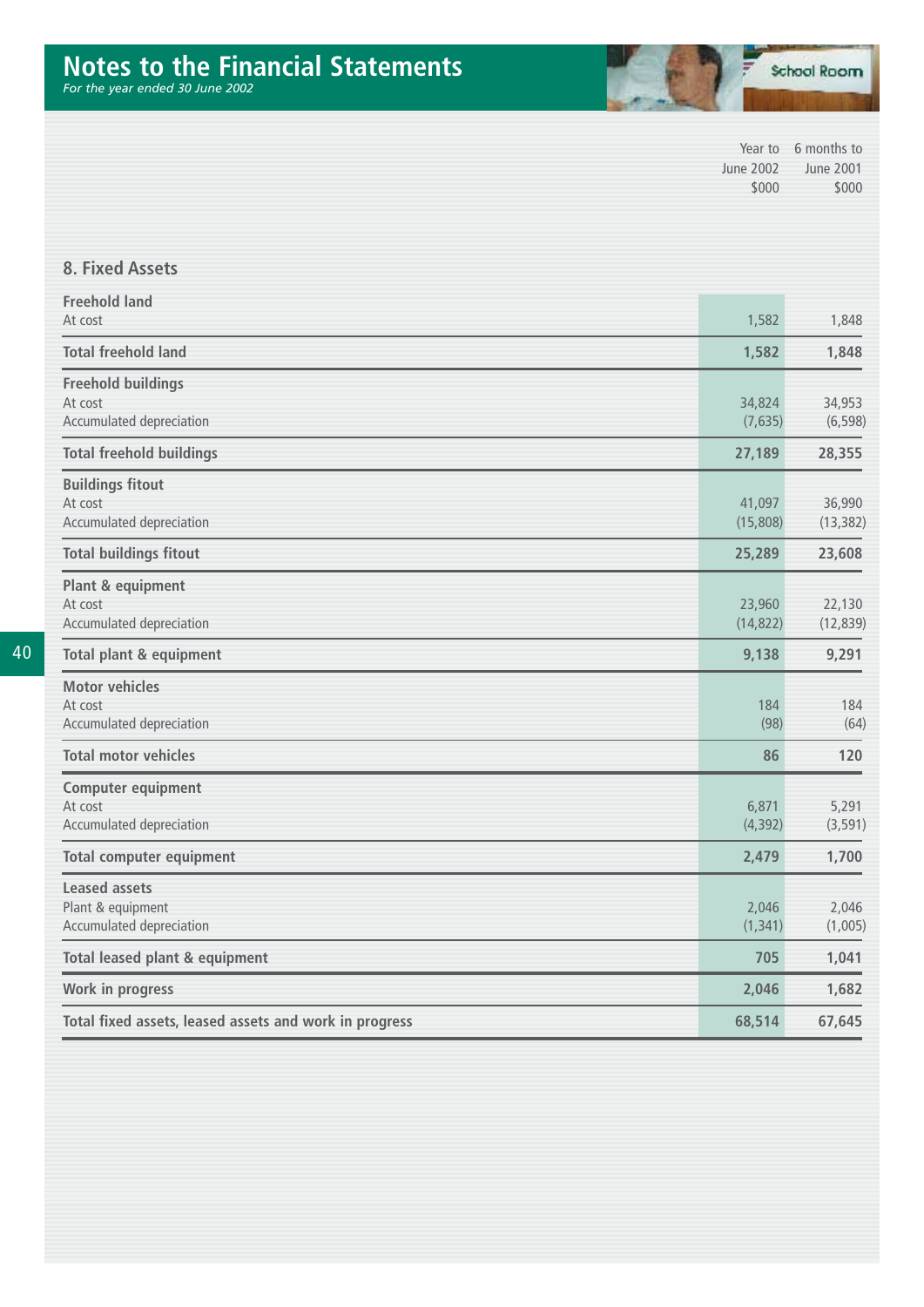

The Board Members note that the latest Government valuations as at 1 September 1998, shown below for land and buildings, are likely to be an indication of fair value.

| <b>Government valuation as at 1 September 1998</b> |        |  |
|----------------------------------------------------|--------|--|
| Land                                               | 4,900  |  |
| <b>Buildings</b>                                   | 59,000 |  |
| <b>Total land and buildings</b>                    | 63,900 |  |

Land is not subject to any restrictions or claims under the Treaty of Waitangi Act 1975. Work in progress is substantially attributable to the site optimisation programme and the electronic medical records project.

#### **Properties Intended for Sale**

Properties with a net book value (valued at cost less accumulated depreciation) of \$1,633,000 have been reclassified as a current asset at 30 June 2002 and do not form part of the total for fixed assets. An agreement for sale and purchase has been signed and it is intended that the properties will be realised within the next 12 months.

On 3 July 2002 an Order in Council was signed authorising the transfer of \$450,000 from the total of \$1,633,000. The funds for this transfer, totalling \$840,000, were received on 31 July 2002.

## **9. Other Investments**

Other investments comprise the 16.7% shareholding in Central Region's Technical Advisory Services Limited (CRTAS). CRTAS was incorporated on 6 June 2001. CRTAS has a total share capital of \$600 of which Hutt Valley DHB's share is \$100. At balance date all share capital remains uncalled.

#### **10. Trust and Bequest Funds**

Hutt Valley DHB receives donations and bequests for specific purposes. If for any reason Hutt Valley DHB is not able to use the funds as specified, then Hutt Valley DHB is obligated to return the donation to the donor. Funds are held in a separate bank account and any interest earned is allocated to the individual trust balances.

Restricted assets are included in the Statement of Financial Position and are administered on behalf of patients, the Hutt Valley DHB Chapel and the Thomas & George McCarthy Trust, totalling \$156,835. Hutt Valley DHB does not have, nor will it have, ownership of these funds.

|                                                                           | June 2002<br>\$000       | Year to 6 months to<br>June 2001<br>\$000 |
|---------------------------------------------------------------------------|--------------------------|-------------------------------------------|
| Opening balance<br>Funds received<br>Interest received<br>Funds disbursed | 605<br>88<br>24<br>(125) | 554<br>71<br>32<br>(52)                   |
| <b>Closing balance</b>                                                    | 592                      | 605                                       |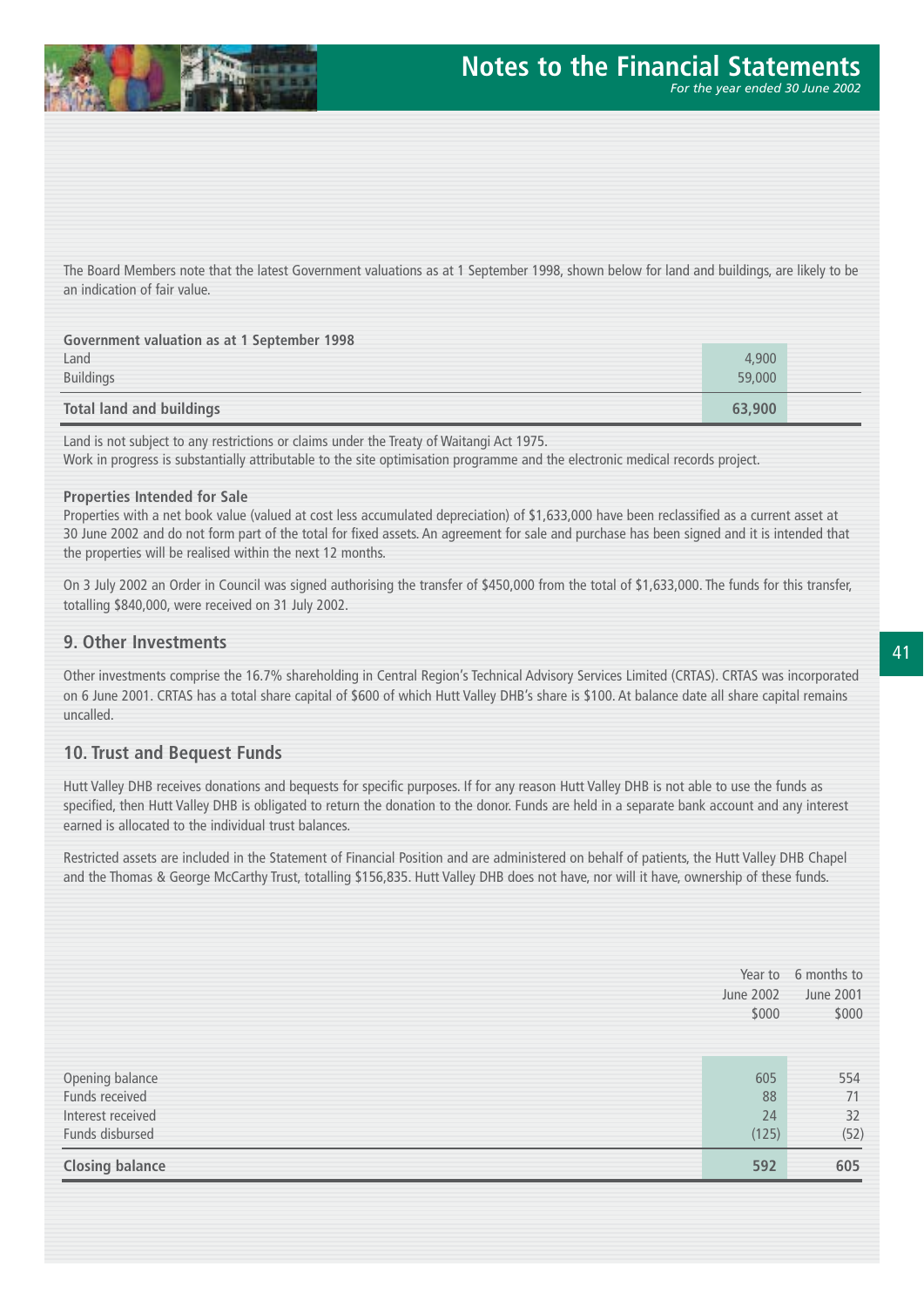

|           | Year to 6 months to |
|-----------|---------------------|
| June 2002 | June 2001           |
| \$000     | \$000               |

## **11. Statement of Commitments**

The following amounts have been committed to by Hutt Valley DHB but are not recognised in the financial statements.

| Capital commitments approved and contracted<br>Operating lease commitments | 2,826<br>3,576 | 5,149<br>2,615 |
|----------------------------------------------------------------------------|----------------|----------------|
| <b>Total commitments</b>                                                   | 6,402          | 7,764          |
|                                                                            |                |                |
| Term classification of commitments                                         |                |                |
| Less than one year                                                         | 4,049          | 5,970          |
| One to two years                                                           | 864            | 757            |
| Two to five years                                                          | 1,431          | 984            |
| Over five years                                                            | 58             | 53             |
|                                                                            | 6,402          | 7.764          |

## **12. Statement of Contingencies**

There are no contingent liabilities as at 30 June 2002 (Nil, 30 June 2001).

## **13. Segmental Reporting**

Hutt Valley DHB provides health and disability support services to the Wellington region. It also provides some specialist health and plastic surgery/burns services for the lower half of the North Island as well as the Nelson and Marlborough region.

Segmental reporting is not applicable.

## **14. Financial Instruments**

Hutt Valley DHB is risk averse and seeks to minimise exposure arising from its treasury activity. Hutt Valley DHB does not enter into any transaction that is speculative in nature.

Hutt Valley DHB has a series of policies providing risk management for interest and currency rates and the concentration of credit.

#### **Interest Rate Risk**

Interest risk is the risk that the value of a financial instrument will fluctuate due to changes in market interest rates.

Hutt Valley DHB has fixed rate borrowings from the BNZ and other sources which are used to fund ongoing activities. Hutt Valley DHB policy is to monitor the interest rate exposure with a view to refinancing if appropriate. The interest rates on borrowings as at 30 June 2002 are disclosed in note 7.

There are no interest rate options or swap agreements in place as at 30 June 2002.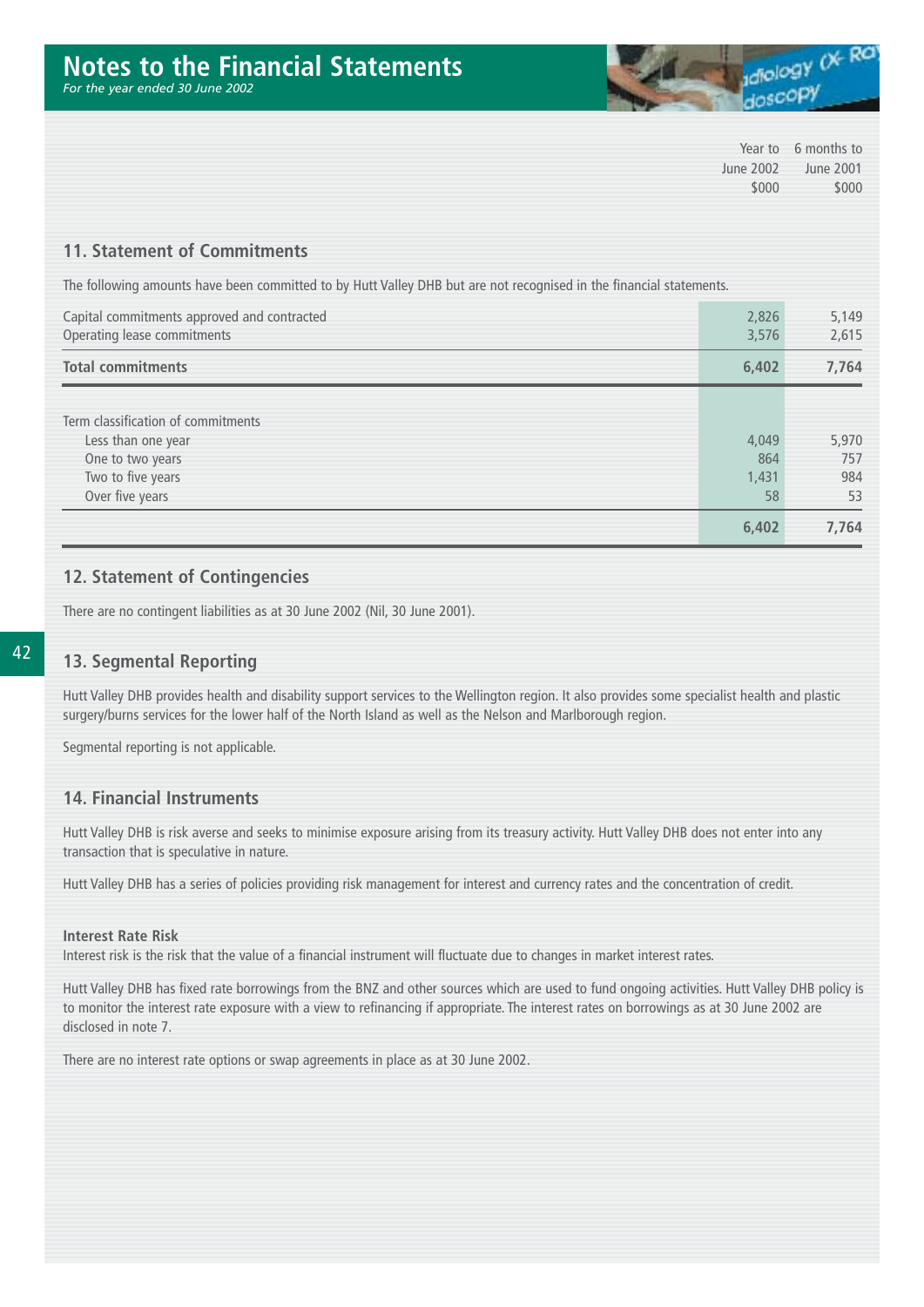

#### **Currency Risk**

Currency risk is the risk that the value of a financial instrument will fluctuate due to changes in foreign exchange rates.. Hutt Valley DHB has no exposure to currency risk.

#### **Concentration of Credit Risk**

Credit risk is the risk that a third party will default on its obligation to Hutt Valley DHB thereby causing Hutt Valley DHB to incur a loss.

Financial instruments that potentially expose Hutt Valley DHB to concentrations of risk consist principally of cash, short-term investments and trade receivables.

Hutt Valley DHB places its cash and short-term investments with high credit quality financial institutions and limits the amount of credit exposure to any one financial institution.

Concentrations of credit risk with respect to accounts receivable are high due to the reliance of Hutt Valley DHB's revenue from the Ministry of Health. The Ministry of Health is a high quality financial institution, being the Government purchaser of health services.

The following methods and assumptions were used to estimate the fair value of each class of financial instrument for which it is practical to estimate that value:

*Trade debtors, trade creditors, cash, bank overdraft and bank loan facility* – the carrying amount of these items is equivalent to their fair value.

*Term loans and current portion of term loans* – the fair value of term loans is based on current market interest rates available to Hutt Valley DHB for debt of similar maturities. The interest rates on the term loans range from 6.16% to 11.00%. These rates are fixed and accordingly the fair value will be the same as the carrying value.

## **15. Transactions with Related Parties**

Hutt Valley DHB is a wholly owned entity of the Crown. The Government influences the role of Hutt Valley DHB in the type and volume of services it purchases.

During the period Hutt Valley DHB received 92.8 percent of its revenue from the Government, through the Ministry of Health, to fund and provide health services. The amount outstanding at 30 June 2002 was \$12.1 million.

Hutt Valley DHB enters into numerous transactions with government departments and other crown agencies on an arm's length basis where those parties are only acting in the course of their normal dealings with Hutt Valley DHB. These transactions are not considered to be related party transactions.

## **16. Capital Charge**

All DHBs are required to pay a capital charge to the Crown based on total equity. The charge was set at 11 percent for the financial period.

For the financial period, DHBs have been separately funded for most of the capital charge and that funding is included in the revenue figure in the Statement of Financial Performance.

## **17. Post Balance Date Events**

A property included in the properties intended for sale in the Statement of Financial Position has been sold subsequent to balance date. Details are included in note 8.

Other than noted above there are no significant events subsequent to balance date.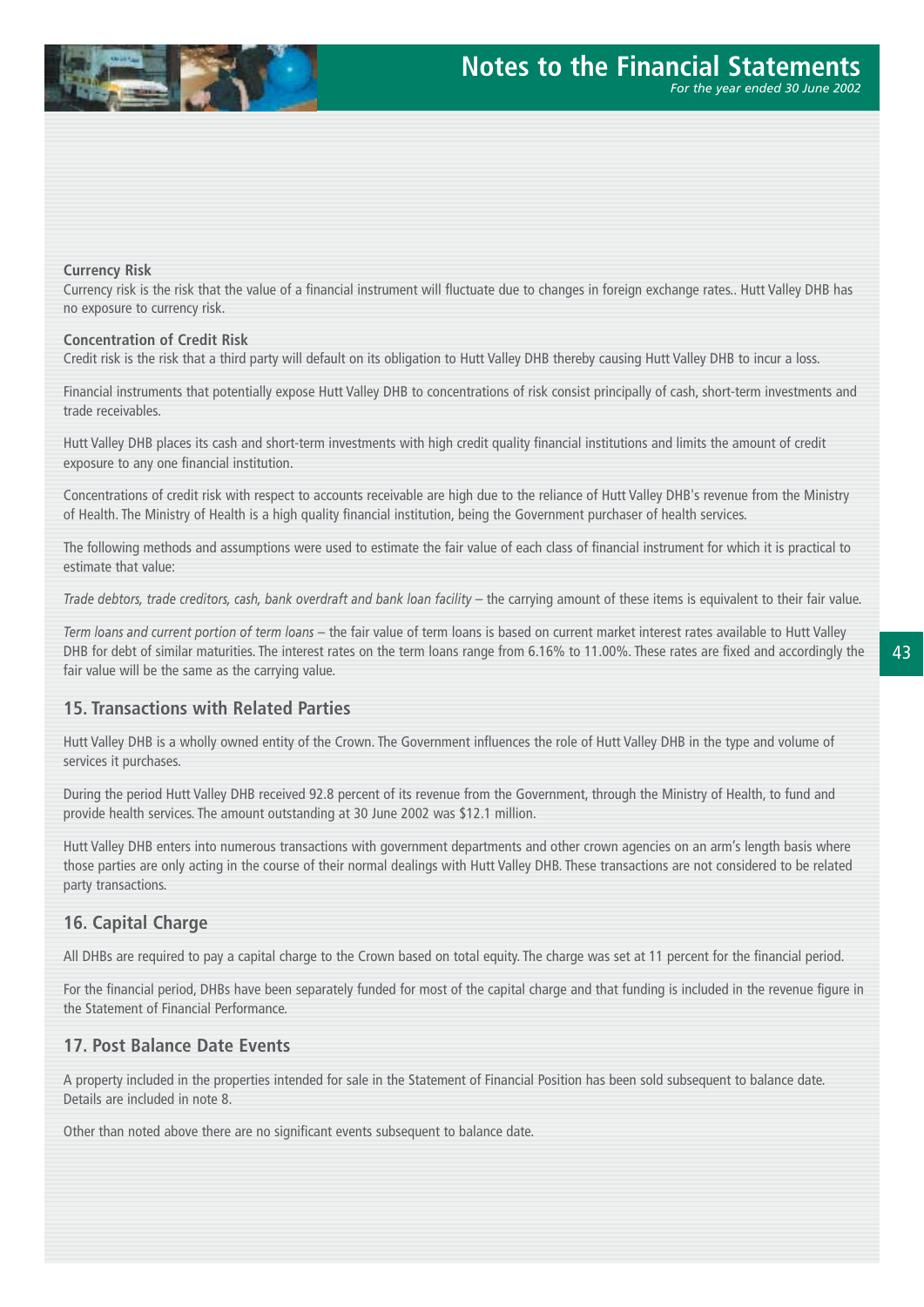

#### **Introduction**

As a crown entity, Hutt Valley District Health Board is required by the New Zealand Public Health and Disability Act 2000 and the Public Finance Act 1989 to report on its service performance. The level of performance to be achieved for the year to 30 June 2002 was detailed in the Board's Statement of Intent.

In this section the actual performance of Hutt Valley District Health Board for the year ended 30 June 2002 is measured against the undertakings made in the Statement of Intent. The Audit Office has audited this performance report for accuracy and reasonableness.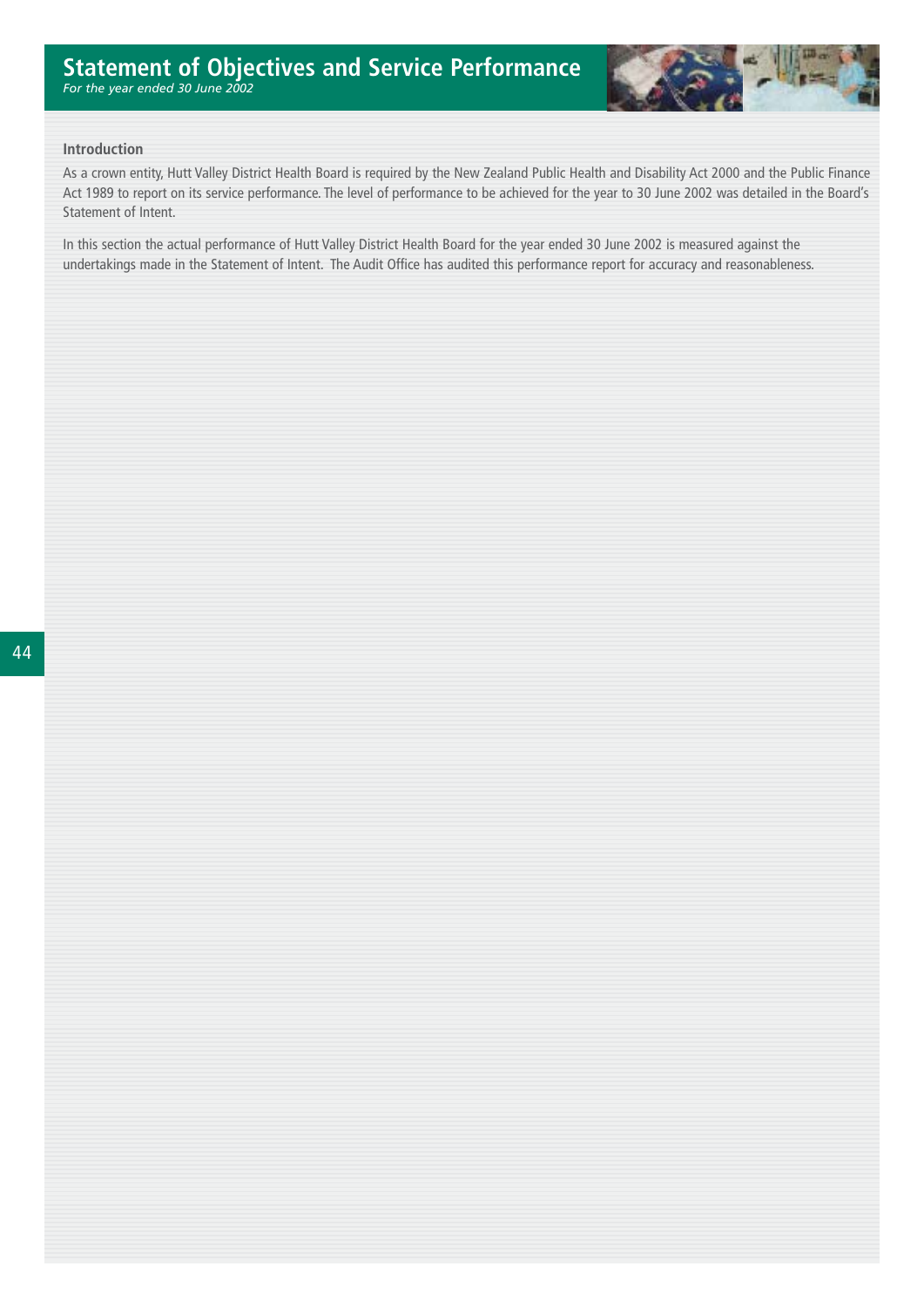## **DHB Fund Output Class**

This dimension of the Hutt Valley DHB refers to the receipt of funds from the Crown and the allocation of funds to providers, including its own hospital. It excludes governance, management and administration activities relating to the allocation of funds.

#### **Service Performance**

| <b>Measure</b>                                                                                                                 | <b>Definition</b>                                                                                                                                                                                                                                                                                                                                                                 | <b>Target</b> | <b>Achievement</b>                                                                                                                                                                                                                                                                                                                                                                                                                                                                                                                                                                                                                                                                                                                                                                                                                                                                                                                                                                                                                                                                                                     |
|--------------------------------------------------------------------------------------------------------------------------------|-----------------------------------------------------------------------------------------------------------------------------------------------------------------------------------------------------------------------------------------------------------------------------------------------------------------------------------------------------------------------------------|---------------|------------------------------------------------------------------------------------------------------------------------------------------------------------------------------------------------------------------------------------------------------------------------------------------------------------------------------------------------------------------------------------------------------------------------------------------------------------------------------------------------------------------------------------------------------------------------------------------------------------------------------------------------------------------------------------------------------------------------------------------------------------------------------------------------------------------------------------------------------------------------------------------------------------------------------------------------------------------------------------------------------------------------------------------------------------------------------------------------------------------------|
| Percentage of providers<br>paid on signed active<br>contracts                                                                  | This measure identifies those<br>providers with contracts that have<br>expired or are negotiating variations<br>to their contract and will continue to<br>be paid. This indicator is designed to<br>measure funder timeliness and<br>success in renegotiating contracts<br>before they expire. A baseline will be<br>set to determine an appropriate<br>measure for future years. | Set baseline  | 82 percent (or 63 out of 77) of providers are being<br>paid on signed contracts. The remaining 14 have<br>draft contracts. Six months ago percentage active<br>was 88 percent. A target of 90 percent has been<br>set for 2002/03.<br>This measure has been fully achieved.                                                                                                                                                                                                                                                                                                                                                                                                                                                                                                                                                                                                                                                                                                                                                                                                                                            |
| Ratio of expenditure on<br>services provided by Maori<br>providers to total<br>expenditure versus last<br>year                 | To ensure that the level of Maori<br>providers contracted to deliver<br>services is no less than the<br>previous year. A baseline will be set<br>to determine an appropriate<br>measure for future years.                                                                                                                                                                         | Set baseline  | Maori Health expenditure is 0.8 percent of total<br>spend. New contracts with Maori providers,<br>however, are often funded from the Personal<br>Health or Mental Health budgets, where it is not<br>easy to identify Maori-specific expenditure. In the<br>future it is likely that the current Maori Health<br>budget will only increase with inflation or through<br>specific tagged funding from the Ministry of<br>Health.<br>A percentage of no less than the percentage<br>achieved in the previous year has been set as the<br>baseline target.<br>This measure has been fully achieved.                                                                                                                                                                                                                                                                                                                                                                                                                                                                                                                       |
| Percentage of payments<br>made on services where<br>compliance with the<br>contract has been actively<br>audited and confirmed | This measure ensures that there are<br>no significant issues arising from<br>the regular monitoring of provider<br>contracts and that a regular audit<br>programme is in place. A baseline<br>will be set to determine an<br>appropriate measure for future<br>years.                                                                                                             | Set baseline  | 2001/02 payments actively audited and confirmed<br>are confined to Health Payments Agreements and<br>Claims Processing (Health PAC previously Health<br>Benefits and Share Services Support Group)<br>expenditure through their Audit and Compliance<br>Programme. Through their 2001/02 audit<br>programme recovery of over \$1 million is sought<br>from Hutt Valley providers.<br>Central Region's TAS has been establishing an<br>audit programme on behalf of HVDHB for our<br>other contracted providers. The aim is to have a<br>routine audit programme that will cover other<br>contracted providers at least once every three<br>years (the first audit is scheduled for July 2002).<br>Scoping for the audit for DHB provider arms has<br>not yet been completed, although current quality<br>and accreditation programmes are in place.<br>A baseline of 40 percent has been determined,<br>being the percentage of current expenditure on<br>demand driven aspects of primary health care<br>services and one third of other contracted provider<br>expenditure.<br>This measure has been fully achieved. |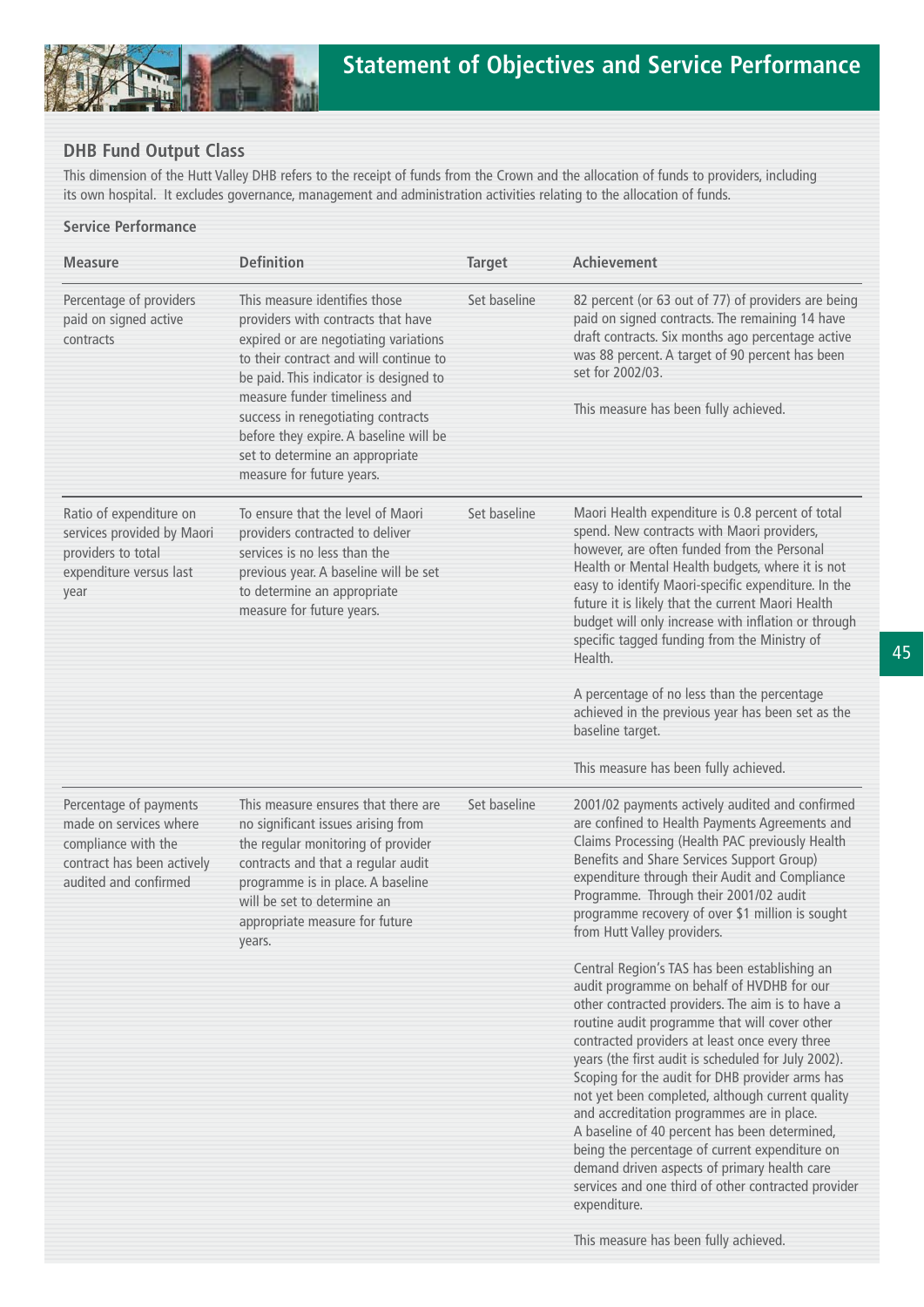# **Statement of Objectives and Service Performance**



| <b>Measure</b>             | <b>Definition</b>                                                                                                                                    | Target    | Achievement                                                                                                                     |
|----------------------------|------------------------------------------------------------------------------------------------------------------------------------------------------|-----------|---------------------------------------------------------------------------------------------------------------------------------|
| Percentage of patients who | This measure ensures that the health                                                                                                                 | Otr 1 80% | The performance achieved is as follows:                                                                                         |
| receive first specialist   | services are delivered in accordance                                                                                                                 | Qtr 2 85% | Quarter 1<br>79%                                                                                                                |
| assessment (FSA) within    | with the Government's service                                                                                                                        | Otr 3 90% | 73%<br>Quarter 2                                                                                                                |
| six months                 | priority area for reducing waiting                                                                                                                   | Otr 4 95% | Ouarter 3<br>78%                                                                                                                |
|                            | times for public hospital elective                                                                                                                   |           | 88%<br>Quarter 4                                                                                                                |
|                            | services. This indicator is designed to<br>measure the number of people who                                                                          |           | Comments on percentage FSA seen in six months:                                                                                  |
|                            | wait less than six months for their<br>first specialist assessment as a<br>percentage of all those who are<br>offered a first specialist assessment. |           | <b>General Surgery:</b><br>An additional general surgical clinic was put in<br>place to clear the backlog and under performance |

of FSA's in general surgery. The number waiting longer than six months for their FSA reduced from 57 to 25 in the past 12 months.

#### **Orthopaedics:**

The number waiting for first specialist assessment for more than six months has decreased from 154 at 30 June 2001 to 49 at 30 June 2002. An additional 80 FSAs were purchased to meet demand for increased booking list, as the service was performing above contract. The surgeons are keen to work with primary care regarding new referral guidelines and education on these.

#### **Gynaecology:**

An additional 80 FSAs were purchased to meet booking list demands, as the service was performing to the contracted level and the waiting list was growing.

#### **ENT:**

The total number of people waiting for FSAs has increased from 410 to 533 with the number of people waiting longer than six months for their FSA increasing from 73 to 108. An additional clinic was implemented in the fourth quarter to assist with clearing this booking list and to meet the contracted level.

A specialist ear nurse clinic is currently being developed in ENT outpatients to assist with clearing the backlog of children waiting for ENT assessment.

#### **Gastroenterology:**

Active review of this booking list has been undertaken. The number waiting longer than six months has decreased from 79 to 16 in the past 12 months.

#### **Dermatology:**

The number of people waiting longer than six months for their FSA has reduced from 56 to 41 over the past 12 months.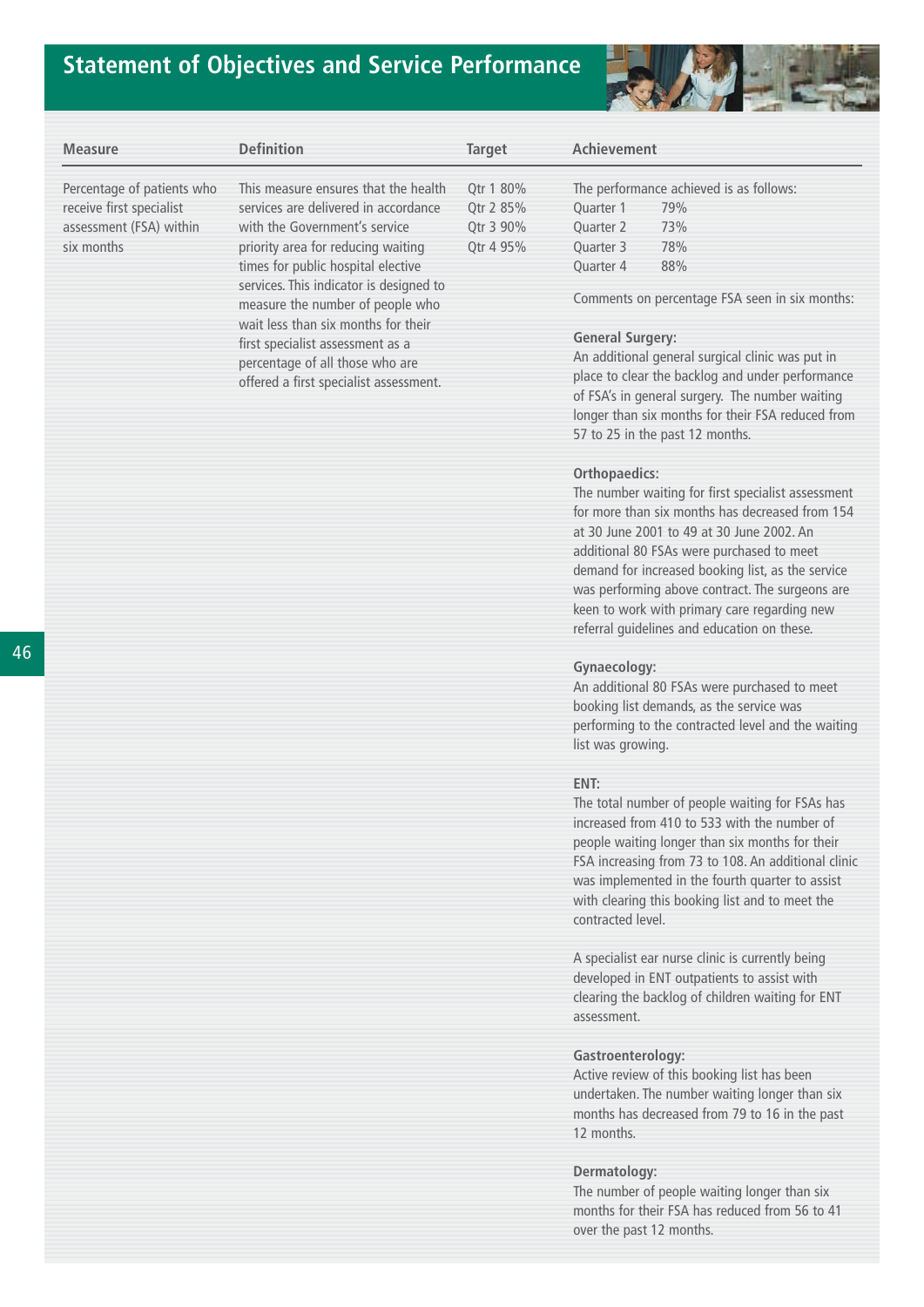| <b>Definition</b>                                                                                                                                                                                                                                   | <b>Target</b>                                    | <b>Achievement</b>                                                                                                                                                                                                                                                                                                                                                                                                                                                                                                                                                                                                                                                                                                                                                                                                                                                                                                                                                          |
|-----------------------------------------------------------------------------------------------------------------------------------------------------------------------------------------------------------------------------------------------------|--------------------------------------------------|-----------------------------------------------------------------------------------------------------------------------------------------------------------------------------------------------------------------------------------------------------------------------------------------------------------------------------------------------------------------------------------------------------------------------------------------------------------------------------------------------------------------------------------------------------------------------------------------------------------------------------------------------------------------------------------------------------------------------------------------------------------------------------------------------------------------------------------------------------------------------------------------------------------------------------------------------------------------------------|
|                                                                                                                                                                                                                                                     |                                                  | Active review of this booking list has been<br>undertaken and an additional outpatient clinic was<br>put in place in the fourth quarter to address the<br>number of people on the waiting list.                                                                                                                                                                                                                                                                                                                                                                                                                                                                                                                                                                                                                                                                                                                                                                             |
|                                                                                                                                                                                                                                                     |                                                  | <b>Respiratory:</b><br>96 percent of people attending FSAs are seen<br>within six months of referral. Specialist nurse led<br>respiratory clinics, diagnostic clinics and a COPD<br>nurse and pathways have assisted in achieving<br>this result. A primary secondary respiratory<br>management service specification has been<br>submitted to the national team for these services.<br>This measure was not achieved.                                                                                                                                                                                                                                                                                                                                                                                                                                                                                                                                                      |
| This measure ensures that those<br>patients who have received a first<br>specialist assessment will receive<br>treatment no later than six months.<br>This measure is designed to reduce<br>waiting times for public hospital<br>elective services. | Qtr 1 85%<br>Qtr 2 85%<br>Otr 3 90%<br>Qtr 4 95% | The performance achieved is as follows:<br>90%<br>Quarter 1<br>90%<br>Quarter 2<br>91%<br>Quarter 3<br>88%<br>Quarter 4<br>Comments on percentages treated within six<br>months:<br>Orthopaedics:<br>The number of people waiting more than six<br>months for treatment is currently 80. This service<br>has a growing waiting list and an additional 20<br>CWDs have been purchased in the 2002/03 year to<br>address this.<br><b>Plastic Surgery:</b><br>The number of people waiting for treatment<br>remains relatively stable but the number waiting<br>more than six months has increased to 182.<br>Tighter application of the lower threshold and<br>scoring system would assist in addressing this.<br>A skin lesion removal service is being implemented<br>in primary care to help address this booking list<br>issue. This service involves GP training and<br>credentialling, spot check clinics, and skin lesion<br>removal funding for people with community |
|                                                                                                                                                                                                                                                     |                                                  |                                                                                                                                                                                                                                                                                                                                                                                                                                                                                                                                                                                                                                                                                                                                                                                                                                                                                                                                                                             |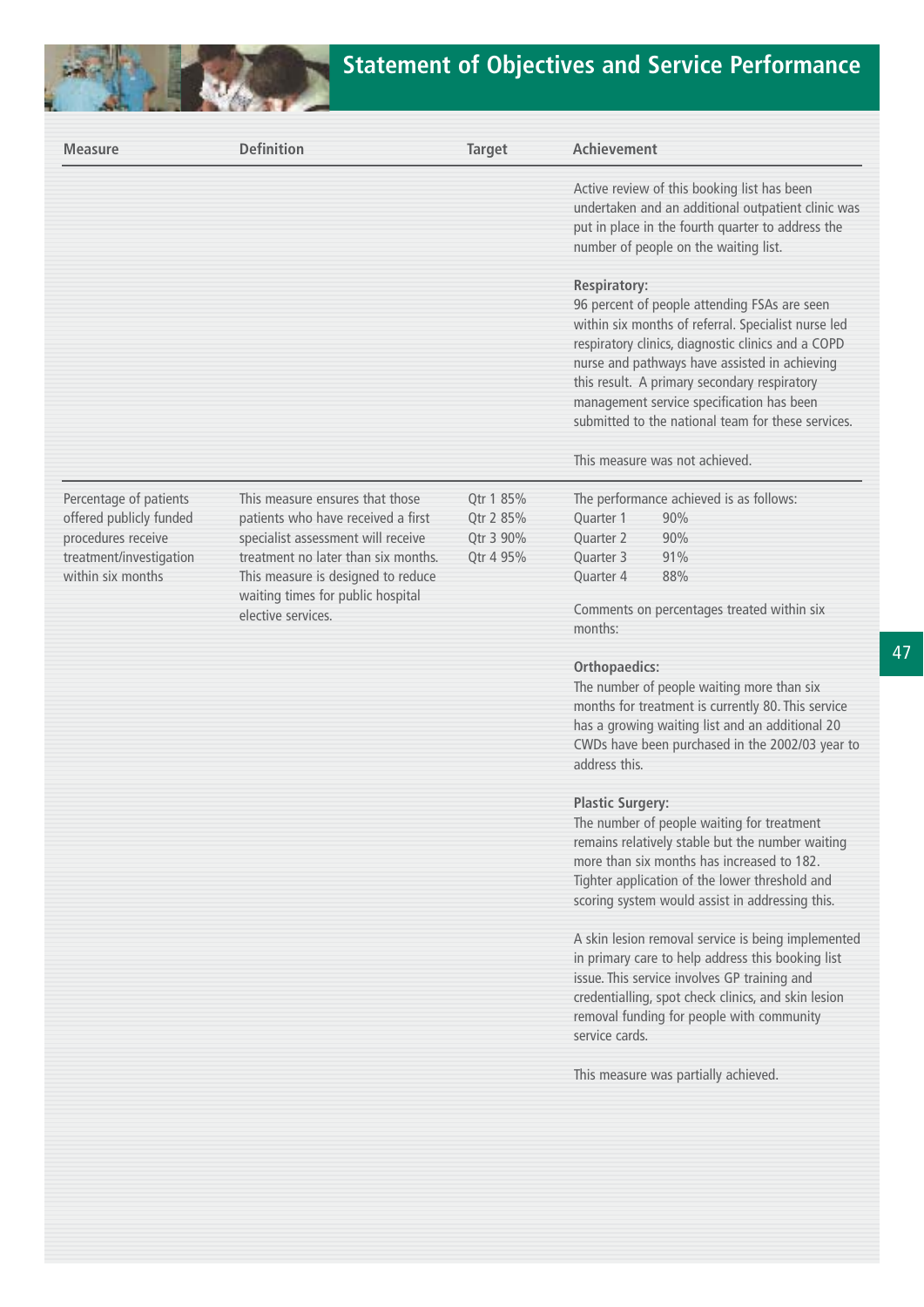# **Statement of Objectives and Service Performance**

48



| <b>Measure</b>                                                                                                                    | <b>Definition</b>                                                                                                                                                                         | <b>Target</b> | Achievement                                                                                                                                                                                                                                           |
|-----------------------------------------------------------------------------------------------------------------------------------|-------------------------------------------------------------------------------------------------------------------------------------------------------------------------------------------|---------------|-------------------------------------------------------------------------------------------------------------------------------------------------------------------------------------------------------------------------------------------------------|
| Set baselines to improve<br>priority health outcomes by<br>developing and<br>implementing initiatives,<br>subject to funding, and | This indicator is used to measure<br>actual results of the MOH key<br>accountability measures for the 13<br>priority health objectives/outcomes.<br>Of the 13 priority objectives the DHB | Set baseline  | Child health:<br>Children fully vaccinated by their second birthday.<br>The baseline for this measure is 80 percent based on<br>immunisation co-ordinator data.                                                                                       |
| measuring priority health<br>outcomes (and changes in<br>priority outcomes)                                                       | will focus on those measures that<br>are applicable to the Hutt Valley<br>DHB and relevant baselines will be<br>determined for the following:                                             |               | Repeat admissions for asthma in children under 5<br>and in children 5-14. The number of children in<br>these categories is too low for this to be a useful<br>measure. Total re-admissions of children for<br>asthma is less than 20 per year.        |
|                                                                                                                                   | <b>Child health</b><br>Children fully vaccinated by their<br>second birthday.<br>Repeat admissions for asthma in<br>children under 5 and 5-14.                                            |               | Percentage of babies born in public hospital with<br>low birth weight. The numbers of low birth weight<br>babies is subject to seemingly random variation, and<br>is not amenable to DHB influence in the short term.                                 |
|                                                                                                                                   | Percentage of babies born in public<br>hospital with low birth weight.<br>Full breastfeeding rate at six weeks<br>and three months.                                                       |               | Full breastfeeding rate at six weeks and three<br>months. The data source for this indicator is Plunket<br>reporting. However Plunket do not have 100 percent<br>coverage, making this measure problematic.                                           |
|                                                                                                                                   | <b>Oral health</b><br>Mean MF (missing-filled) score at<br>form 2 (year 8).<br>Caries free at age 5.                                                                                      |               | According to Plunket figures HVDHB has<br>significantly lower than average breastfeeding rates<br>at six weeks (59% vs 65% nationally) and three<br>months (43% vs 50% nationally). Measures have<br>been put in place to bring up the breast feeding |
|                                                                                                                                   | <b>Diabetes</b><br>Diabetes case detection rate.<br>Diabetes case management.                                                                                                             |               | rates, including lactation training and a baby<br>friendly hospital initiative.<br>Oral health:                                                                                                                                                       |
|                                                                                                                                   | Retinal screening of people with<br>diabetes in the last two years.<br><b>Primary care</b>                                                                                                |               | The following baselines have been set:<br>Mean MF (missing-filled) score at form 2 (year 8):<br>$Total =$<br>1.1                                                                                                                                      |
|                                                                                                                                   | A report is provided to the MOH<br>outlining progress towards<br>implementing the Primary Health                                                                                          |               | $Maori =$<br>1.2<br>Pacific Peoples =<br>1.5<br>Other $=$<br>1.0                                                                                                                                                                                      |
|                                                                                                                                   | Care Strategy.                                                                                                                                                                            |               | Caries free at age 5<br>$Total =$<br>65%<br>$Ma$ ori =<br>50%<br>Pacific Peoples $=$<br>45%                                                                                                                                                           |
|                                                                                                                                   |                                                                                                                                                                                           |               | Other $=$<br>70%<br><b>Diabetes:</b><br>The following baselines have been set:<br>Diabetes case detection rate = $60\%$                                                                                                                               |
|                                                                                                                                   |                                                                                                                                                                                           |               | Diabetes case management = $30\%$<br>Retinal screening of people with diabetes in the last<br>two years $= 58\%$                                                                                                                                      |
|                                                                                                                                   |                                                                                                                                                                                           |               | <b>Primary care</b>                                                                                                                                                                                                                                   |

A report is provided to the MOH outlining progress towards implementing the Primary Health Care Strategy – see above.

This measure was fully achieved.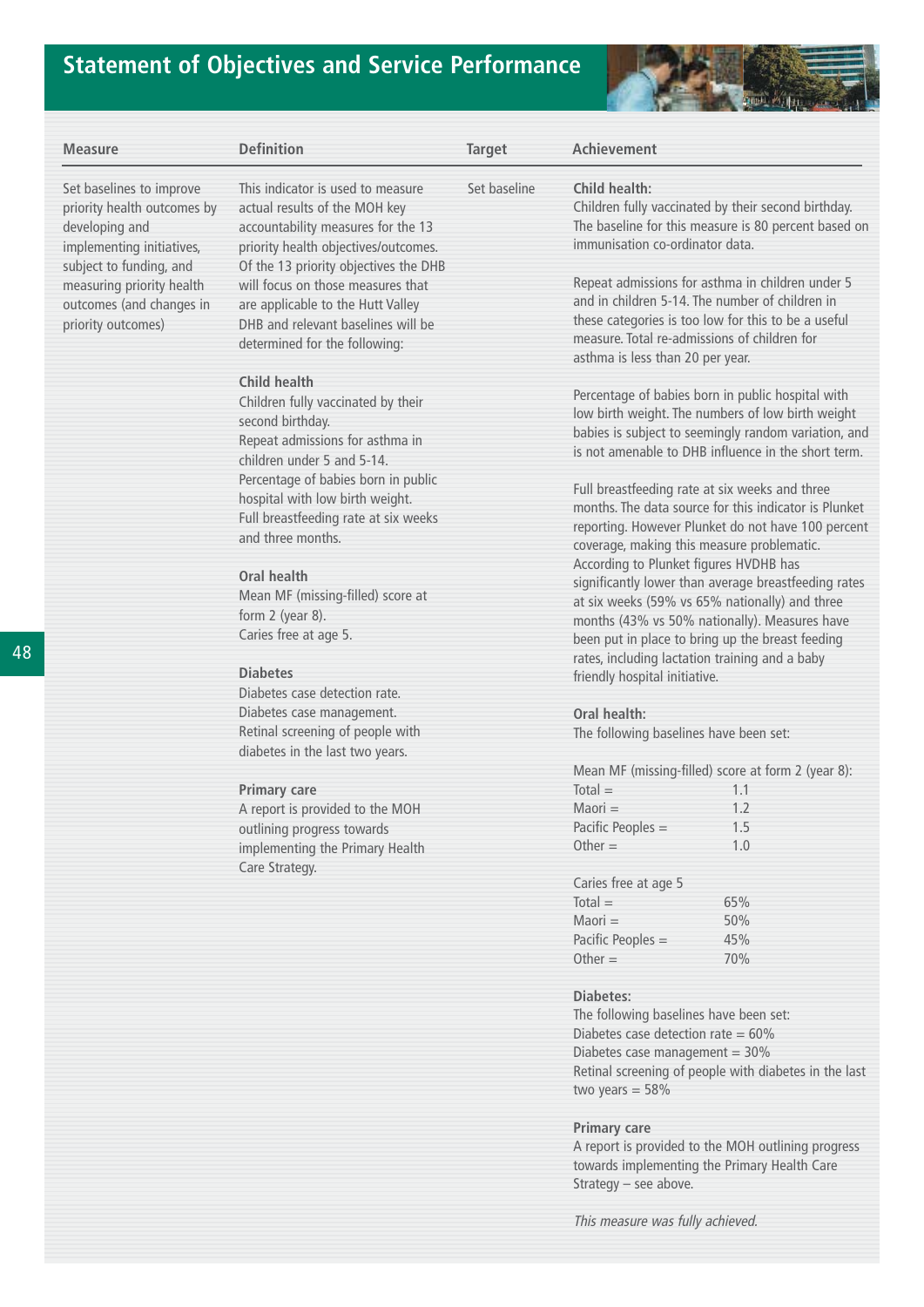

|                              | Year to    | Year to    | 6 months to      |
|------------------------------|------------|------------|------------------|
|                              | June 2002  | June 2002  | <b>June 2001</b> |
|                              | Actual     | Budget     | Actual           |
|                              | \$000      | \$000      | \$000            |
| Operating income             | 138,849    | 138,603    | 0                |
| Operating expenses           | (138, 549) | (138, 603) | 0                |
| <b>Net operating surplus</b> | 300        |            | $\mathbf 0$      |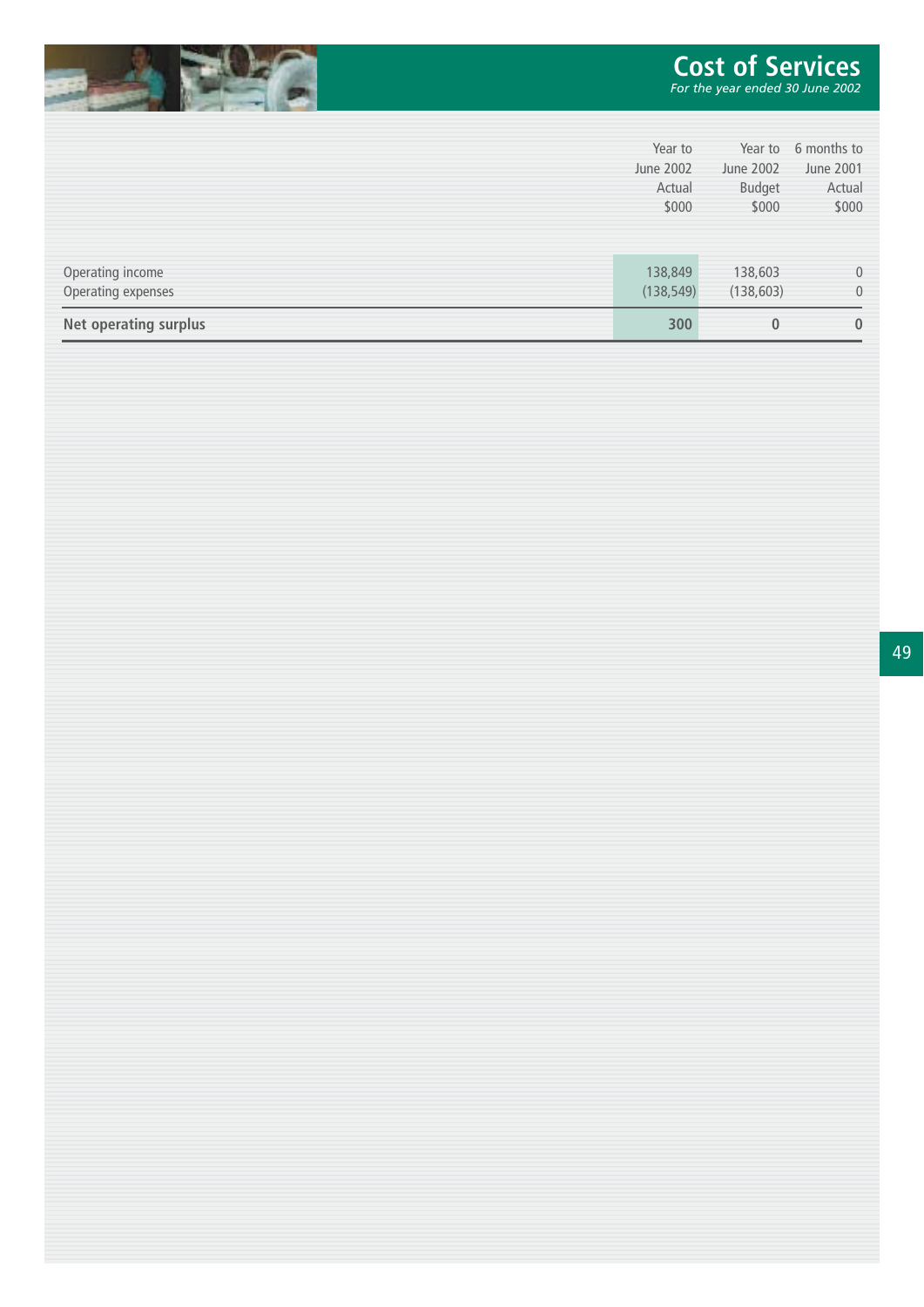

## **DHB Governance & Administration Output Class**

This dimension of Hutt Valley DHB refers to the governance, management and administration activities relating to the allocation of funds. This captures and reports on the cost of resources engaged in undertaking funding activities, such as needs assessment, contracting with providers and monitoring the providers.

## **Service Performance**

| <b>Measure</b>                                                       | <b>Definition</b>                                                                                                                                                                                                                                                                                                                                                                                                                                                                                                                                                                                                               | <b>Target</b>    | Achievement                                                                                                                                                                                                                                                                                                                                                                                                                                                                                                                     |
|----------------------------------------------------------------------|---------------------------------------------------------------------------------------------------------------------------------------------------------------------------------------------------------------------------------------------------------------------------------------------------------------------------------------------------------------------------------------------------------------------------------------------------------------------------------------------------------------------------------------------------------------------------------------------------------------------------------|------------------|---------------------------------------------------------------------------------------------------------------------------------------------------------------------------------------------------------------------------------------------------------------------------------------------------------------------------------------------------------------------------------------------------------------------------------------------------------------------------------------------------------------------------------|
| Engagement and<br>participation of the Maori<br>community            | The objective of this measure is to<br>ensure that processes for<br>participation, engagement and input<br>by communities are in place in<br>respect to Health Needs Assessment,<br>Prioritisation, Planning, Service<br>Delivery, Monitoring, Evaluation of<br>Services. The Strategic Plan<br>demonstrates that engagement has<br>occurred and that input has been<br>gained from the Maori<br>community.<br>The Maori community will be<br>represented in the service planning<br>groups for input into the Strategic<br>Plan.                                                                                               | 31 March<br>2002 | Seven service planning groups were established to<br>assist in the development of strategic service<br>plans. Membership of each group included public<br>nominees, GPs, Pacific community representatives,<br>and Maori representatives. In general two Maori<br>representatives were included - one nominated by<br>the Runanganui Taranaki Whanui ki te Upoko O Te<br>Ika, the other by another Maori group. Maori<br>health issues were a major focus of each group's<br>deliberations.<br>This measure was fully achieved. |
| Engagement and<br>participation of the Pacific<br>people's community | The objective of this measure is to<br>ensure that processes for<br>participation, engagement and input<br>by communities are in place in<br>respect to Health Needs Assessment,<br>Prioritisation, Planning, Service<br>Delivery, Monitoring, Evaluation of<br>Services. The Strategic Plan<br>demonstrates that engagement has<br>occurred and that input has been<br>gained from the Pacific people's<br>community.<br>The Pacific people's community will<br>be represented in the service<br>planning groups for input into the<br>Strategic Plan.<br>A Pacific Health Advisor will be<br>appointed to the management team | 31 March<br>2002 | Seven service planning groups were established to<br>assist in the development of strategic service<br>plans. Membership of each group included public<br>nominees, GPs, Pacific community representatives,<br>and Maori representatives.<br>Pacific health issues were a major focus of each<br>group's deliberations.<br>An appointment has been made for the Pacific<br>People's Advisor to provide advice to the Chief                                                                                                      |
|                                                                      | to provide advice to the Chief<br>Executive.                                                                                                                                                                                                                                                                                                                                                                                                                                                                                                                                                                                    |                  | Executive and the Board.<br>This measure was fully achieved.                                                                                                                                                                                                                                                                                                                                                                                                                                                                    |
| Engagement and<br>participation with people<br>who have disabilities | The objective of this measure is to<br>ensure that processes for<br>participation, engagement and input<br>by communities are in place in<br>respect to Health Needs Assessment,<br>Prioritisation, Planning, Service<br>Delivery, Monitoring, Evaluation of<br>Services. The Strategic Plan                                                                                                                                                                                                                                                                                                                                    | 31 March<br>2002 | The strategic plan includes a particular focus on<br>disability issues. The disability section of the plan<br>was prepared by a working group including<br>nominees from the disability community. The plan<br>is now being put into place beginning with age<br>care services. We also have a DPA representative<br>on the Disability Support Advisory Committee.                                                                                                                                                              |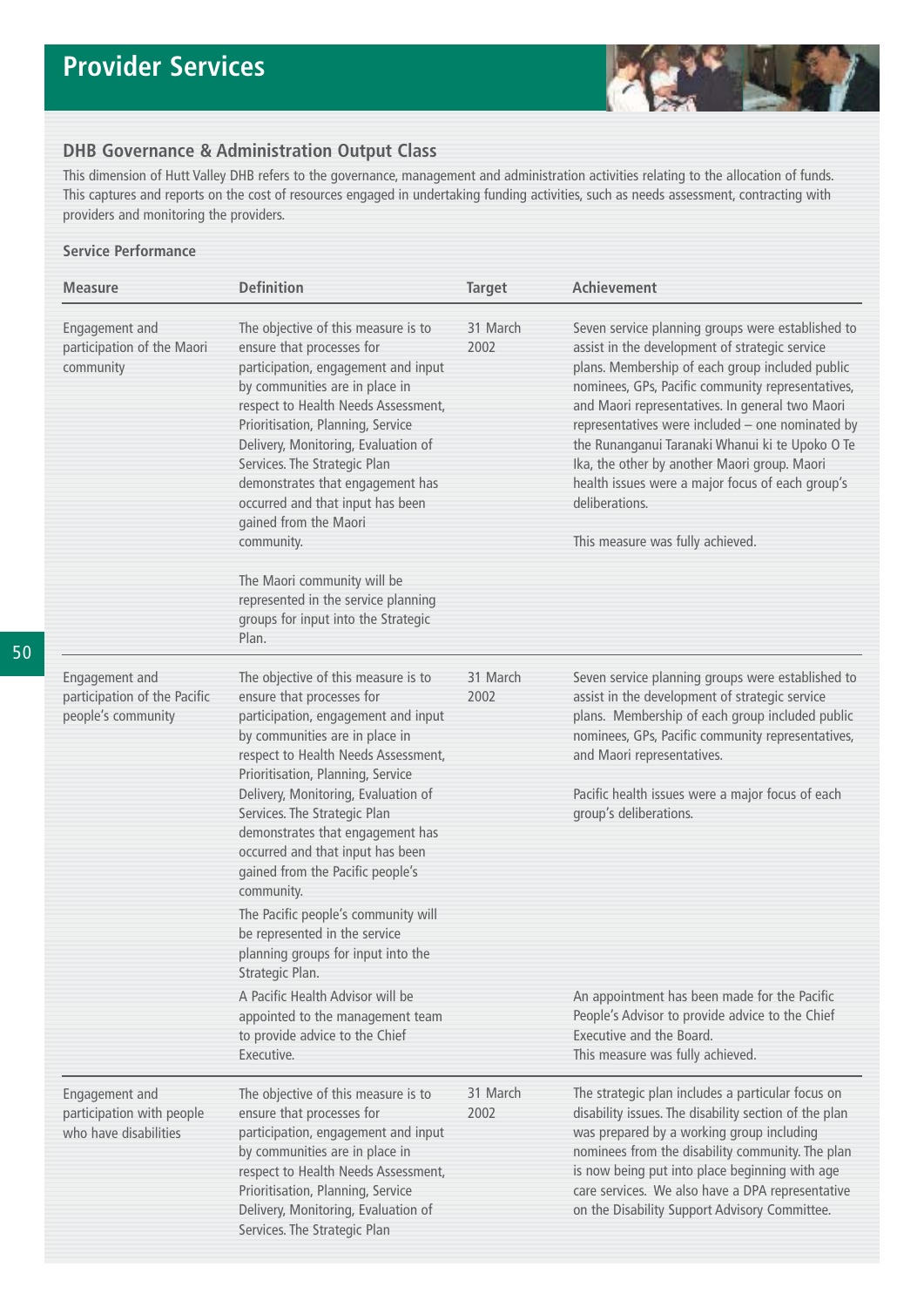

| <b>Measure</b>                                              | <b>Definition</b>                                                                                                                                                                                                                                                                                                                                                                                                                                                                                                                                                                                                                                                                                                                                                                                                                                                                                                                                                                                                                                                                                                                                                                                                                                                                              | <b>Target</b> | <b>Achievement</b>                                                                                                                                                                                                                                                                                                                                                                                                                                                  |
|-------------------------------------------------------------|------------------------------------------------------------------------------------------------------------------------------------------------------------------------------------------------------------------------------------------------------------------------------------------------------------------------------------------------------------------------------------------------------------------------------------------------------------------------------------------------------------------------------------------------------------------------------------------------------------------------------------------------------------------------------------------------------------------------------------------------------------------------------------------------------------------------------------------------------------------------------------------------------------------------------------------------------------------------------------------------------------------------------------------------------------------------------------------------------------------------------------------------------------------------------------------------------------------------------------------------------------------------------------------------|---------------|---------------------------------------------------------------------------------------------------------------------------------------------------------------------------------------------------------------------------------------------------------------------------------------------------------------------------------------------------------------------------------------------------------------------------------------------------------------------|
|                                                             | demonstrates that engagement has<br>occurred and that input has been<br>gained from the disabled community.                                                                                                                                                                                                                                                                                                                                                                                                                                                                                                                                                                                                                                                                                                                                                                                                                                                                                                                                                                                                                                                                                                                                                                                    |               | This measure was fully achieved.                                                                                                                                                                                                                                                                                                                                                                                                                                    |
|                                                             | People with disabilities will be<br>represented in the service planning<br>groups for input into the Strategic<br>Plan.                                                                                                                                                                                                                                                                                                                                                                                                                                                                                                                                                                                                                                                                                                                                                                                                                                                                                                                                                                                                                                                                                                                                                                        |               |                                                                                                                                                                                                                                                                                                                                                                                                                                                                     |
| <b>DHB</b> completes 'Effective<br>Health Needs Assessment' | A strategic plan including a Health<br>Needs Assessment report (which<br>covers the first two sections of the<br>document Health Needs Assessment<br>for New Zealand: An Overview and<br>Guide, December 2000) will be<br>submitted to the Minister by 31 May<br>2002 which:<br>1. Is consistent with the approach in<br>Health Needs Assessment for New<br>Zealand: An Overview and Guide,<br>December 2000<br>2. Gives particular attention to the<br>NZ Health Strategy Population Health<br>Priorities<br>3. Analyses the distribution of<br>diseases, environmental factors and<br>their determinants across the<br>population to identify those groups<br>experiencing poor health outcomes<br>4. Lists the providers, services and<br>numbers of patients receiving<br>services from those providers giving<br>particular attention to the New<br>Zealand Health Strategy priorities<br>5. Considers a range of evidence-<br>informed interventions including<br>public health measures, actions on<br>wider health determinants and health<br>care services<br>6. Involves participation and<br>appropriate targeted consultation<br>with groups within the populations<br>for which they are responsible,<br>including local Iwi/Maori and, where<br>appropriate, Pacific communities | 31 May 2002   | DHB completes 'Effective Health Needs Assessment'<br>Health Needs Assessment was undertaken as part<br>of the work to develop a Strategic Plan and<br>incorporated within the Service Planning Group<br>processes. The results are summarised in the 13<br>Service Plans on the website.<br>A series of factsheets are also available on the<br>HVDHB website. This information has been<br>provided to the Ministry of Health.<br>This measure was fully achieved. |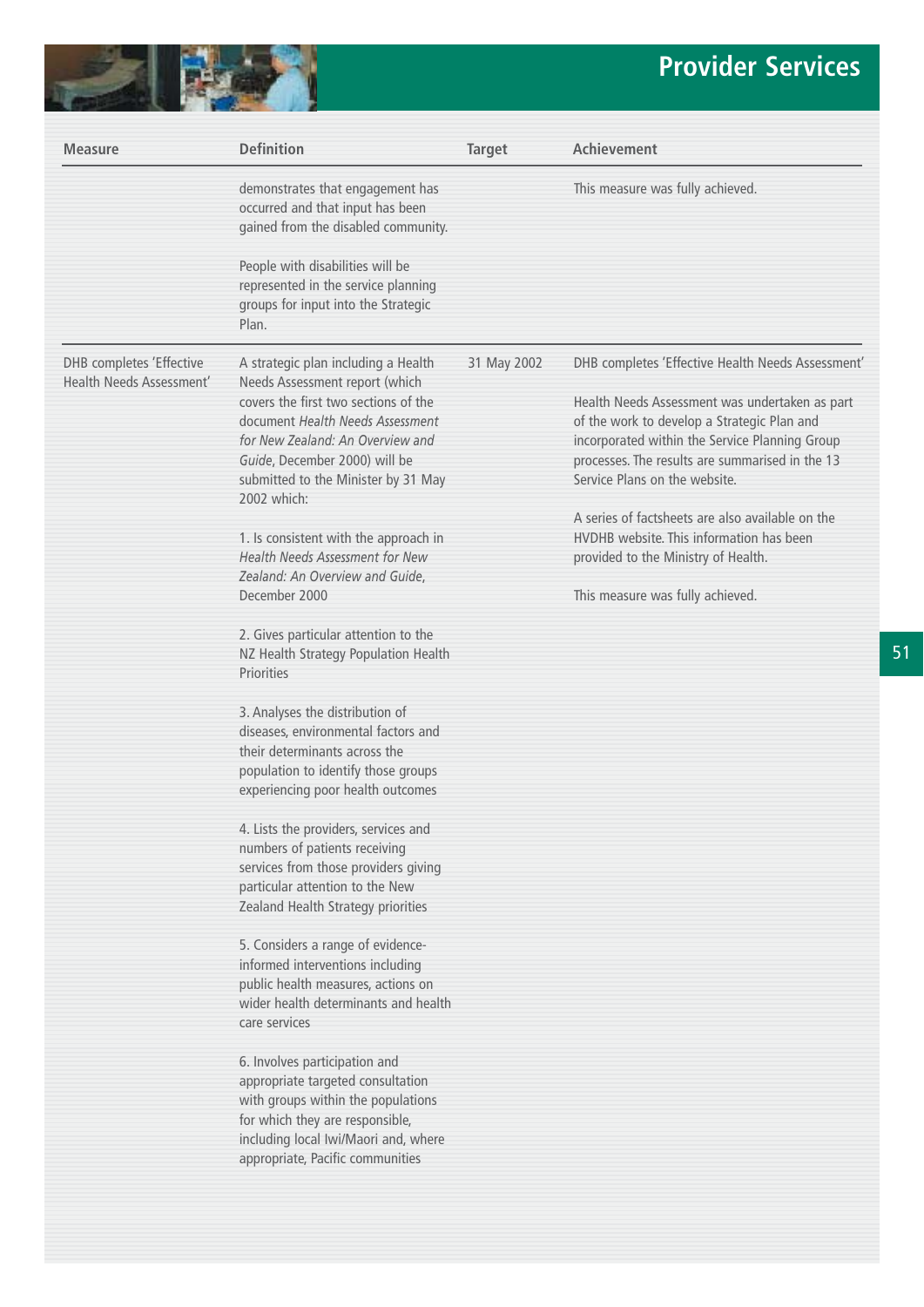

| <b>Measure</b>                                                                           | <b>Definition</b>                                                                                                                                                                                                                                                                                                                                          | <b>Target</b>    | <b>Achievement</b>                                                                                                                                                                                                                                                                                                                                                     |
|------------------------------------------------------------------------------------------|------------------------------------------------------------------------------------------------------------------------------------------------------------------------------------------------------------------------------------------------------------------------------------------------------------------------------------------------------------|------------------|------------------------------------------------------------------------------------------------------------------------------------------------------------------------------------------------------------------------------------------------------------------------------------------------------------------------------------------------------------------------|
|                                                                                          | 7. Involves mainstream services<br>provided to Maori and Pacific<br>communities and services, provided<br>by Maori and Pacific health providers<br>are captured in the Health Needs<br>Assessment.                                                                                                                                                         |                  |                                                                                                                                                                                                                                                                                                                                                                        |
| Annual Plan and<br>Statement of Intent<br>completed/approved<br>within timeframes        | Annual Plan and Statement of Intent<br>completed and approved by the<br>Board and presented to the Minister.<br>The annual plan is consistent with the<br>Government's policy directions as set<br>out in the New Zealand Health and<br>Disability Strategies.                                                                                             | 30 June 2002     | The business planning process commenced late<br>January and the first draft of the District Annual<br>Plan (DAP) was tabled at the 21 March Finance,<br>Property and Audit Committee meeting and the<br>2 April Board meeting. The final Annual Plan and<br>Statement of Intent was approved at the June<br>Board meeting and has been sent to the MOH<br>for signing. |
|                                                                                          |                                                                                                                                                                                                                                                                                                                                                            |                  | This measure was partially achieved.                                                                                                                                                                                                                                                                                                                                   |
| Strategic Plan<br>completed/approved within<br>timeframe                                 | Strategic Plan is completed and<br>approved by the Board and presented<br>to the Minister. Both parties must be<br>satisfied that the Strategic Plan is<br>consistent with the Government's                                                                                                                                                                | 31 May 2002      | Revisions to the Strategic Plan were approved by<br>the Board in May and the plan sent to the MOH<br>before 31 May. Feedback from the MOH was not<br>received until 5 July 2002.                                                                                                                                                                                       |
|                                                                                          | policy directions as set out in the<br>New Zealand Health and Disability<br>Strategies.                                                                                                                                                                                                                                                                    |                  | This measure was partially achieved.                                                                                                                                                                                                                                                                                                                                   |
| Percentage of complaints<br>resolved                                                     | A complaint is considered to be<br>closed when the investigation has<br>been completed and the complainant<br>has been informed in writing of<br>actions that will be taken to address<br>the issue within a 30-day period.                                                                                                                                | 95%              | A total of 100 percent of complaints have been<br>resolved within the required timeframe.<br>This measure was fully achieved.                                                                                                                                                                                                                                          |
| Ensure risk management<br>framework and reporting<br>to the Board is in place            | This indicator is designed to ensure<br>that initiatives to manage and reduce<br>risks are implemented on time, within<br>budget and to the specified quality.<br>This would include evaluating risks in<br>regard to the DHB objectives,<br>establishing risk management<br>policies and continually evaluating<br>the risk exposure of the organisation. | Ongoing          | A risk management framework is in place and<br>monthly risk reports are included in the Board<br>papers. The Risk and Performance Reporting (RAPR)<br>system has been developed and has been<br>implemented throughout the organisation.<br>This measure was fully achieved.                                                                                           |
| Undertake DHB stakeholder<br>survey                                                      | A survey will be undertaken of our<br>key stakeholders to determine the<br>perception of the organisation, to<br>identify the level of satisfaction in<br>how we conduct ourselves and the<br>competence of the staff within the<br>organisation.                                                                                                          | 30 June 2002     | The questionnaire was finalised and issued to<br>stakeholders in June 2002. The survey was<br>conducted by an independent research and<br>surveying organisation to ensure anonymity for the<br>respondees. Results were received in late August 2002.<br>This measure was partially achieved.                                                                         |
| Complete orientation of<br><b>Board Members within</b><br>three months of<br>appointment | To ensure Board Members are<br>oriented so that they understand their<br>responsibilities and receive an<br>appreciation of the current health<br>environment.                                                                                                                                                                                             | 10 March<br>2002 | Orientation for Board Members has been completed<br>within the timeframe.<br>This measure was fully achieved.                                                                                                                                                                                                                                                          |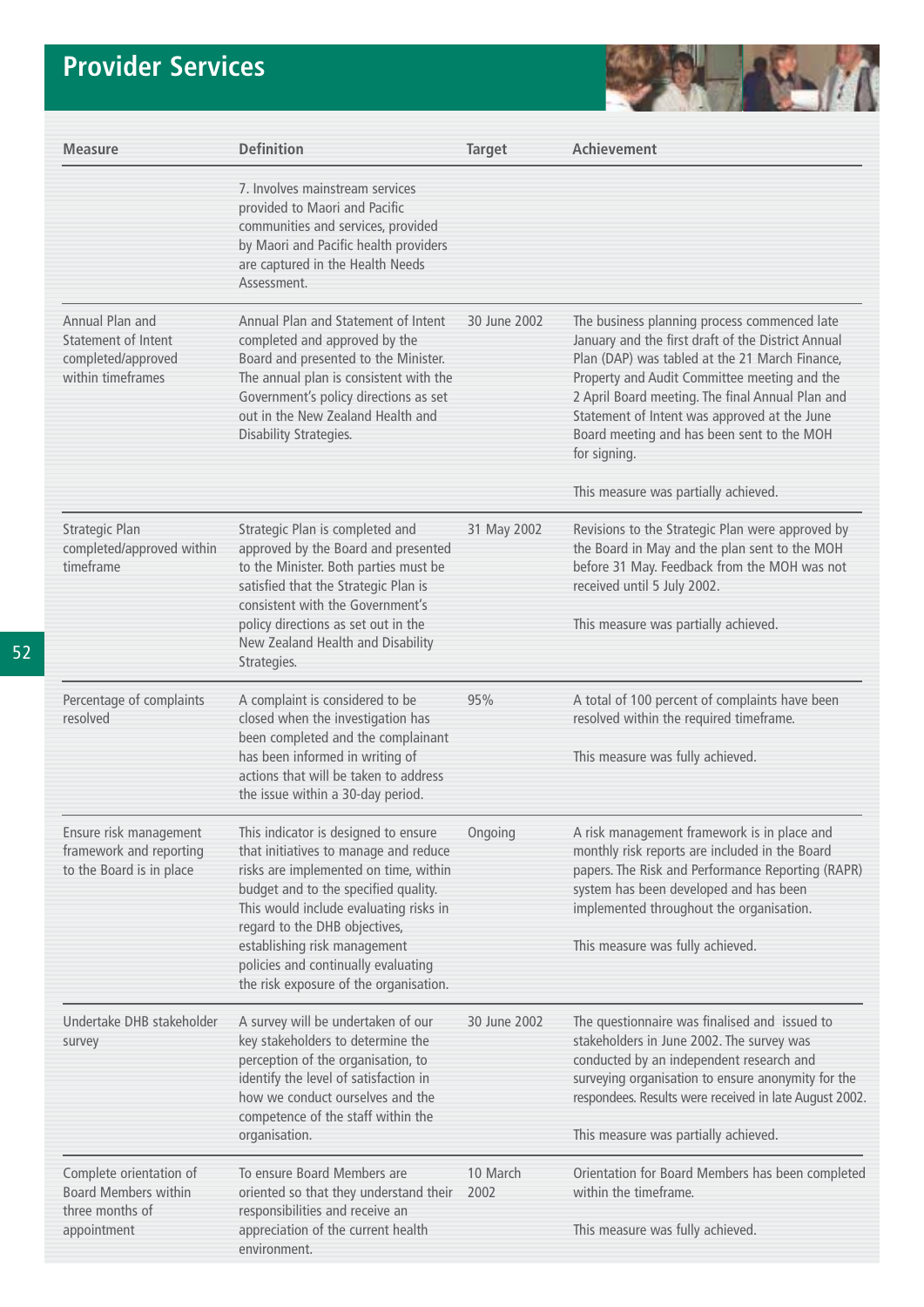

|                                                                    | Year to<br>June 2002<br>Actual<br>\$000 | Year to<br>June 2002<br>Budget<br>\$000 | 6 months to<br>June 2001<br>Actual<br>\$000 |
|--------------------------------------------------------------------|-----------------------------------------|-----------------------------------------|---------------------------------------------|
| Operating income<br>Operating expenses                             | 1,588<br>(1, 742)                       | 1,412<br>(1, 797)                       | 440<br>(602)                                |
| Operating deficit before depreciation, capital charge and interest | (154)                                   | (385)                                   | (162)                                       |
| Depreciation                                                       | (1)                                     | (2)                                     | $\Omega$                                    |
| <b>Net operating deficit</b>                                       | (155)                                   | (387)                                   | (162)                                       |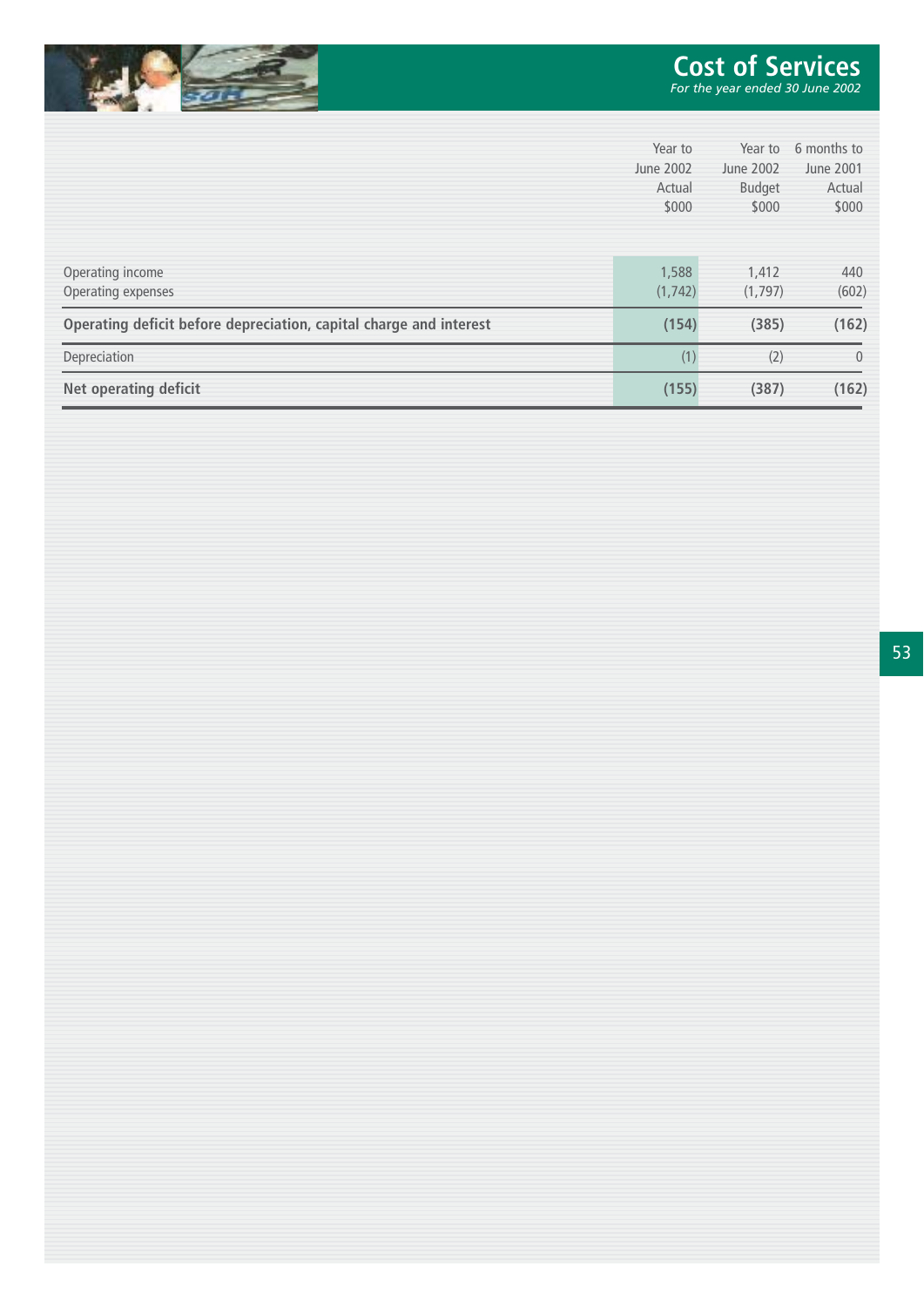

# **Hutt Valley DHB Provider Output Class**

This dimension of Hutt Valley DHB refers to the provision of health and disability services incorporating the hospital and public and community health services.

#### **Service Performance**

| <b>Measure</b>                                                            | <b>Definition</b>                                                                                                                                                                                                                                                                                                                                                                                                                                                                                        | <b>Target</b>                                  | Achievement                                                                                                                                                                                                                                       |  |  |
|---------------------------------------------------------------------------|----------------------------------------------------------------------------------------------------------------------------------------------------------------------------------------------------------------------------------------------------------------------------------------------------------------------------------------------------------------------------------------------------------------------------------------------------------------------------------------------------------|------------------------------------------------|---------------------------------------------------------------------------------------------------------------------------------------------------------------------------------------------------------------------------------------------------|--|--|
| <b>Operational Performance</b>                                            |                                                                                                                                                                                                                                                                                                                                                                                                                                                                                                          |                                                |                                                                                                                                                                                                                                                   |  |  |
| Maintain DHB accreditation<br>and action percentage of<br>recommendations | The accreditation process is an<br>important step in achieving<br>recognition that certain standards<br>have been achieved by an external<br>and independent party. To maintain<br>our accreditation status we must<br>ensure that all recommendations<br>have been implemented to the<br>satisfaction of the surveyors.<br>The DHB will implement the<br>recommendations over the next two<br>years to allow itself sufficient time<br>to prepare for the next accreditation<br>process in three years. | 50 percent<br>of total<br>recommend-<br>ations | 59 percent of recommendations were completed<br>by year end with projects underway accounting for<br>an additional 27 percent.<br>This measure was fully achieved.                                                                                |  |  |
| Resource utilisation ratio                                                | Total dollar value of actual outputs,<br>for core contracts including ACC to<br>total dollar value of actual net<br>operating costs during the period<br>being reported.                                                                                                                                                                                                                                                                                                                                 | >0.90                                          | The result for the year to date shows the<br>organisation is achieving a strong result of 0.95.<br>This measure was fully achieved.                                                                                                               |  |  |
| Performance to contract                                                   | Value of actual production compared<br>to the value of contracted outputs<br>during the period being reported.<br>This measure is intended to show the<br>variance between actual production<br>levels and those production levels<br>required by contract.                                                                                                                                                                                                                                              | 100%<br>$+/- 2%$                               | Performance was at 100.4 percent for the year.<br>This measure was fully achieved.                                                                                                                                                                |  |  |
| Percentage of resourced<br>bed occupancy                                  | Resourced bed occupancy is a<br>measure of utilisation of resource<br>capacity. It is expected that this will<br>range between 80-90 percent, which<br>allows for unexpected bursts of<br>acute activity.                                                                                                                                                                                                                                                                                                | 80-90%                                         | A result of 84.3 percent was achieved across the<br>year.<br>This measure was fully achieved.                                                                                                                                                     |  |  |
| Casemix weighted average<br>length of stay (excluding<br>well newborns)   | This indicator measures how long<br>the patient stays in hospital. The less<br>time spent as an inpatient reduces<br>the cost of a stay in the hospital<br>although this needs to be balanced<br>with the clinical care provided for<br>the patient.                                                                                                                                                                                                                                                     | Top Quartile of<br>Sector                      | A result of 2.50 was achieved for the year.<br>However this measure is not reported by a number<br>of DHBs and therefore we are not able to compare<br>the result achieved with the remainder of the<br>sector.<br>This measure was not achieved. |  |  |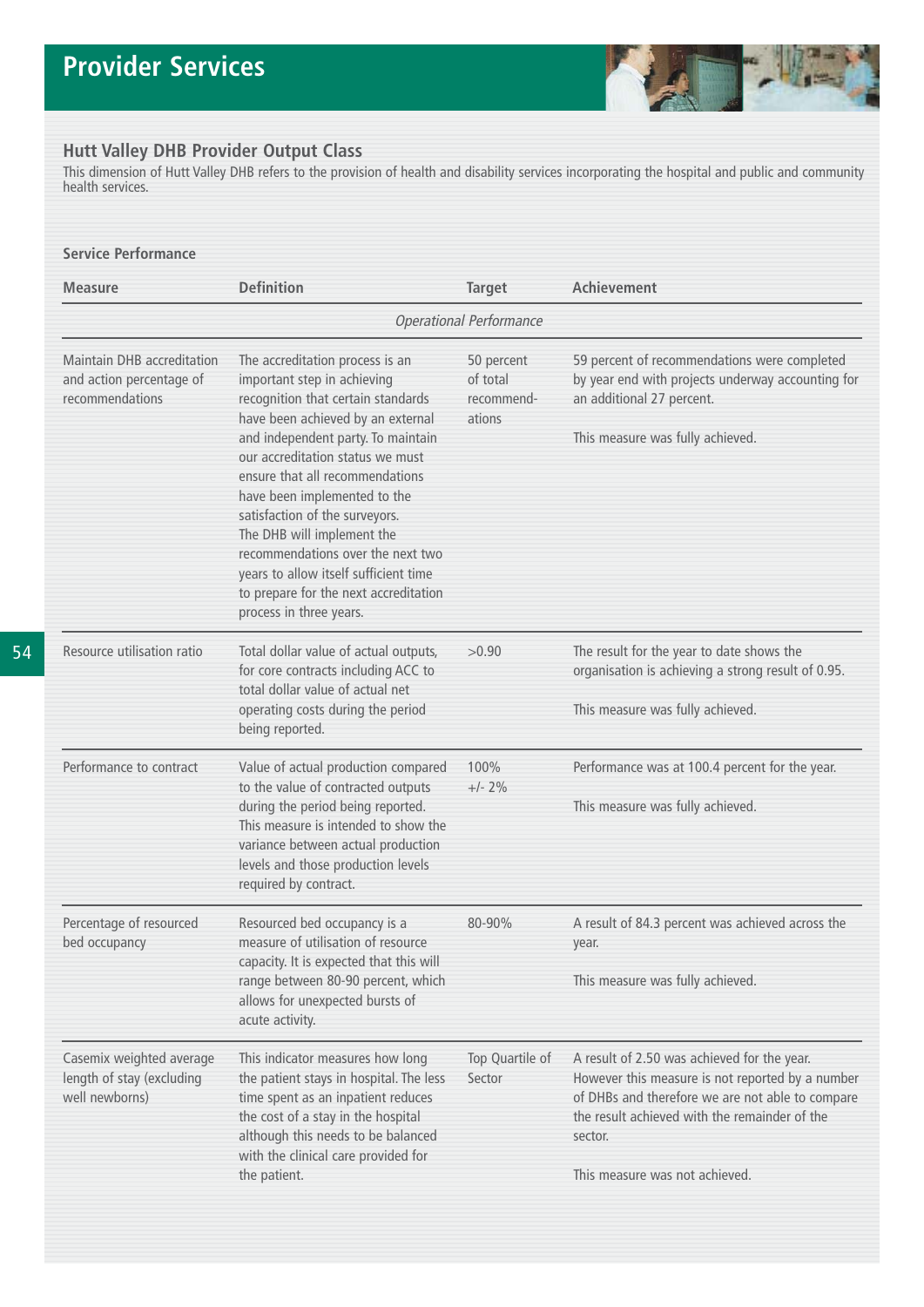# PANT LA

| <b>Measure</b>                                                                                               | <b>Definition</b>                                                                                                                                                                                                                                                                                                                                         | <b>Target</b>                   | <b>Achievement</b><br>Current performance is 98 percent for the year.<br>This measure was fully achieved.                                                                                                                                                                                                                                                                                            |  |  |
|--------------------------------------------------------------------------------------------------------------|-----------------------------------------------------------------------------------------------------------------------------------------------------------------------------------------------------------------------------------------------------------------------------------------------------------------------------------------------------------|---------------------------------|------------------------------------------------------------------------------------------------------------------------------------------------------------------------------------------------------------------------------------------------------------------------------------------------------------------------------------------------------------------------------------------------------|--|--|
| Ensure medical records are<br>coded on a timely basis<br>(calculated on a 12-month<br>rolling average)       | This measure assists the provider in<br>determining how well they are<br>performing against contract in<br>relation to the volumes they are<br>contracted to achieve. The indicator<br>measures how many medical notes<br>one month post discharge have been<br>coded and correspondingly those that<br>remain uncoded.                                   | 98%                             |                                                                                                                                                                                                                                                                                                                                                                                                      |  |  |
| Ensure the Regional Public<br>Health Service achieves the<br>agreed targets outlined in<br>its District Plan | This measure will assist the DHB in<br>meeting the health outcome<br>objectives. It is also designed to<br>ensure we meet our contractual<br>commitments to our neighbouring<br>DHB's (Wairarapa/Capital & Coast).                                                                                                                                        | 95%                             | The Public Health service has achieved 93% of the<br>District Plan. This has been impacted by<br>considerable additional work on emergent issues<br>including the anthrax issue, the cyanide threat to<br>the New Zealand Golf Open, the influenza<br>pandemic simulation and extra work required to<br>successfully deliver the immunisation catch up<br>project.<br>This measure was not achieved. |  |  |
|                                                                                                              | Organisational Health and Learning                                                                                                                                                                                                                                                                                                                        |                                 |                                                                                                                                                                                                                                                                                                                                                                                                      |  |  |
| Undertake an annual staff<br>survey                                                                          | This measure addresses whether staff<br>agree that they understand their job<br>requirements, have the capabilities to<br>do the job, are supported within the<br>team and are in a learning<br>environment.                                                                                                                                              | $>50\%$<br>satisfaction<br>rate | A satisfaction result of 34 percent has been<br>achieved. This compares to a benchmark of<br>41 percent across other NZ entities surveyed by<br>the independent firm employed to conduct the<br>survey. It is also noted that 47 percent (or 660<br>people) completed the survey.                                                                                                                    |  |  |
|                                                                                                              |                                                                                                                                                                                                                                                                                                                                                           |                                 | This measure was not achieved.                                                                                                                                                                                                                                                                                                                                                                       |  |  |
| Sick leave days per FTE                                                                                      | Sick leave can be attributable to<br>many factors, but in particular it can<br>give an indication of the culture of<br>an organisation as well as the health<br>status of its employees. A low rate<br>of sick leave is desirable or at the<br>very least a declining trend should<br>be apparent.                                                        | $<$ 9 days                      | Sick leave days per FTE for the financial year<br>ended 30 June 2002 is 8.6.<br>This measure was fully achieved.                                                                                                                                                                                                                                                                                     |  |  |
| Staff turnover percentage                                                                                    | The staff turnover indicator as<br>defined by the Ministry of Health, is<br>designed to capture how successful<br>we have been in retaining staff.<br>Hence the need to have robust and<br>well defined retention and<br>recruitment strategies.<br>These numbers exclude junior<br>doctors, casual and contract staff and<br>non-voluntary resignations. | $<$ 20%                         | The performance for the year to date is 19.2<br>percent. There were 254 total staff resignations<br>during the financial year.<br>This measure was fully achieved.                                                                                                                                                                                                                                   |  |  |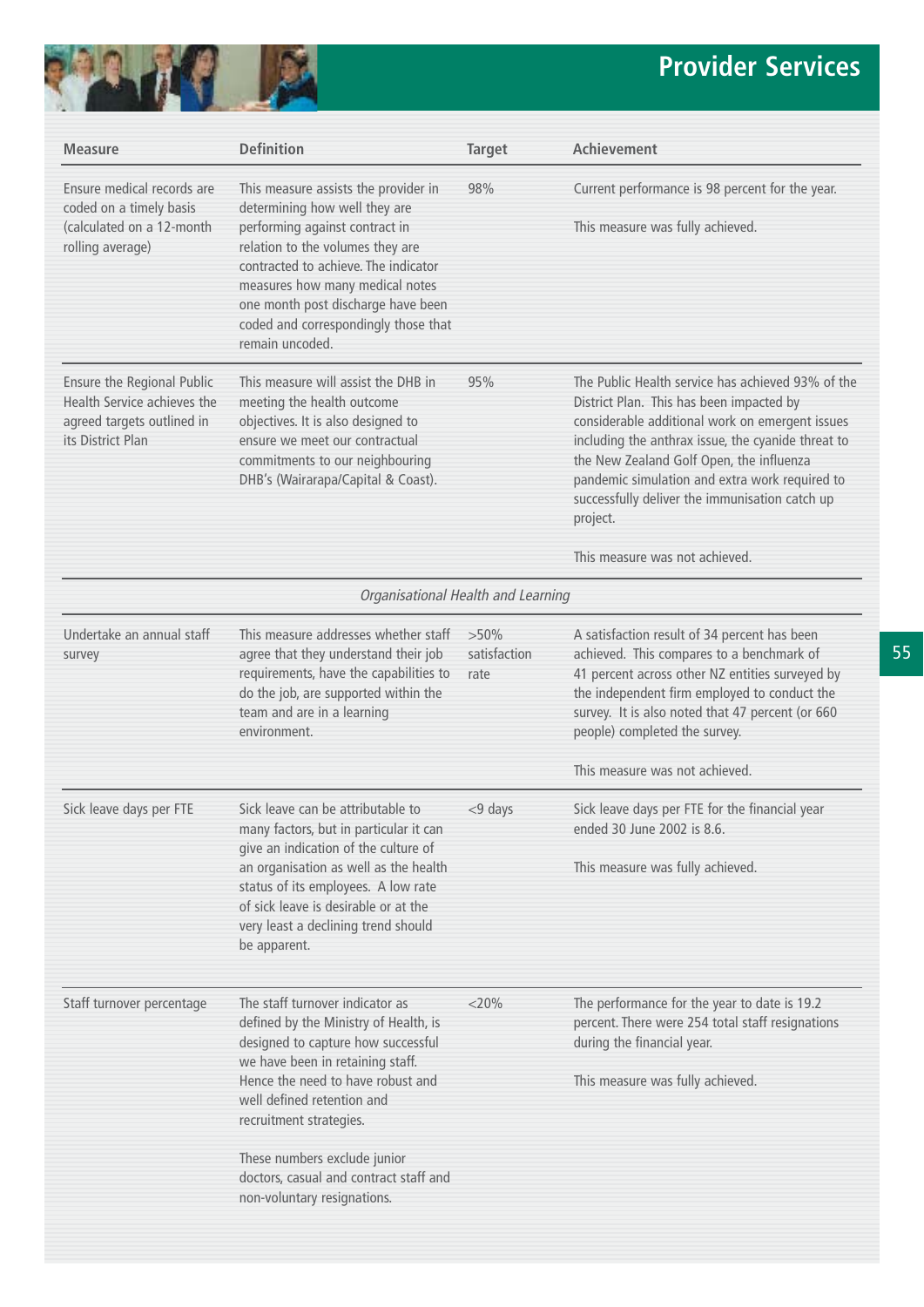

| <b>Measure</b>                                                                                                             | <b>Definition</b>                                                                                                                                                                                                                                                                                                                                                                                                                                             | <b>Target</b>    | Achievement                                                                                                                                                                                                                                                                                                                                                                    |
|----------------------------------------------------------------------------------------------------------------------------|---------------------------------------------------------------------------------------------------------------------------------------------------------------------------------------------------------------------------------------------------------------------------------------------------------------------------------------------------------------------------------------------------------------------------------------------------------------|------------------|--------------------------------------------------------------------------------------------------------------------------------------------------------------------------------------------------------------------------------------------------------------------------------------------------------------------------------------------------------------------------------|
| Organisational health and<br>learning initiatives<br>implemented on time,<br>within budget and to the<br>specified quality | This indicator will focus on the key<br>Human Resources projects and will<br>ensure the projects are delivered on<br>time, to budget and to the specified<br>quality. In particular this relates to<br>recruitment/retention.                                                                                                                                                                                                                                 | Set baseline     | Project teams have been set up by the Human<br>Resources Department. These teams have been<br>established to implement health and learning<br>initiatives covering staff retention, staff turnover<br>and recruitment.<br>The projects include:                                                                                                                                |
|                                                                                                                            |                                                                                                                                                                                                                                                                                                                                                                                                                                                               |                  |                                                                                                                                                                                                                                                                                                                                                                                |
|                                                                                                                            |                                                                                                                                                                                                                                                                                                                                                                                                                                                               |                  | <b>Recruitment and retention</b><br>A number of items have been completed following<br>this project. These include employment of a DHB-<br>wide recruitment resource, introduction of a new<br>advertising style, commencement of an EEO focus<br>group and approval of a recruitment policy by the<br>Executive team.                                                         |
|                                                                                                                            |                                                                                                                                                                                                                                                                                                                                                                                                                                                               |                  | <b>Orientation and induction</b><br>Key projects include nursing and junior medical<br>staff orientation and induction review being<br>completed and introduced, departmental and<br>organisational orientations having being reviewed<br>and a new programme about to be introduced.<br>A review of management and Senior Medical<br>Officer orientations has just commenced. |
|                                                                                                                            |                                                                                                                                                                                                                                                                                                                                                                                                                                                               |                  | Performance management<br>A review of the performance management system<br>has been completed with a new format for<br>performance appraisals developed.                                                                                                                                                                                                                       |
|                                                                                                                            |                                                                                                                                                                                                                                                                                                                                                                                                                                                               |                  | This measure was partially achieved.                                                                                                                                                                                                                                                                                                                                           |
| Workplace injuries per<br>million hours worked<br>(annualised)                                                             | This indicator is a measure of the<br>number of workplace injuries that<br>occur during working hours and<br>provides an indication of the                                                                                                                                                                                                                                                                                                                    | < 60             | A pleasing result for the year to date of 14.8 has<br>been achieved. This reflects the efforts of the OSH<br>team in reducing the number of workplace<br>injuries.                                                                                                                                                                                                             |
|                                                                                                                            | organisation's efforts to minimise<br>the occurrence of workplace injuries<br>through managing occupational<br>hazards and risks to the health and<br>safety of employees.                                                                                                                                                                                                                                                                                    |                  | This measure was fully achieved.                                                                                                                                                                                                                                                                                                                                               |
|                                                                                                                            |                                                                                                                                                                                                                                                                                                                                                                                                                                                               | Customer/Patient |                                                                                                                                                                                                                                                                                                                                                                                |
| Customer/Patient                                                                                                           | The customer satisfaction survey<br>provides feedback on various<br>activities the patient has<br>encountered during their hospital<br>stay and how they rate each of the<br>services provided. The percentage<br>obtained from the survey is in<br>response to how the patients rate<br>their stay overall by answering a<br>single question. The responses can<br>range from poor to very good and<br>are weighted to give an overall<br>satisfaction rate. | 89%              | The performance for the year is 90 percent.                                                                                                                                                                                                                                                                                                                                    |
| satisfaction (Inpatients &<br>Outpatients)                                                                                 |                                                                                                                                                                                                                                                                                                                                                                                                                                                               |                  | This measure was fully achieved.                                                                                                                                                                                                                                                                                                                                               |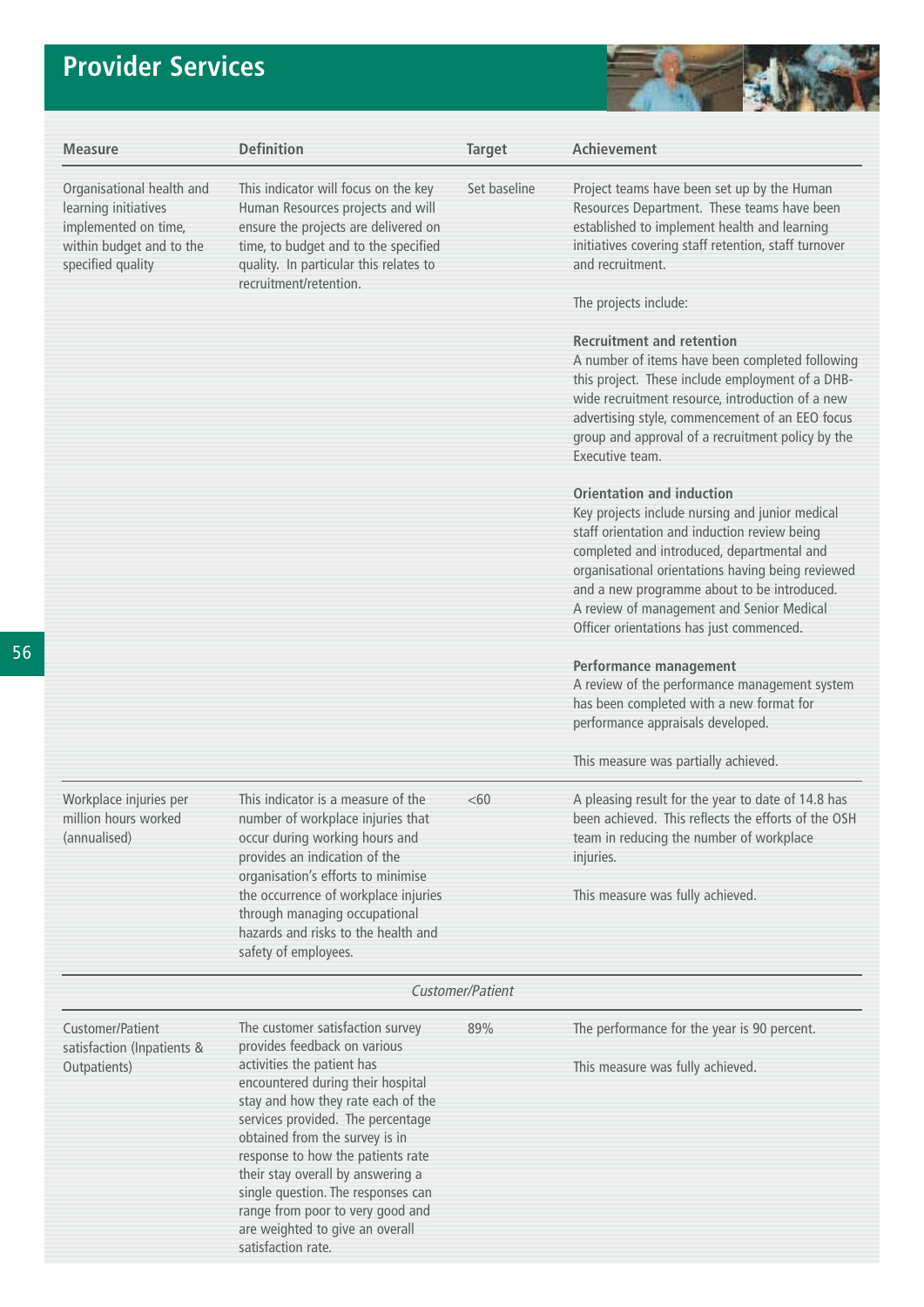

| <b>Measure</b>                                                                                                                                | <b>Definition</b>                                                                                                                                                                                                                                                                                                                                                                                                       | <b>Target</b> | <b>Achievement</b>                                                                                                                                                                        |
|-----------------------------------------------------------------------------------------------------------------------------------------------|-------------------------------------------------------------------------------------------------------------------------------------------------------------------------------------------------------------------------------------------------------------------------------------------------------------------------------------------------------------------------------------------------------------------------|---------------|-------------------------------------------------------------------------------------------------------------------------------------------------------------------------------------------|
| Percentage of complaints<br>resolved                                                                                                          | Percentage of complaints resolved<br>provides information on the ability<br>to address patient and family<br>concerns regarding treatment.<br>A complaint is considered to be<br>closed when the investigation has<br>been completed and the complainant<br>has been informed in writing of<br>actions that will be taken to address<br>the issue within a 30-day period.                                               | 95%           | The performance for the period is 93.2 percent<br>with 219 complaints resolved from a total of 235<br>complaints.<br>This measure was not achieved.                                       |
| <b>Senior Medical Officers</b><br>who have been<br>credentialled                                                                              | <b>Credentialling of Senior Medical</b><br>Officers is a process used to assign<br>specific clinical responsibilities to<br>medical practitioners on the basis of<br>their training, qualifications,<br>experience and current practice<br>within an organisational context.<br>Credentialling is part of a wider<br>organisational quality and risk<br>management system designed<br>primarily to protect the patient. | 4 services    | The Orthopaedic, Rheumatology and General<br>Surgical services have been credentialled.<br>This measure was partially achieved.                                                           |
| Achievement of IV<br>certification for registered<br>nurses in an acute care<br>setting who have been<br>employed for more than<br>six months | IV certification for our registered<br>nurses is a measure of efficiency,<br>quality and patient safety. It is<br>imperative the organisation has<br>trained staff that can complete this<br>task with a high level of competency                                                                                                                                                                                       | 95%           | The overall level of IV certification is 96.8 percent<br>with nine services (from 16 total services)<br>achieving 100 percent of nurses IV certified.<br>This measure was fully achieved. |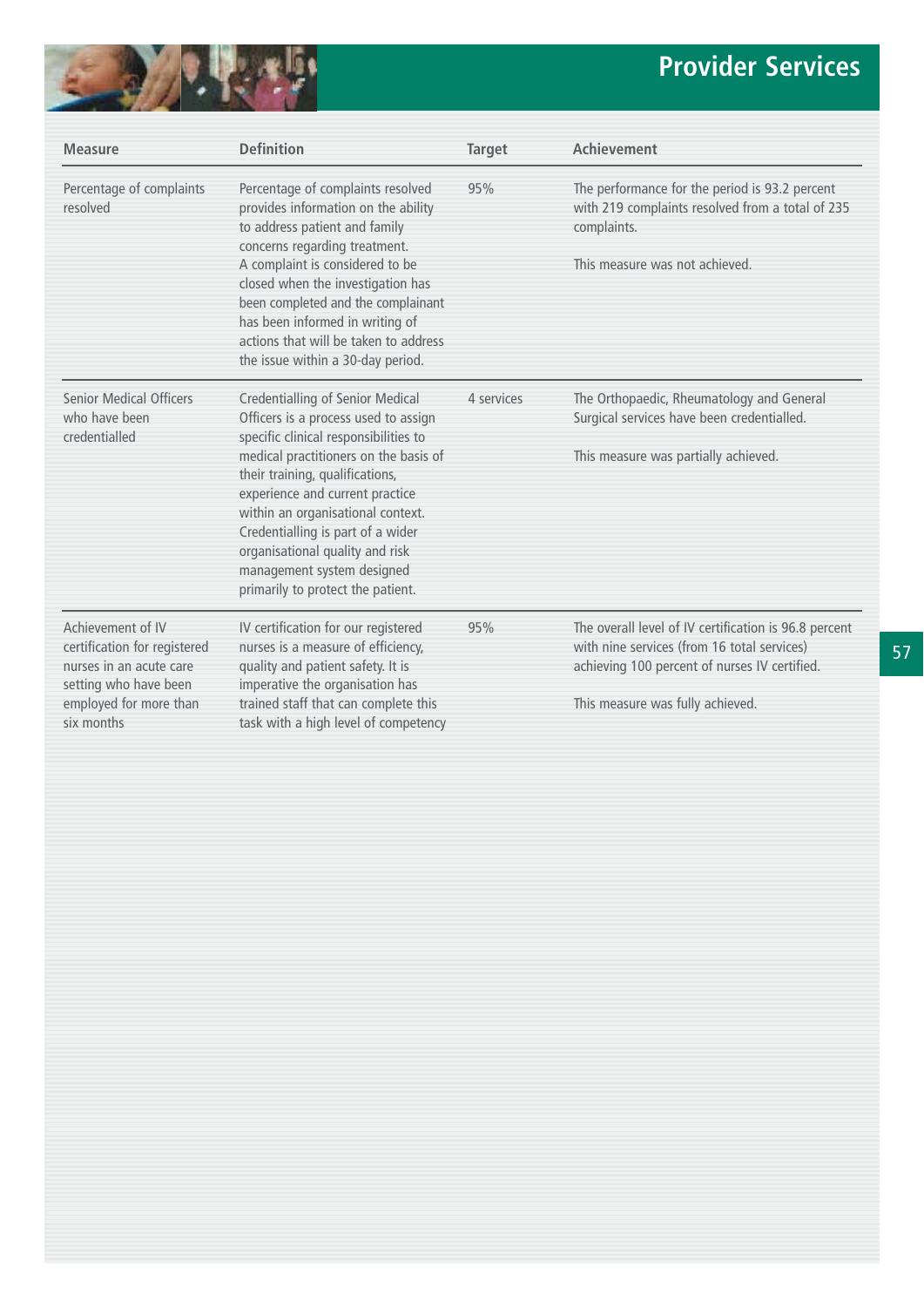| <b>Cost of Services</b><br>For the year ended 30 June 2002                   | <b>Racture a</b> -in            |                                        |                               |
|------------------------------------------------------------------------------|---------------------------------|----------------------------------------|-------------------------------|
|                                                                              | Year to<br><b>June 2002</b>     | Year to<br>June 2002                   | 6 months to<br>June 2001      |
|                                                                              | Actual<br>\$000                 | <b>Budget</b><br>\$000                 | Actual<br>\$000               |
| Operating income<br>Operating expenses                                       | 107,248<br>(96, 689)            | 105,671<br>(95, 140)                   | 53,613<br>(46, 607)           |
| Operating surplus before depreciation, capital charge and interest           | 10,559                          | 10,531                                 | 7,006                         |
| Gain on sale of assets<br>Depreciation<br>Capital charge<br>Interest expense | (6,906)<br>(4, 512)<br>(1, 390) | 604<br>(7, 311)<br>(4,508)<br>(1, 408) | (3, 235)<br>(2, 294)<br>(718) |
| Net operating (deficit)/surplus                                              | (2, 248)                        | (2,092)                                | 760                           |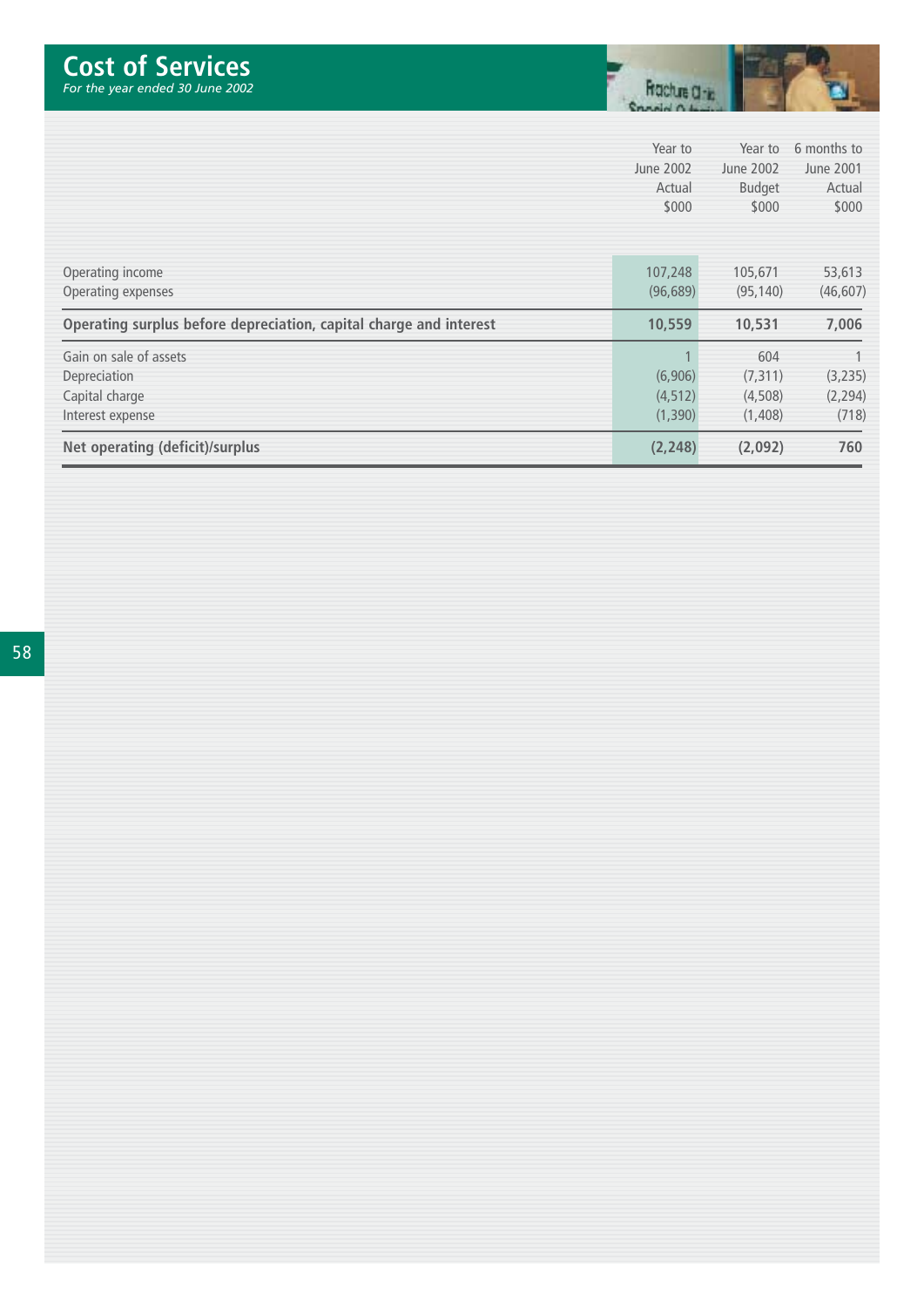# **Statement of Responsibility**



- 1. The Board and management of Hutt Valley District Health Board accept responsibility for the preparation of the financial statements and the judgements used in them;
- 2. The Board and management of Hutt Valley District Health Board accept responsibility for establishing and maintaining a system of internal control designed to provide reasonable assurance as to the integrity and reliability of financial reporting; and
- 3. In the opinion of the Board and management of Hutt Valley District Health Board, the financial statements for the period ending 30 June 2002 fairly reflect the financial position and operations of Hutt Valley District Health Board.

 $\overline{\phantom{0}}$  $4<sub>6</sub>$ 

Warren C Young Chai Chuah Chai Chuah Chai Chuah Trevor Coad Chairman Chief Executive Chief Financial Officer 1 October 2002 1 October 2002 1 October 2002